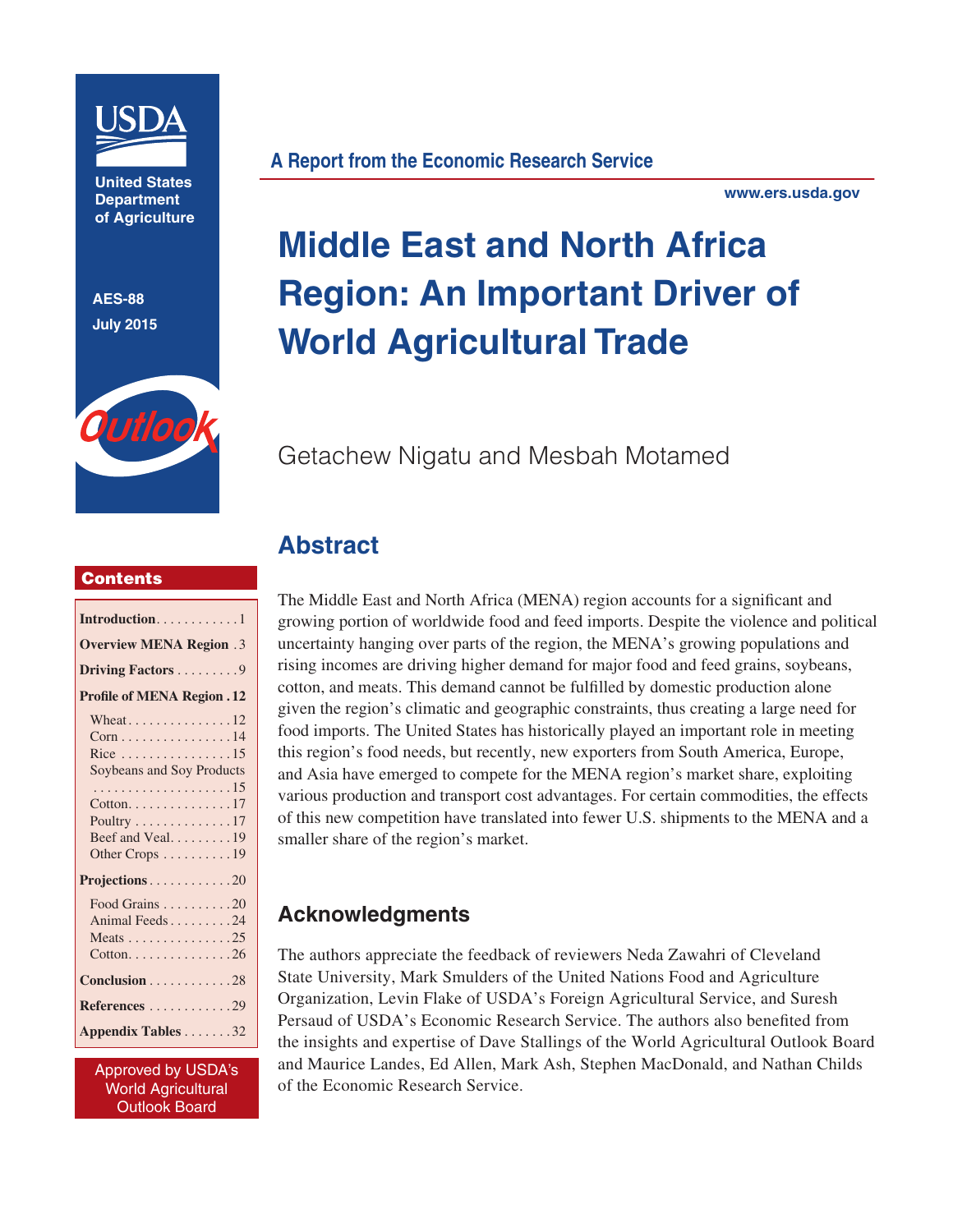## **Introduction**

Over the next 10 years, growth in worldwide demand for crops and animal products is expected to occur primarily in developing and emerging economies. With expanding populations, rapid urbanization, and rising incomes, diets in low- and middle-income countries are gaining calories not only from increased consumption of staple grains and oilseeds, but also from diversification toward beef and poultry (Trostle and Seeley, 2013). Rising consumption in many of these countries, however, is outpacing their ability to produce, with consequences for production and trade by agricultural exporters such as the United States. Among the most important destinations for agricultural exports is the Middle East and North Africa (MENA) region (fig. 1).<sup>1</sup>



Figure 1 **Map of Middle East and North Africa region1**

Like other parts of the developing world, the MENA region has experienced strong population and income growth, which has contributed to rising food consumption and shifting dietary preferences. But growing demand, coupled with a climate-constrained production potential, has forced the region to rely increasingly on food imports, raising its trade profile. Figure 2 shows that wheat, rice, corn, and poultry imports into the MENA region account for a sizeable share of total world imports for these commodities.2

Apart from these long-run trends, more recent events have added complexity to the MENA region's food demand and import profile. The food price crises that struck markets around the world in 2007-8 and again in 2010-11 contributed to worldwide political instability, and the MENA region was no exception. (Trostle, 2008; Arezki and Brückner, 2011; USDA, 2011). Rising agricultural commodity prices, occurring in tandem with dramatic changes in governance, stretched the ability

<sup>1</sup> Note: The disputed territory of Western Sahara is not depicted separately from Morocco, which currently administers the region. Source: USDA, 2015.

<sup>&</sup>lt;sup>1</sup>For this report, MENA refers to the 14 Middle Eastern and 5 North African countries that appear in USDA's International Long-Term Projections to 2024 (USDA, 2015).

<sup>2</sup>These shares are 31, 18, 22, and 20 percent, respectively, on average, for 2012-14.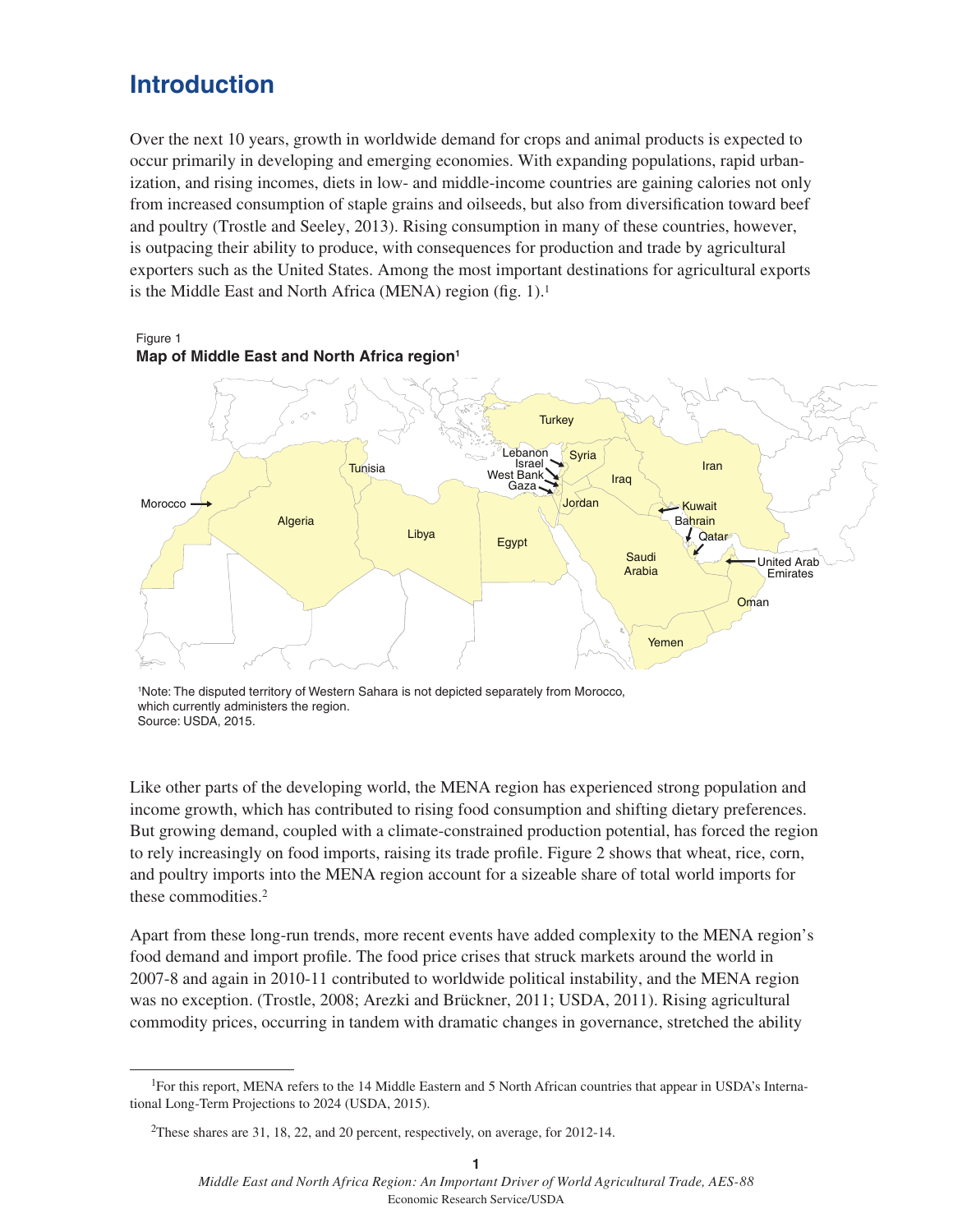of some MENA governments to subsidize basic staples, jeopardizing the food security of their poorest citizens (Cha, 2011; Ciezadlo, 2011; Hanley, 2011).

The MENA region's combination of growing demand, weak agricultural production, and, in some cases, unstable governments and civil conflict, increases its vulnerability to economic shocks and volatility in global food markets. As a key food supplier to the MENA region, the United States can play an important role in meeting the region's food needs, supplying not only traditional crop commodities but also high-value products such as meat and poultry (Westcott and Trostle, 2012). Broader policy initiatives have paralleled these opportunities, including Free Trade Agreements (FTAs) signed with five MENA countries that facilitate more open trade and investment (Freund and Portugal-Perez, 2013).3

This report examines some of the features of the MENA region's agricultural economy, its contribution to the projected growth of global agricultural trade, and the resulting prospects for U.S. agricultural exports to the region. The report assesses production, consumption, and trade developments for major agricultural commodities and identifies which markets are likely to matter most to U.S. exporters.





MENA share of world imports (percent)

As a reference point, total world import volumes in millions of metric tons (mmt) are printed on each commodity's bar graph Source: Authors calculations and USDA (2015).

<sup>&</sup>lt;sup>3</sup>These five countries--Bahrain, Morocco, Jordan, Israel, and Oman--accounted for 18 percent of overall value of exports from the United States to the MENA in 2011-13.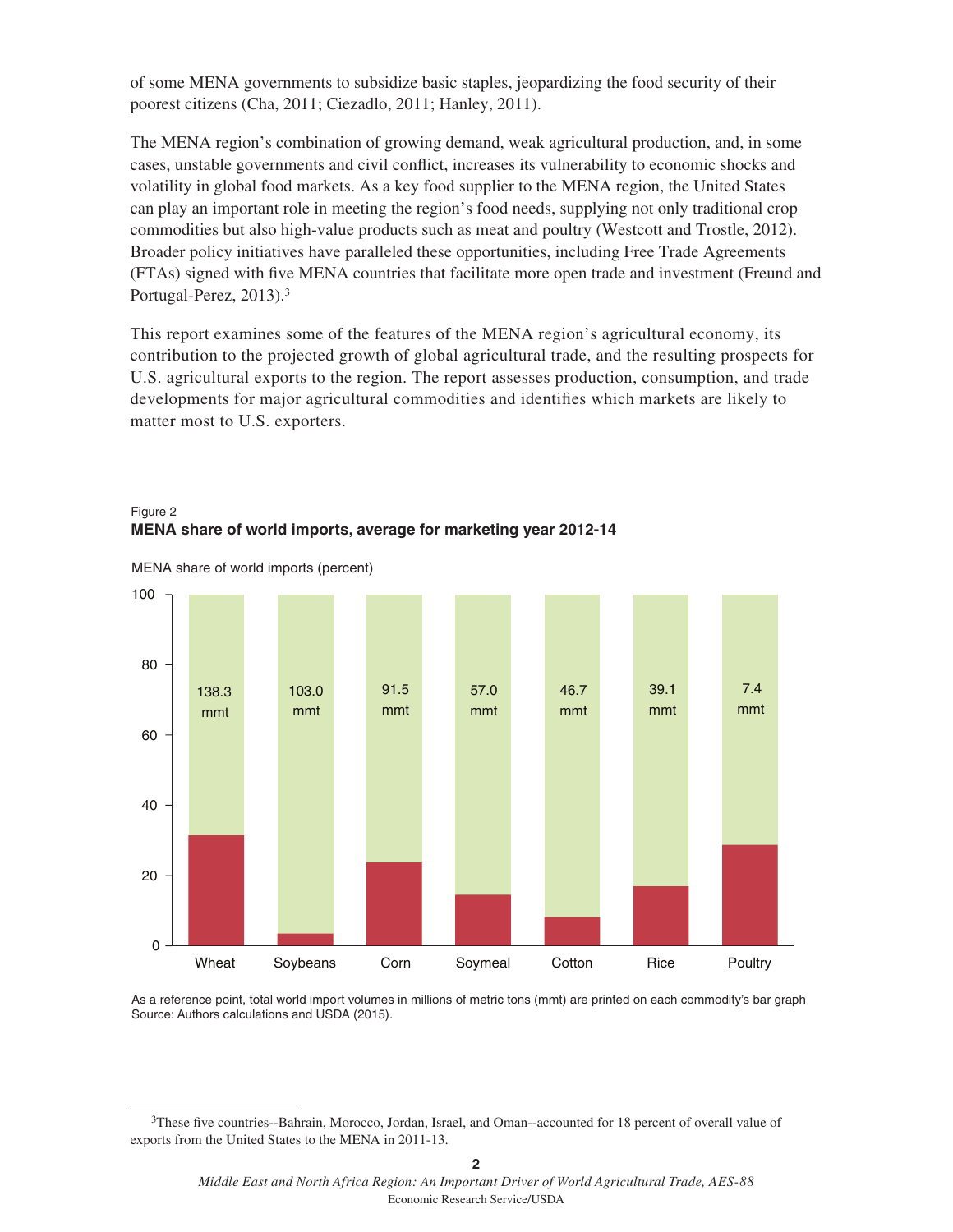## **Overview of the MENA Region**

Although there are many cultural commonalities among the countries that compose the MENA region, considerable variation exists among their populations, agricultural production, incomes, import patterns, and political governance (see Box, "Analyzing a Diverse Region"). To illustrate this diversity, the overview will highlight some individual countries. Other parts of the analysis, however, follow the regional aggregations used in the USDA's International Long-Term Projections (USDA, 2015). The individual countries, chosen primarily for their market size and their influence on trade, are Egypt, Morocco, Iran, Iraq, Saudi Arabia, and Turkey. The remaining countries are aggregated into two broad groups: Other Middle East (OME) and Other North Africa (ONA).

## Population and Economy

The MENA region is economically diverse, encompassing the oil-rich states of the Persian Gulf as well as relatively resource-scarce countries such as Egypt, Morocco, and Yemen (World Bank, 2014a). The region's population, now nearly 500 million, grew an average 2.1 percent annually from 2004 to 2013, faster than the world average of 1.2 percent per year and one of the fastest rates in the world. The three most populous countries, Egypt, Turkey, and Iran, are home to more than 50 percent of the region's people. The population is 73-percent urbanized, a share that is projected to exceed 75 percent by 2023 (World Bank, 2014c).

The MENA region's income is rising, reaching a per capita average of over \$7,600 in 2013, with around 2.6 percent annual growth over the past 10 years.4 But this average growth rate obscures considerable variation within the region. In 2013, the United Arab Emirates (UAE) reported the highest per capita income at \$59,885, while the lowest was in Yemen, at \$1,135. In 2013, the region's total GDP accounted for about 5.2 percent of the world's economy, with Turkey occupying the top spot, followed by Saudi Arabia and Iran (Table 1).

In general, the MENA's most significant sources of foreign currency income are mineral exports (including oil), tourism, foreign direct investment, remittances, and foreign aid, with the largest economic actors in the region being governments and state-owned enterprises (Malik and Awadallah, 2013). While poverty in the region is not as acute as in other parts of the developing world, around 40 million people there still survive on less than \$2 per day. In Egypt, poverty according to this measure afflicts 15 percent of the population, and for Yemen, it is nearly 50 percent (World Bank, 2014b).

With a growing population and limited economic diversification, unemployment in the region remains problematic (Akhtar, Bolle, and Nelsen, 2008). Like per capita incomes, unemployment rates in the region vary widely (Appendix Table 1). In Yemen and Tunisia, unemployment is nearly 18 percent, while in Kuwait and the UAE, the rate is less than 5 percent (ILO, 2013a). But these rates mask a burgeoning youth cohort of the population, which is projected to experience between 25 and 30 percent unemployment over the next 5 years (ILO, 2013b).

<sup>4</sup>Values are reported in year 2010 \$US unless otherwise stated.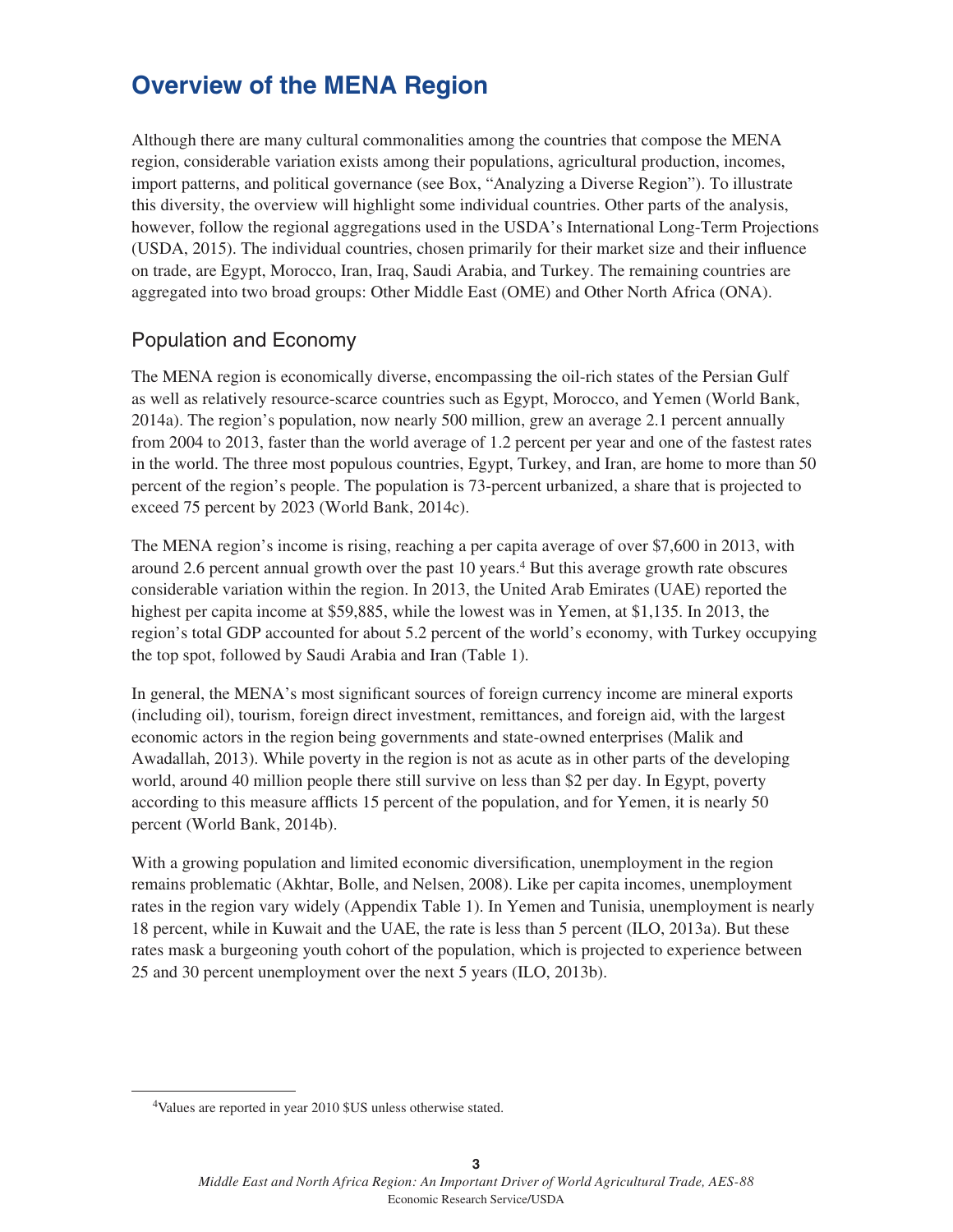#### Table 1 **Economic and population profile of the MENA**

| Region/country       | GDP in<br>2013<br>(billions<br>of \$US) | Average<br>annual GDP<br>change, %<br>$(2004 - 2013)$ | Projected<br>annual aver-<br>age GDP<br>growth, %<br>$(2015 - 2024)$ | Population<br>in 2013<br>(millions) | Average<br>annual<br>population<br>growth, %<br>$(2004 - 2013)$ | Projected<br>annual<br>population<br>growth, %<br>$(2015 - 2024)$ |
|----------------------|-----------------------------------------|-------------------------------------------------------|----------------------------------------------------------------------|-------------------------------------|-----------------------------------------------------------------|-------------------------------------------------------------------|
| <b>Turkey</b>        | 845                                     | 4.9                                                   | 4.2                                                                  | 80.7                                | 1.4                                                             | 1.0                                                               |
| Saudi Arabia         | 628                                     | 6.3                                                   | 4.5                                                                  | 26.9                                | 1.7                                                             | 1.4                                                               |
| Iran                 | 422                                     | 3.4                                                   | 3.2                                                                  | 79.9                                | 1.2                                                             | 1.1                                                               |
| <b>UAE</b>           | 328                                     | 4.1                                                   | 4.2                                                                  | 5.5                                 | 3.9                                                             | 2.2                                                               |
| Israel               | 259                                     | 4.5                                                   | 3.6                                                                  | 7.7                                 | 1.7                                                             | 1.3                                                               |
| Iraq                 | 177                                     | 11.2                                                  | 6.8                                                                  | 31.9                                | 2.6                                                             | 2.0                                                               |
| Kuwait               | 142                                     | 4.5                                                   | 2.8                                                                  | 2.7                                 | 2.3                                                             | 1.3                                                               |
| Oman                 | 68                                      | 5.4                                                   | 4.4                                                                  | 3.2                                 | 2.0                                                             | 2.0                                                               |
| Lebanon              | 40                                      | 5.4                                                   | 3.0                                                                  | 4.1                                 | 0.7                                                             | 0.4                                                               |
| Syria                | 31                                      | $-1.1$                                                | 4.7                                                                  | 22.5                                | 2.4                                                             | 1.5                                                               |
| Yemen                | 29                                      | 1.9                                                   | 3.7                                                                  | 25.3                                | 3.0                                                             | 2.2                                                               |
| <b>Bahrain</b>       | 29                                      | 5.3                                                   | 3.4                                                                  | 1.3                                 | 5.1                                                             | 1.8                                                               |
| Jordan               | 29                                      | 5.6                                                   | 4.1                                                                  | 6.5                                 | 2.6                                                             | 1.8                                                               |
| West Bank & Gaza     | 10                                      | 4.2                                                   | 4.6                                                                  | 4.4                                 | 2.7                                                             | 2.1                                                               |
| Egypt                | 232                                     | 4.6                                                   | 4.4                                                                  | 85.3                                | 2.1                                                             | 1.6                                                               |
| Algeria              | 177                                     | 3.1                                                   | 3.9                                                                  | 38.1                                | 1.8                                                             | 1.6                                                               |
| Morocco              | 102                                     | 4.4                                                   | 4.0                                                                  | 32.6                                | 1.1                                                             | 0.9                                                               |
| Libya                | 53                                      | 7.0                                                   | 8.4                                                                  | 6.0                                 | 1.2                                                             | 1.6                                                               |
| Tunisia              | 47                                      | 4.0                                                   | 4.6                                                                  | 10.8                                | 1.0                                                             | 0.8                                                               |
| <b>MENA</b>          | 3,647                                   | 4.7                                                   | 4.3                                                                  | 475.4                               | 2.1                                                             | 1.5                                                               |
| <b>United States</b> | 15,902                                  | 1.7                                                   | 2.7                                                                  | 316.5                               | 0.9                                                             | 0.7                                                               |
| World                | 69,656                                  | 2.9                                                   | 3.5                                                                  | 7,044.7                             | 1.2                                                             | 1.0                                                               |

Notes: GDP values are reported in constant 2010 \$US. Source: USDA (2015).

**4**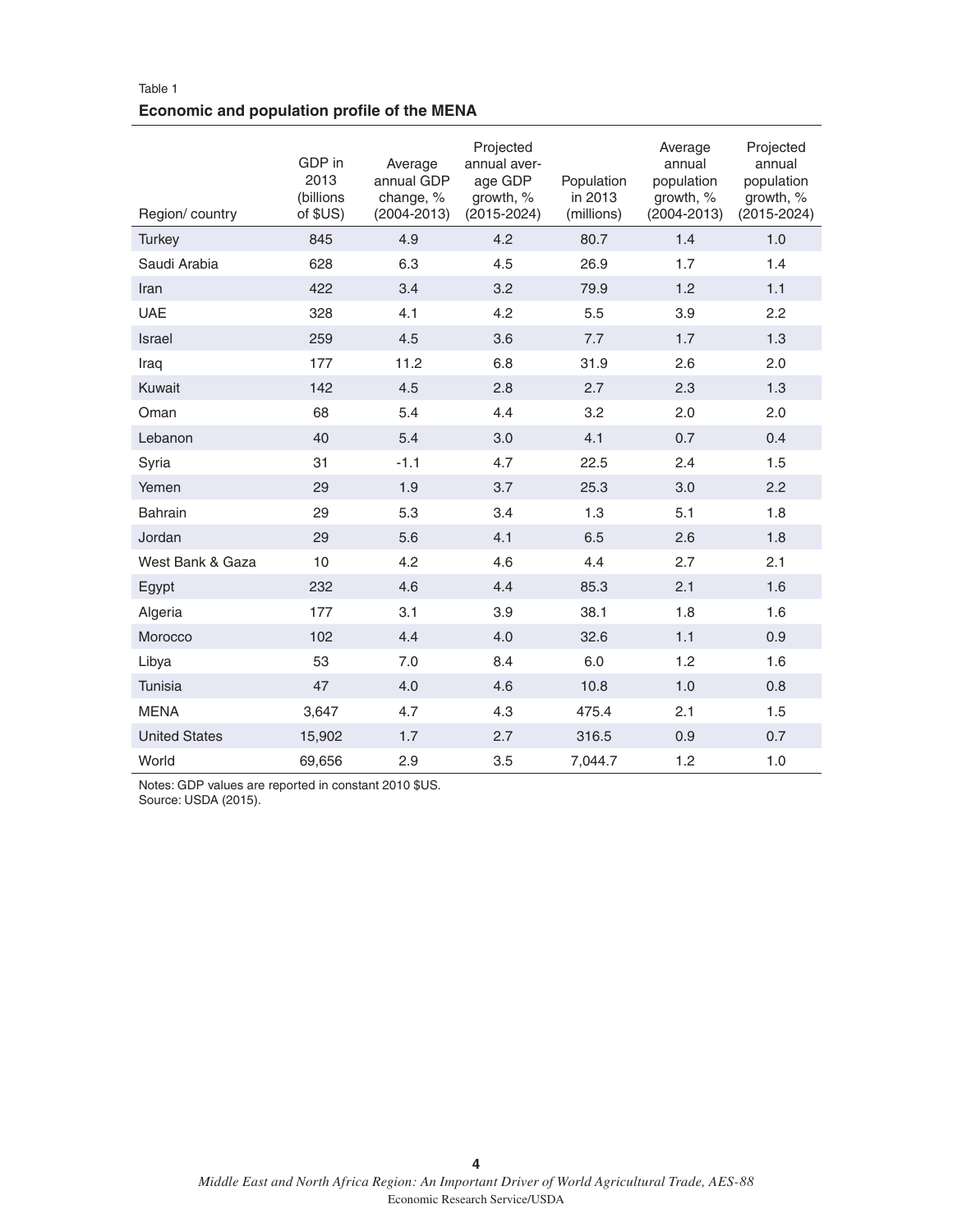#### **Analyzing a Diverse Region**

Any analysis of the MENA region must acknowledge the large variation of incomes, political conditions, and economic activities among the different countries (Appendix Table 1). Each of these factors carries significant implications for food demand and imports.

Per capita incomes in the region span a large range. Among the individual countries included in the USDA projections, Morocco and Egypt have the lowest income levels, although poorer countries such as Yemen are counted within the OME aggregation. Similarly, while Turkey is the richest of the group, other, even wealthier, Gulf Arab states appear in OME. In short, incomes in the region vary widely, and much of the region's demand for food imports can be traced to those countries with the ability to pay for it.

Sources of economic revenue in the region span a wide variety of activities. The MENA is home to eight members of the Organization of Petroleum Exporting Countries (OPEC). Saudi Arabia leads the region (and the world) in oil exporting, with about 8.7 million barrels per day in 2012/14 (EIA, 2015). Other OPEC members in the region are the UAE, Kuwait, Iraq, Qatar, Iran, Libya, and Algeria. Due in part to these exports, all the MENA's OPEC members, with the exception of Iran, run current account surpluses (World Bank, 2015).



Figure 3 **Political stability and income of MENA, ONA, and OME countries**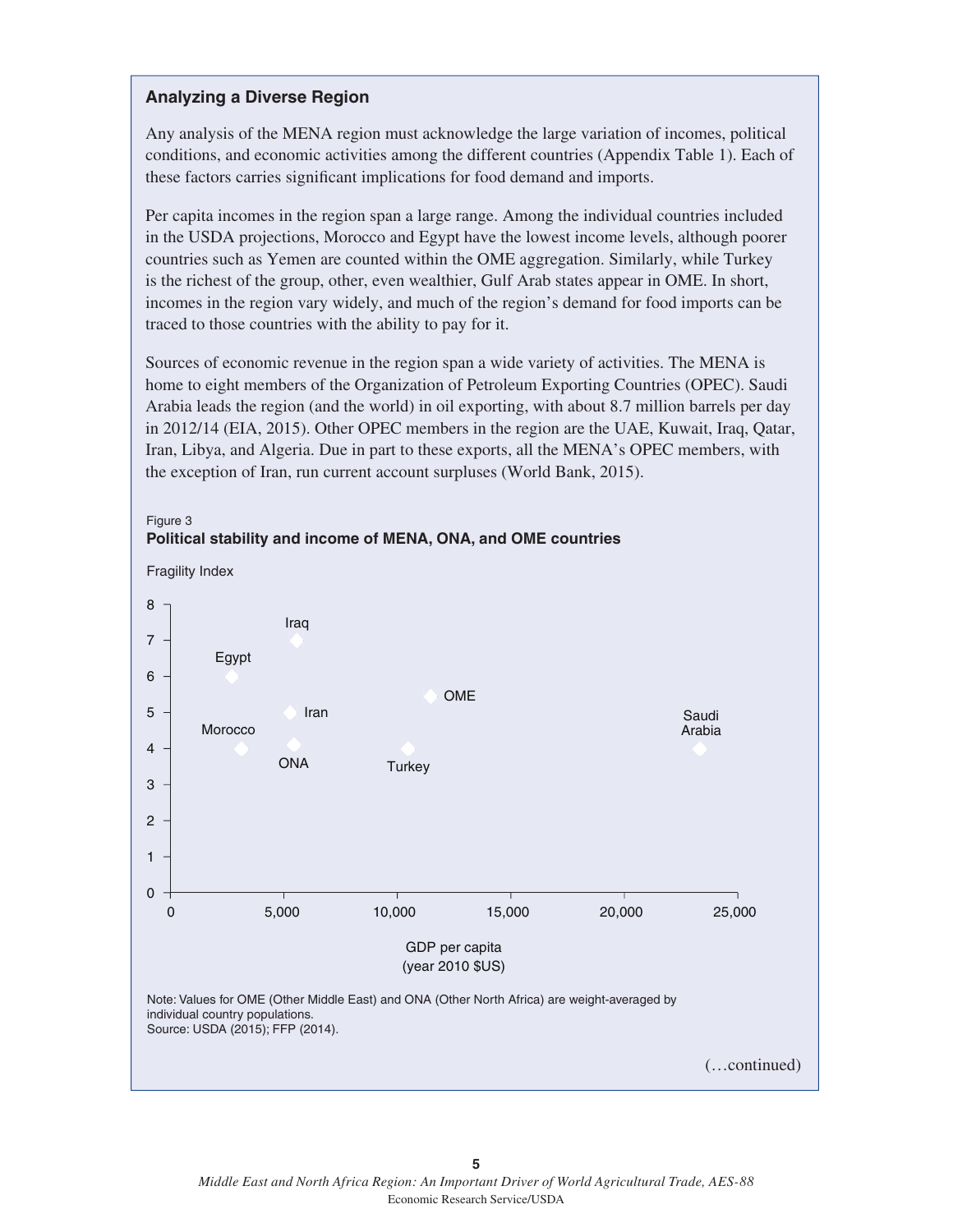MENA attracted about 8 percent of global tourism revenue, approximately \$103 billion, in 2010/12, with Turkey leading with almost \$30 billion and Libya the lowest with less than \$0.2 billion. In addition, remittances to MENA countries reached around \$45 billion in 2011/13, with Egypt, the largest recipient, accounting for about 38 percent of the region's share (World Bank, 2015). The region received nearly \$65 billion (5 percent) of global foreign direct investment in 2011/13, ranging from \$15 billion in Saudi Arabia to less than \$100 million in the West Bank and Gaza.

Adding complexity to any overview of the MENA is the uncertainty and volatility of governance and civil conflict across the region. Figure 3 shows that countries across the region, regardless of income level, appear in the upper half of the Fragile States Index of values (FFP,  $2014$ ).<sup>1</sup> Iraq's recent experience with conflict and violence pushes its index value to the highest among the individual countries, though the present civil war in neighboring Syria, included within the OME aggregation, earns it a similar score. In the MENA region's most populous country, Egypt, conditions remain uncertain following a period of protests, revolution, elections, and military control. Faced with such conditions, these countries suffer possibly lower incomes, reduced agricultural production, and diminished abilities to import food from overseas.

Rated lower on the Fragile States Index are relatively stable countries like Saudi Arabia, Morocco, and Turkey, as well as the remainder of the countries grouped within OME and ONA, where the primary drivers of agricultural imports continue to be incomes and domestic production.

Additional information and data about this diverse region can be found in Appendix Table 1.

<sup>1</sup>The Fragile States Index, according to its authors, captures a country's "loss of physical control of its territory or a monopoly on physical force," the "erosion of legitimate authority to make collective decisions," an "inability to provide reasonable public services," and the "inability to interact with other states as a full member of the international community." It is a quantitative measure that reflects 12 different social, economic, and political/military indicators covering 178 countries (FFP, 2014).

## International Trade and MENA Policies

The MENA region exported about \$1.4 trillion worth of goods and services and imported about \$936 billion in 2012 (measured in 2012 f.o.b. and c.i.f. \$US, respectively), accounting for just under 10 percent of total global trade that year (Table 2). Imports are comprised mainly of manufactured goods, while fuels and mining products account for the bulk of the region's exports. Agriculture's share of the region's total imports was around 15 percent, and its share of the exports was about 3 percent.

The European Union (EU-28) is by far the leading trading partner for MENA countries, particularly dominating the export and import markets of North African countries (Table 2). The United States, China, Japan, South Africa, Canada, and India are also major trading partners, while Eastern Europe and South Asia are becoming important competitors. In 2012, U.S. goods and services accounted for 8.3 percent of all the region's imports. Meanwhile, U.S. purchases of MENA goods and services added up to 9.6 percent of total U.S. imports. Trade among MENA countries is relatively low, accounting for less than 10 percent of all the region's exports (Malik and Awadallah, 2013).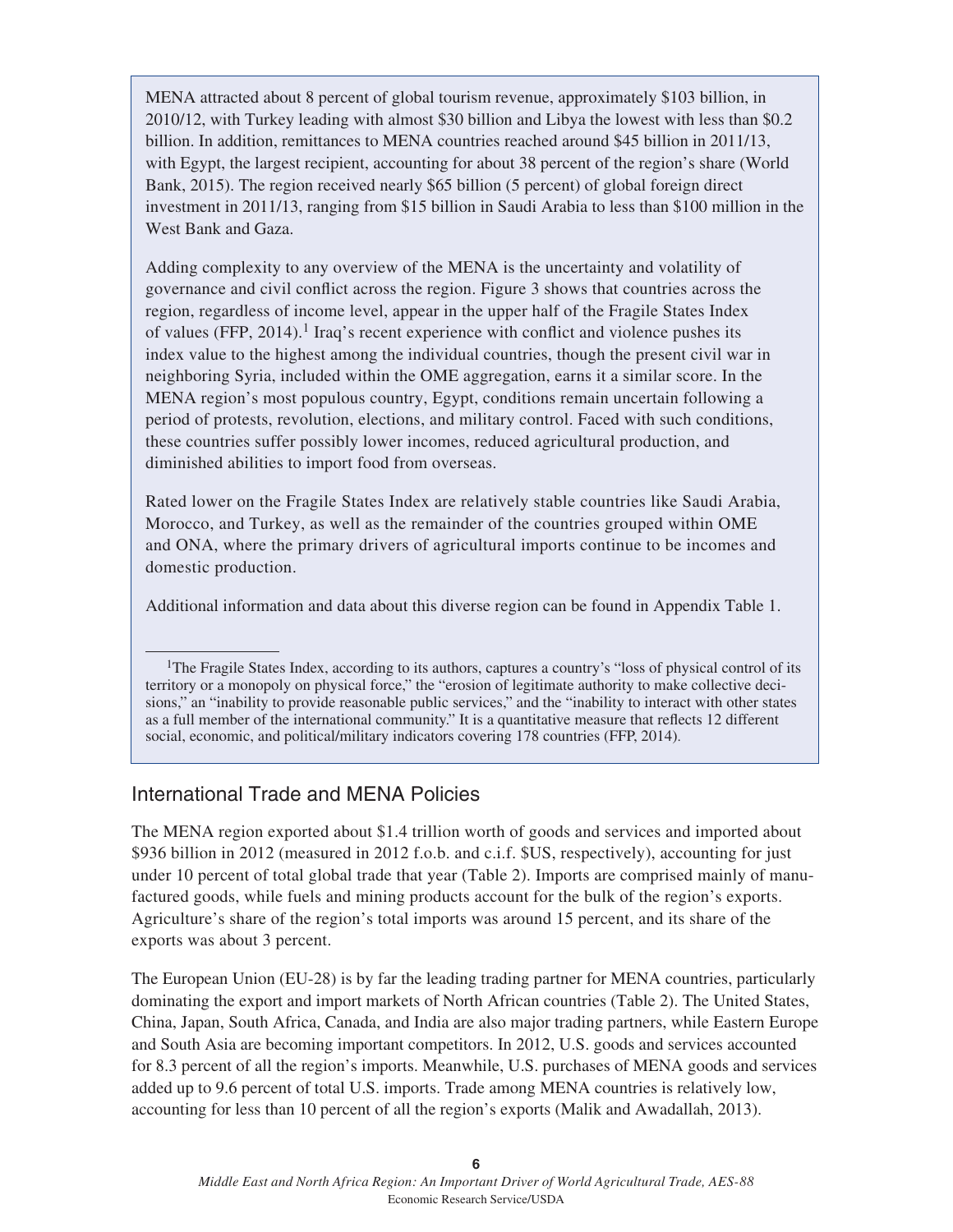#### Table 2 **MENA trade profile, year 2012**

| Region/country       | Mer-<br>chandise<br>exports<br>(FOB) | Ag.<br>exports<br>(FOB) | Share of chandise<br>exports in imports<br>ag. $(\%)$ | Mer-<br>(CIF)  | Ag.<br>imports<br>(CIF) | Share<br>imports<br>in ag<br>(% ) | Ag.<br>imports<br>from US | Avg.<br>annual<br>growth<br>(%)# | Major trading partner<br>exports, imports<br>(% of trade volume) |
|----------------------|--------------------------------------|-------------------------|-------------------------------------------------------|----------------|-------------------------|-----------------------------------|---------------------------|----------------------------------|------------------------------------------------------------------|
| Iran                 | 104                                  | 6                       | 5.7                                                   | 57             | 14                      | 24.5                              | 0.14                      | 25                               | Chinese Taipei 46.8, UAE 22.2                                    |
| Iraq                 | 94                                   | $\mathsf{O}\xspace$     | 0.1                                                   | 57             | 13                      | 23.4                              | 0.15                      | 84                               | Syria 0.2, NA import                                             |
| Saudi Arabia         | 388                                  | 5                       | 1.3                                                   | 156            | 29                      | 18.8                              | 1.19                      | 12                               | Japan 26.8, EU-28 31.9                                           |
| Turkey               | 17                                   | $\overline{c}$          | 11.4                                                  | 24             | 3                       | 14                                | 1.99                      | 11                               | EU-28 76.4, EU-28 57.5                                           |
| Bahrain*             | 3                                    | $\mathbf{0}$            | 2.3                                                   | 14             | $\mathbf{1}$            | 8.1                               | 0.06                      | 8                                | Saudi Arabia 23.2, EU-28 20                                      |
| Israel*              | 63                                   | $\overline{c}$          | 3.9                                                   | 75             | 6                       | 7.8                               | 0.63                      | 3                                | EU-28 27.1, EU-28 34.4                                           |
| Jordon*              | 8                                    | $\mathbf{1}$            | 13.1                                                  | 21             | $\overline{4}$          | 17.4                              | 0.22                      | 9                                | Iraq 15.2, Saudi Arabia 22.8                                     |
| Kuwait               | 119                                  | 0                       | 0.3                                                   | 26             | 4                       | 14.9                              | 0.19                      | 13                               | China 2.2, NA import                                             |
| Lebanon              | 6                                    | $\mathbf{1}$            | 11.2                                                  | 22             | 3                       | 15.7                              | 0.1                       | 5                                | South Africa 19.4, EU-28 37.8                                    |
| Oman <sup>*</sup>    | 52                                   | 1                       | 2.2                                                   | 26             | 3                       | 10.7                              | 0.07                      | 14                               | UAE 23 import                                                    |
| Syria                | $\overline{4}$                       | $\mathbf{1}$            | 22.7                                                  | $\overline{7}$ | $\overline{c}$          | 23.4                              | 0.02                      | $-20$                            | EU-28 40.5, EU-28 25.3                                           |
| <b>UAE</b>           | 350                                  | $\overline{7}$          | 1.9                                                   | 230            | 16                      | 7.1                               | 1.02                      | 13                               | India 11, EU-28 15.7                                             |
| Yemen United         | 9                                    | $\mathsf{O}\xspace$     | $\mathsf{O}\xspace$                                   | 12             | $\overline{4}$          | 33.5                              | 0.15                      | 3                                | China 41, EU-28 14.8                                             |
| Egypt                | 29                                   | 5                       | 16.1                                                  | 69             | 18                      | 25.5                              | 1.87                      | 8                                | EU-28 26.8, EU-28 29.2                                           |
| Morocco*             | 21                                   | $\overline{4}$          | 18.3                                                  | 45             | 6                       | 14.3                              | 0.66                      | 17                               | EU-28 56.8, EU-28 47.4                                           |
| Algeria              | 72                                   | $\mathbf 0$             | 0.5                                                   | 47             | 11                      | 22.6                              | 0.22                      | $-2$                             | EU-28 55.3, EU-28 52.3                                           |
| Libya                | 62                                   | 2                       | 2.5                                                   | 23             | $\mathbf{1}$            | 5.3                               | 0.13                      | 19                               | EU-28 81.7, EU-28 31.4                                           |
| Tunisia              | 17                                   | $\overline{c}$          | 11.4                                                  | 24             | $\,3$                   | 14                                | 0.23                      | 9                                | EU-28 76.4, EU-28 57.5                                           |
| <b>MENA</b>          | 1418                                 | 39                      | 2.8                                                   | 936            | 142                     | 15.2                              | 9.03                      | 9                                |                                                                  |
| <b>United States</b> | 1546                                 | 172                     | 11.1                                                  | 2336           | 142                     | 6.1                               | $\blacksquare$            | $\blacksquare$                   | Canada 18.8, China 19.1                                          |
| <b>EU-28</b>         | 2167                                 | 163                     | 7.5                                                   | 2301           | 173                     | 7.5                               | 10                        | 5                                | China 8.2, China 16.2                                            |
| World                | 18401                                | 1656                    | 9                                                     | 18601          | 1748                    | 9.4                               | 141.3                     | 10                               | EU-28 11.8, China 9.8                                            |

Notes: All trade values are in billions of 2012 \$US. \*Countries with free trade agreement with the United States. # Average annual growth from 2002-2012, based on GATS (2014) data.

Source: WTO (2014), GATS (2014).

Within the agriculture sector, the value of U.S. exports to the MENA region has increased substantially since 2007. In 2011/13, the average trade surplus with this region reached more than \$8.7 billion, accounting for about 23 percent of the total U.S. agricultural trade surplus. The MENA is an important destination for a variety of U.S. agricultural products. The main U.S.-grown commodities include wheat, corn, soybeans, almonds and walnuts, and poultry. Major destinations include Egypt, Turkey, Saudi Arabia, Israel, Morocco, and Tunisia. In turn, the United States imports commodities from the MENA, including horticulture products, sugar, oilseeds and tobacco products, from Turkey, Israel, Morocco, Tunisia, and Egypt.

Trade policy in the MENA region varies from country to country. High import tariffs on agricultural commodities are levied in Egypt, Morocco, and Turkey, while Gulf Arab countries impose relatively small duties on imports. Several factors may explain these differences, including a country's ability to produce food domestically and the size of its agricultural sector. Figure 4, as an example,

**7** *Middle East and North Africa Region: An Important Driver of World Agricultural Trade, AES-88* Economic Research Service/USDA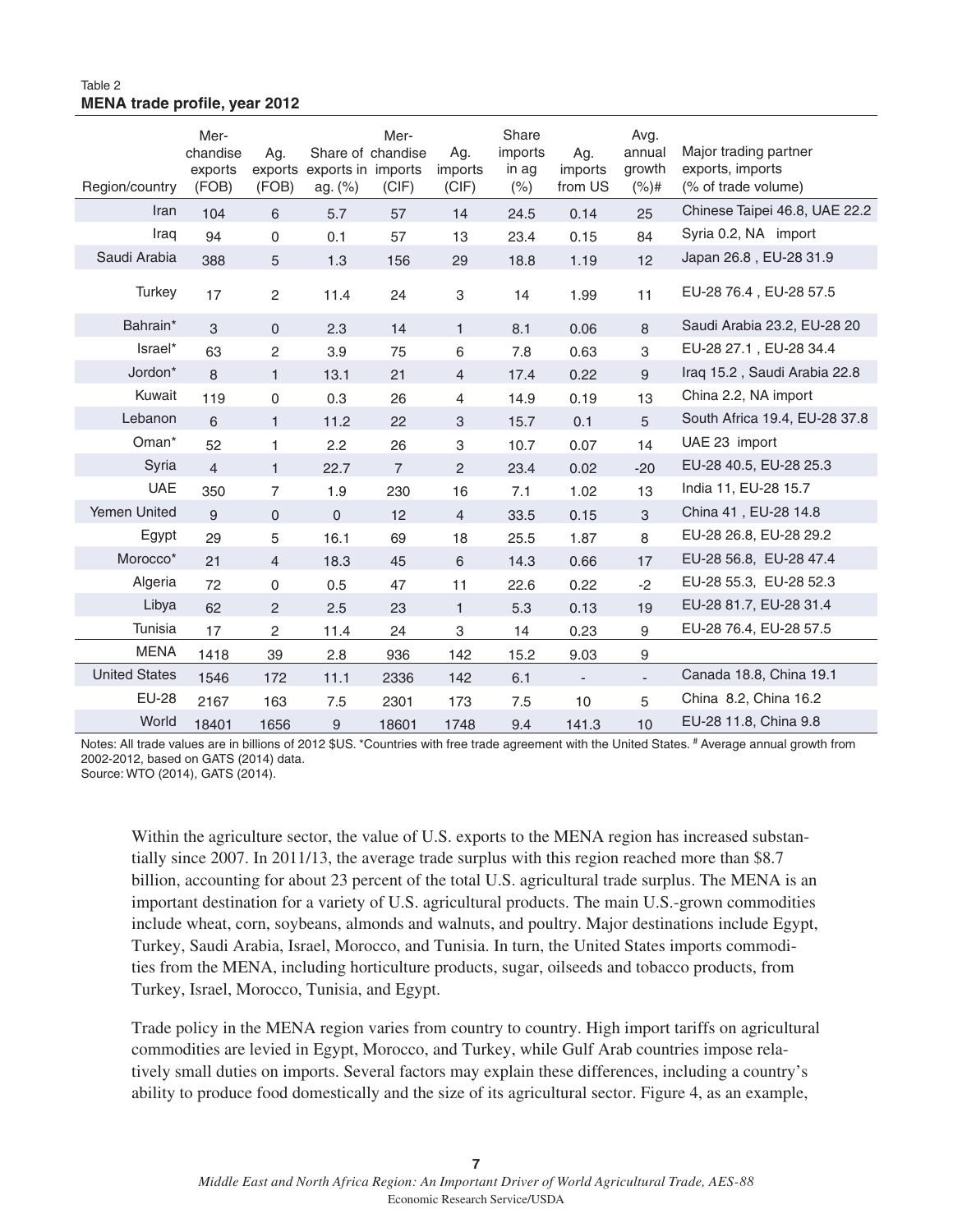plots average agricultural tariffs for several MENA countries against the agricultural share of each country's GDP. As the graph shows, countries with a larger fraction of economic activity based in agriculture erect higher tariff barriers, likely a result of policymakers' interests in protecting domestic farmers.

Apart from tariff barriers, the MENA also imposes a variety of nontariff measures (NTM), including border controls and technical and sanitary and phytosanitary (SPS) regulations, that effectively limit foreign-produced goods from entering local markets. In an analysis of five MENA countries for which data were available, Augier et al. (2012) report that nontariff measures were applied to 50 percent of all imports, a rate that is not exceptional in comparison with other countries around the world. Within the region, however, Morocco and Egypt stand out for the scope of products covered by NTMs and the tariff equivalents associated with importing them. For example, in Morocco, the ad valorem equivalent of NTMs applied to wheat is 108.5 percent and 375 percent to rice, mostly due to SPS regulations. (Augier et al., 2012).

Despite these impediments to trade, most countries in the region are members of the World Trade Organization (WTO) and are bound by its rules governing certain tariff and nontariff measures. In addition, the United States has signed Free Trade Agreements (FTAs) with Jordan, Israel, Bahrain, Morocco, and Oman, often providing for further reductions in tariffs for U.S. products, including agricultural ones.

#### Figure 4 **Selected MENA tariff rates and agricultural GDP shares**



Simple average applied MFN tariff rate (percentage)

Notes: Tariff values are based year 2013 data, taking a simple average of all applied tariffs for Most Favored Nations (MFN) across all agricultural products. Agriculture share of GDP data are also for year 2013, with the exception of Syria and Yemen, which reflect year 2000 data. MENA countries missing from the graph did not appear in either of the WTO and World Bank data sets. Source: Tariff rates from WTO (2015); agricultural share of GDP from World Bank (2015b).

> **8** *Middle East and North Africa Region: An Important Driver of World Agricultural Trade, AES-88* Economic Research Service/USDA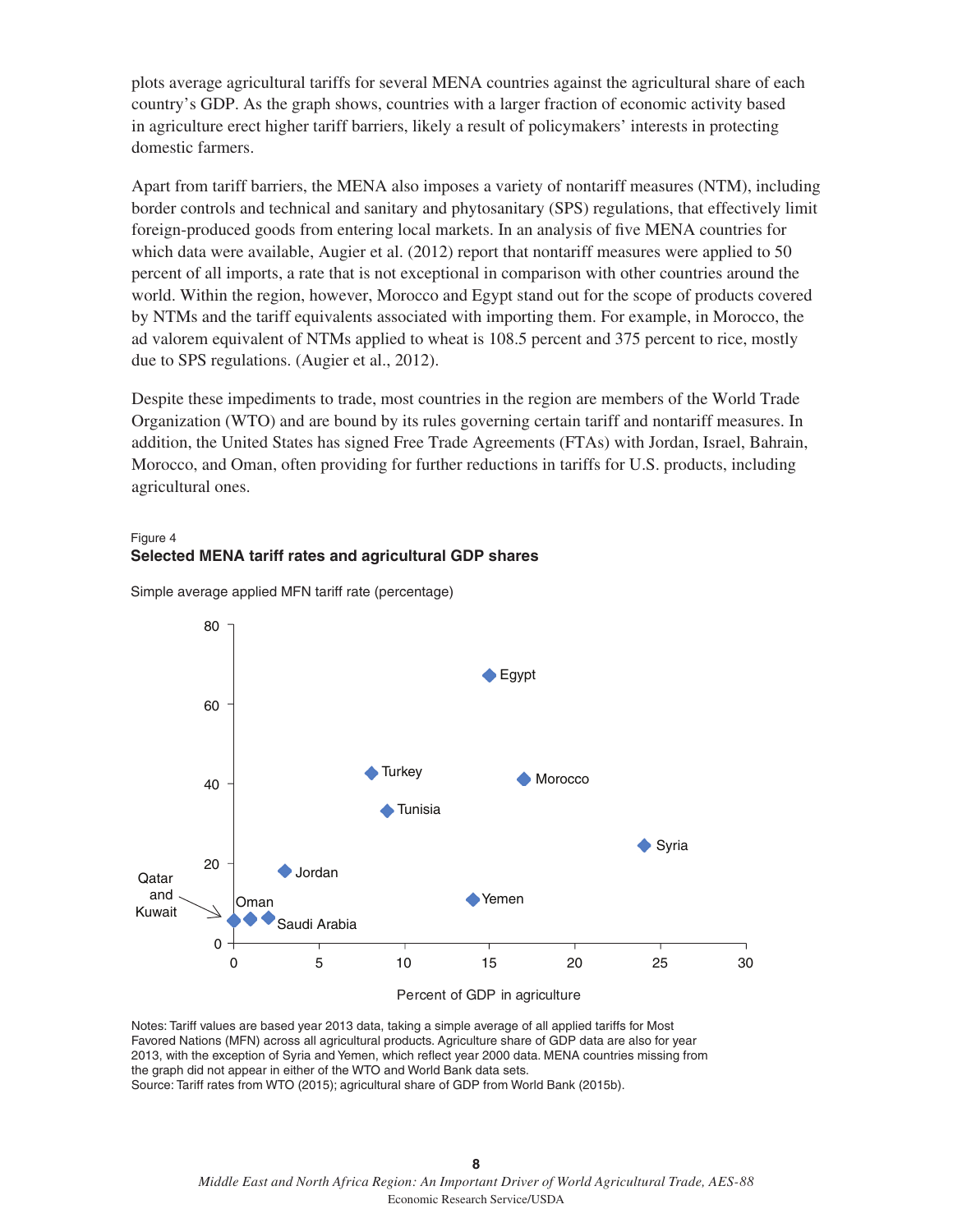## **Factors Driving Agricultural Production, Demand, and Imports**

### Natural Constraints on Production

For most of the MENA region, geography and climate combine to impose severe constraints on agriculture production. Vast deserts stretch across North Africa to the Arabian Peninsula, leaving little arable land for most of the region's population. Growing populations, in fact, have reduced per capita arable land availability to 0.19 hectares, one of the world's lowest rates (FAO, 2014). Exceptions exist, of course, with the area covering the historic Fertile Crescent—which includes Turkey, Lebanon, parts of Syria and Jordan, and the Nile River Delta—offering sufficient moisture to sustain productive agriculture.

Precipitation levels in the region are among the world's lowest (FAO, 2011). North Africa's annual rainfall averages about 96 millimeters, while the Middle East's is about 217 millimeters, values approximately one-sixth and one-third, respectively, of the rainfall levels in North America (FAO,  $2011$ .<sup>5</sup> Rain-fed agriculture in the MENA is supplemented with irrigation systems on about 30 percent of arable land, though the vast majority of this is concentrated in Iran, Egypt, and Iraq.

While production has grown over the past decade, cereal yields across the MENA region average around 1.9 tons per hectare, well below the 3.7 tons per hectare world average (FAO, 2014). Gaps between world and regional average yields for all crops combined are estimated at 60 percent in North Africa and 49 percent in the Middle East (FAO, 2011), suggesting considerable room for growth through improved inputs. Moreover, highly variable rainfall in areas that rely on rain-fed agriculture contribute to large swings in year-to-year yields. In Morocco, for example, wheat yields have averaged about 1.5 metric tons per hectare (MT/ha) since 2000, though depending on the rainfall in any given year, this value could jump or fall by nearly 50 percent.

## Food Variety Demands Rising with Population and Income

Food demand is increasing in the MENA region for two key reasons: population growth and rising incomes. Growing populations present additional consumption demand for commodities across the board. Rising incomes imply not only greater calorie consumption, but also a greater diversification of diets (FAO, WFP, and IFAD, 2012). Over the past 50 years, the composition of the MENA region's diet has changed significantly. While overall calorie consumption rose from 1961 to 2007 (the most recent year of comprehensive FAO estimates of calorie intake), the percent of calories derived from cereals declined, while the shares derived from meats, dairy, and vegetable oils increased (Golzarand et al., 2012). Despite the relative decline of cereals in the MENA diet, however, wheat remains the dominant staple grain, accounting for up to one-third of the calories consumed in the region (World Bank, 2009).

The most dramatic change in the MENA diet is the increasing consumption of meats, a feature commonly observed as incomes grow. Figure 5 illustrates this feature for poultry, the largest category of meats, showing how the region's different income levels correlate strongly with per capita

 $<sup>5</sup>$ In parts of its report, FAO (2011) uses the regional designation "Western Asia" which overlaps with our definition of</sup> the "Middle East" but also includes Armenia, Azerbaijan, and Georgia. In the present context, we use the term "Middle East" for the sake of consistency.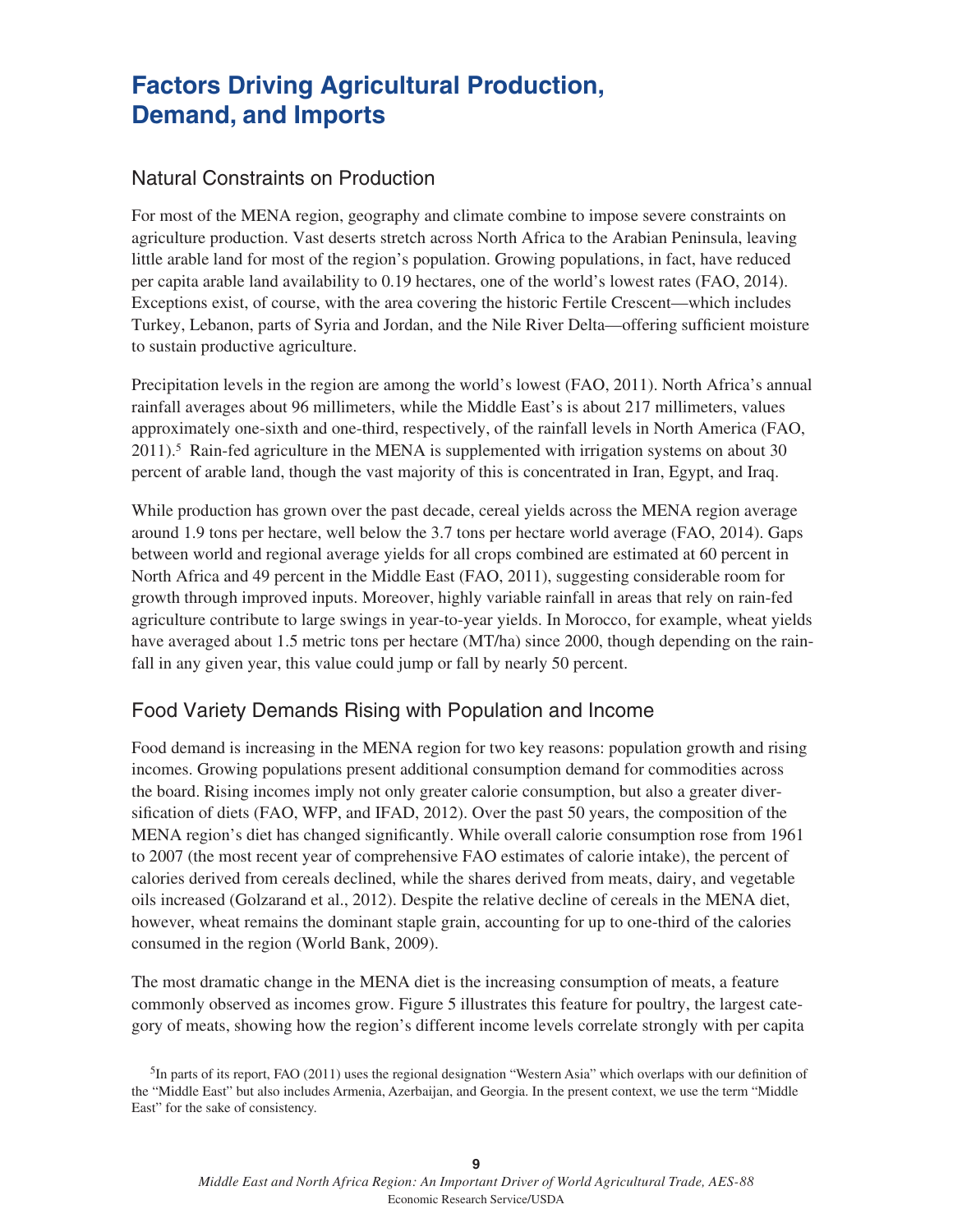#### Figure 5 **MENA poultry consumption and income in 2013**

Consumption kg/per capita



Note: Values derived from USDA (2014); OME=Other Middle East; ONA=Other North Africa. Source: Morocco's consumption data are taken from FAO (2014).

consumption. For the MENA region as a whole, average annual per capita meat consumption has more than doubled from around 12 kg in the 1990s to about 24 kg beginning in 2010, with projections showing similar growth into the future (USDA, 2015). Over the 1990-2010 period, protein from animal products increased between 20 and 45 percent across the different countries in the region (FAO, 2014).

While the MENA countries import large volumes of animal products, domestic meat production, particularly poultry, has also grown significantly. Regional poultry production grew by nearly 5 percent annually from 2000 to 2011 (FAO, 2014), leading to a corresponding growth in demand for animal feeds, primarily corn and soybean meal.

## Imports Rising with Income

Growing populations and unfavorable geography drive much of the region's reliance on imports, but incomes also matter. That is, not only do higher incomes cause diets to diversify, they permit a greater fraction of food purchases to originate from overseas. Since incomes within the MENA region vary tremendously, there are large differences in cross-country import demand (fig. 6). Higher incomes appear correlated with greater import shares of grains. Saudi Arabia, a high-income country, imports nearly 80 percent of its corn, wheat, and rice, while a lower middle income country like Egypt imports less than 40 percent. Outliers exist, thanks to the more favorable geography and climate of certain countries—Turkey is a good example—but in general, imports and incomes appear to be positively linked.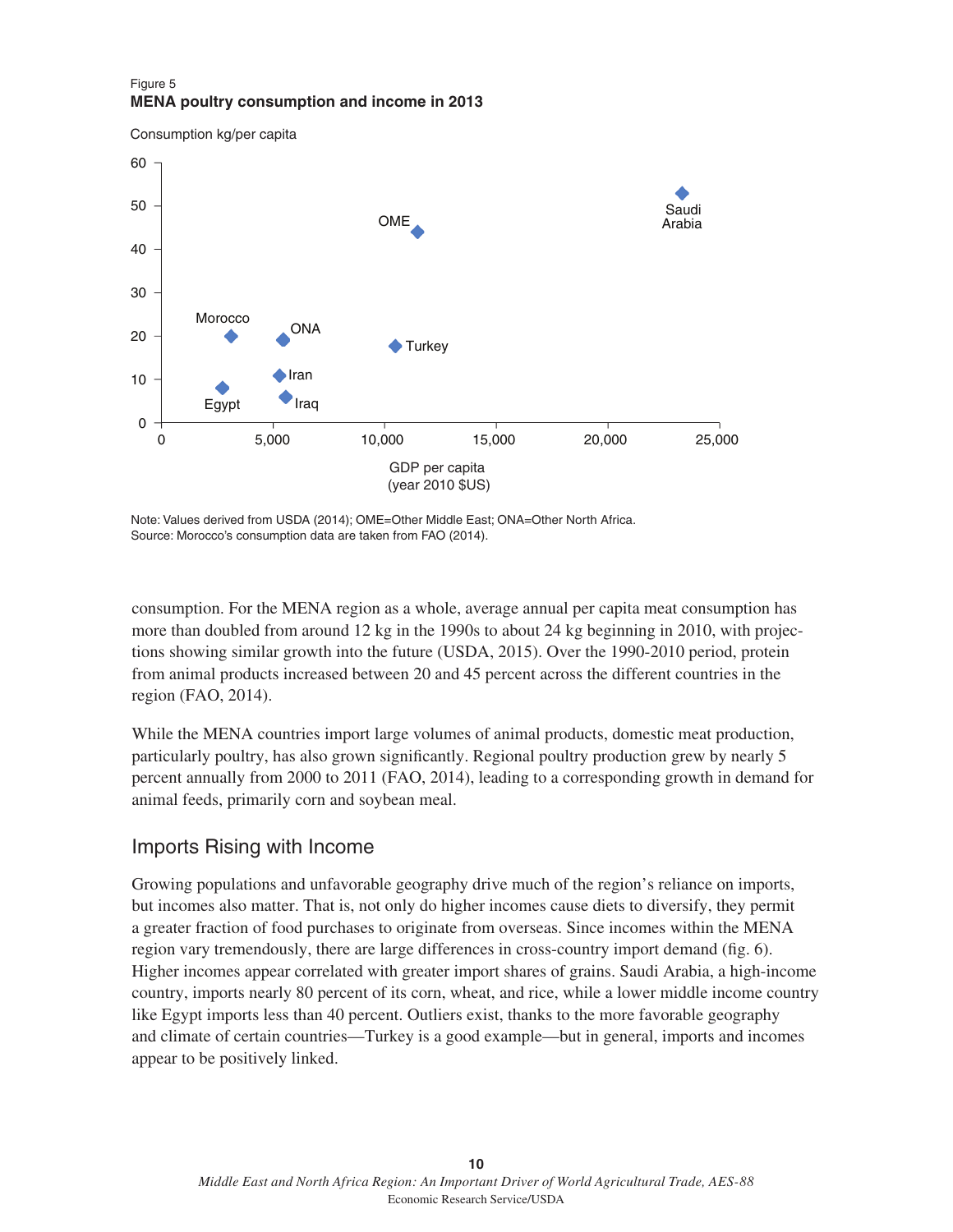#### Figure 6 **Income and grain import reliance across the MENA**

Ratio of imports to consumption in 2013



Note: The ratio is the sum of imported wheat, corn, and rice to the sum of consumed wheat, corn, and rice. OME=Other Middle East; ONA=Other North Africa. Source: Values derived from USDA (2014).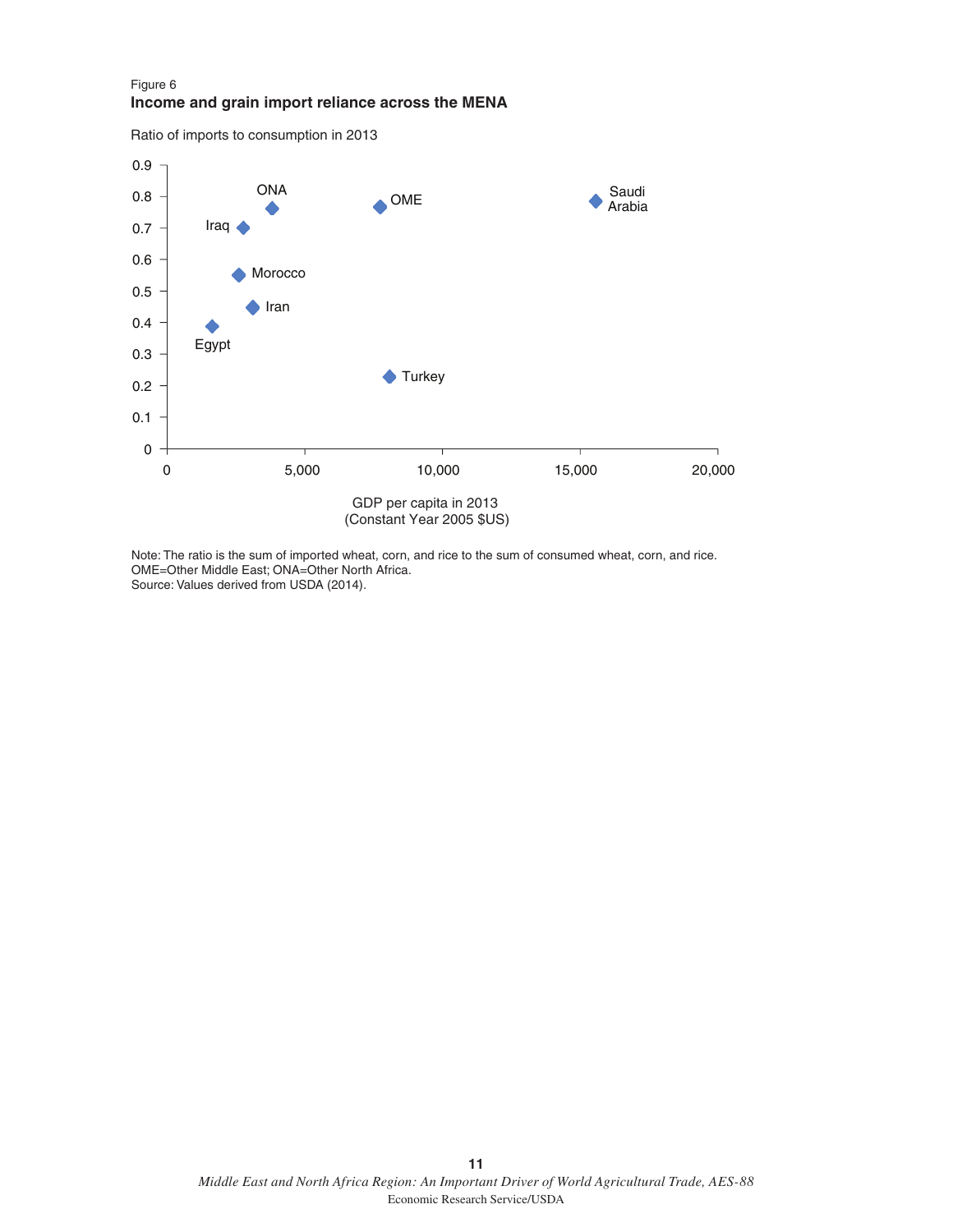## **Profile of MENA Region Agricultural Commodity Markets**

While the MENA region's import demand for crop commodities has steadily grown, the role of U.S. exports in satisfying this demand has been mixed. This role can be analyzed in two dimensions: (1) overall volume of U.S. shipments to the region; and (2) the U.S. share of MENA's total imports.

In terms of volume, U.S. shipments of wheat and corn have dropped since the early 2000s (See Box, "Explaining U.S. Declines in Corn and Wheat Shipments.") Soy products have seen only sporadic growth over the same period, hampered by recent volatility in international markets. Meanwhile, U.S.-grown cotton exports have remained fairly steady and the U.S. trade position for meat products, particularly poultry, has strengthened dramatically, with shipments consistently and steeply rising over the past 10 years.

A different pattern has emerged for the market shares held by U.S. commodities in the MENA market. For corn, wheat, rice, and soy products, the shares have declined for almost two decades. The share of U.S. poultry in the MENA market has grown only slightly over the past decade, despite a 10-percent annual growth in shipments. The MENA region's strong and increasing demand for chicken products has led it to source its poultry from a variety of countries, limiting growth in the U.S. share. Meanwhile, despite relatively small shipments and modest growth in beef and veal, the U.S. share of MENA's imports has shown gradual rises over the past 10 years.

### **Wheat**

Although wheat is central in MENA diets, wheat cultivation in the region is significantly constrained by the arid climate and limited water availability. While some production is rain-fed, highly variable annual rainfall, particularly in Morocco and Turkey, contributes to variations in yields, often resulting in large swings in import demand (fig. 8). The MENA region's growing incomes imply a gradual diversification away from wheat into more expensive food products, including meats. However, governments throughout the region tend to ensure supplies of this key food staple through policies that support both wheat producers and bread consumers and prioritize adequate levels of imports. In combination with robust population growth, this important staple is expected to be in steady demand in the years to come.

Given the production conditions and the strong demand in the region, wheat consumption has exceeded production and the region continues to rely heavily on imports. Historically, much of this supply originated in the United States, but the past 20 years have seen a sizeable drop in the U.S. share of wheat imports into the MENA. Limited growth in U.S. wheat output, coupled with growing competition from Black Sea countries and the European Union, have reduced the U.S. share of the region's wheat imports to around 10 percent in recent years, down from around 30 percent in the 1990s.

The largest buyer of U.S. wheat in the region is Egypt, accounting for slightly more than half of all U.S. exports to the MENA, though year-to-year volumes have fluctuated dramatically, most recently due to political turbulence (Ciezadlo, 2011; Hanley, 2011). The next largest buyer of U.S. wheat is Yemen. Meanwhile, with recent policy changes in Saudi Arabia to de-emphasize domestic wheat production, the expectation is that Saudi wheat imports will expand and U.S. wheat will play a role in meeting that country's import demand (FAS, 2014c). Turkey, Algeria, Israel, and Morocco are also major importers of U.S. wheat, though the pattern of shipments over time has been volatile, reflecting these rain-dependent producers' own unpredictable harvests.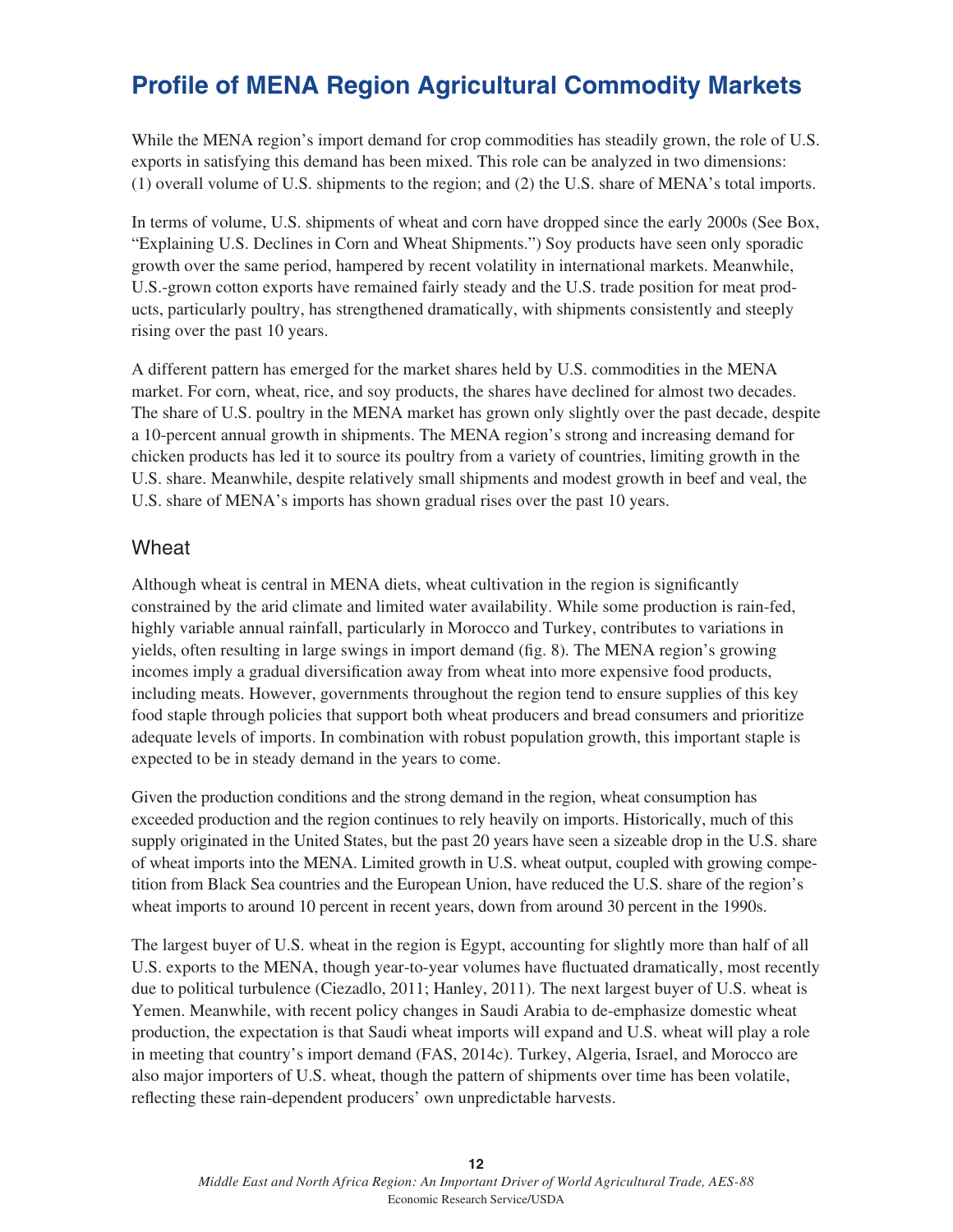### **Explaining U.S. Declines in Corn and Wheat Shipments**

U.S. wheat and corn shipments to the MENA—and to many other markets around the world have all fallen for the same reason: that competition from the European Union and the former Soviet Union has increased. Those competitors, owing to their much closer distance to MENA markets, enjoy significantly lower transportation costs and consequently can offer more competitive prices (USDA, 2015).

In addition to this natural advantage, overall trade costs with the MENA—which include logistics, tariffs, and nontariff barriers—have declined faster for these regions than for the United States. To illustrate this, figure 7 presents an index of annual bilateral trade costs between the MENA and a sample of trading partners: France, Russia, Ukraine, and the United States (ESCAP-World Bank, 2015).

Based on figure 7, recent years show that trade costs have fallen significantly for France, Russia, and Ukraine but not the United States, suggesting that additional trade advantages may have accrued to these competitors. Thus, while distance will continue to pose significant competitive obstacles to U.S. shipments, reducing other costs associated with trade could help U.S. producers regain competitiveness.

**Comparative changes in costs incurred by other regions for trading with the MENA\*** 



Figure 7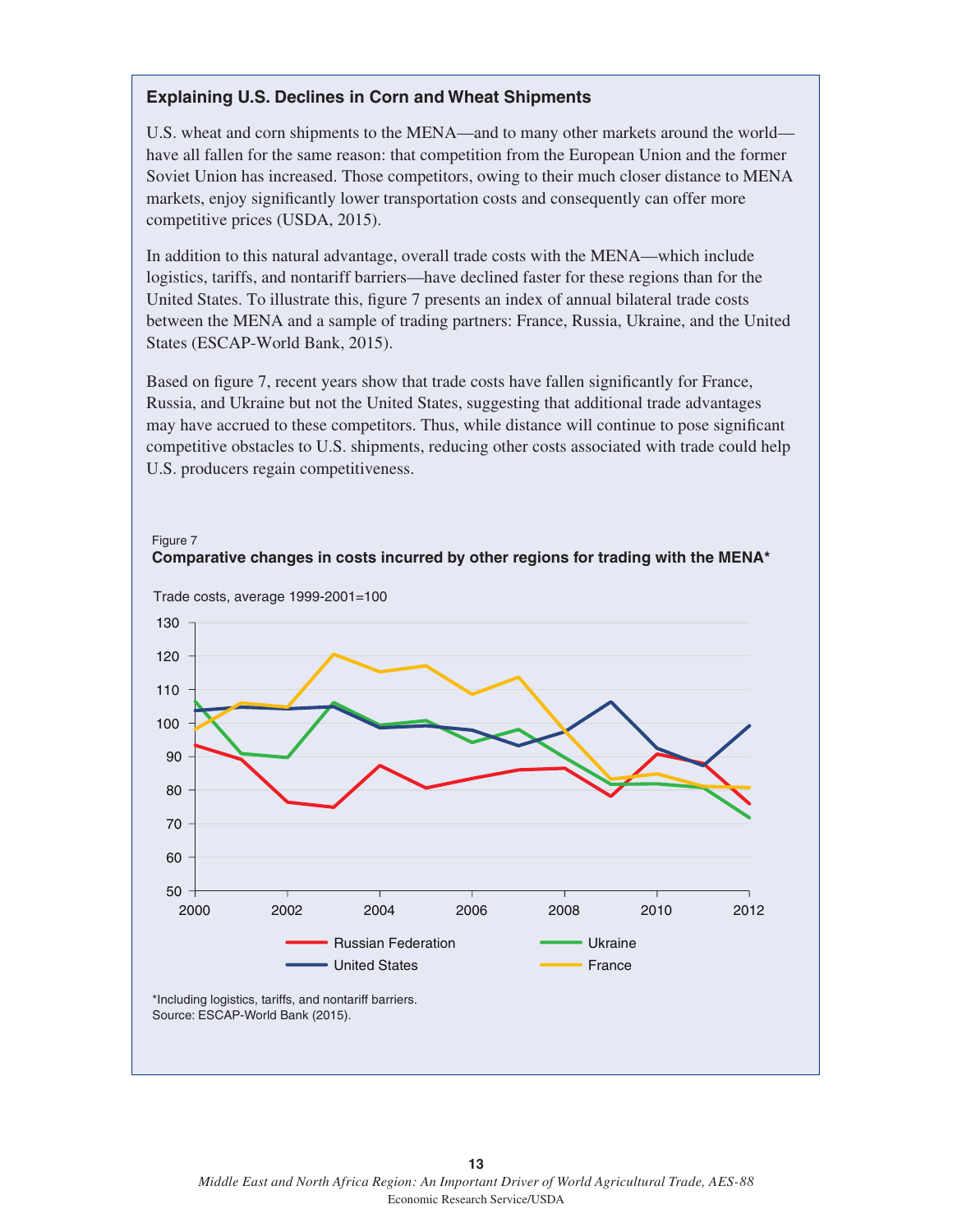

#### Figure 8 **Wheat Consumption, production, and trade for MENA, and U.S. import share**

## Corn

In the MENA region, corn, used mainly as feed for livestock, is grown primarily in Turkey, Egypt, and Iran. While most corn production is irrigated, it remains subject to a different kind of moisture constraint, namely, the limited—and, in some places, declining—underground water supplies. This leaves relatively little room for area expansion or yield growth (fig. 9).

MENA corn consumption has grown steadily over the past 20 years, primarily due to growing demand for feed to support expansion of poultry production and consumption. While rising incomes are fueling poultry demand, it remains to be seen whether the demand for poultry will translate into rising feed imports or higher poultry imports, with the outcome likely to vary within the region.

Given the disparity between the region's constrained production and its growing demand for poultry and other meats, corn imports into the MENA region have steadily risen, except for a temporary drop in 2009 associated with the spike in global food prices. The U.S. share of the region's corn imports has declined from about 70 percent during the mid-1990s to around 10 percent in recent years, the result of reduced U.S. exportable surpluses, higher U.S. prices following the 2012 U.S. drought, and more competition from other suppliers. But the expectation is that the MENA's rising incomes and increasing population will sustain its growing demand for U.S. corn in the future. Major U.S. competitors in the MENA corn market include Ukraine and Russia, who enjoy transport cost advantages to the MENA region but experience frequent weather-induced fluctuations in production. The major destinations of MENA-bound U.S. corn are Saudi Arabia and Egypt.

Source: Data taken from USDA (2015) and USDA-GATS(2014).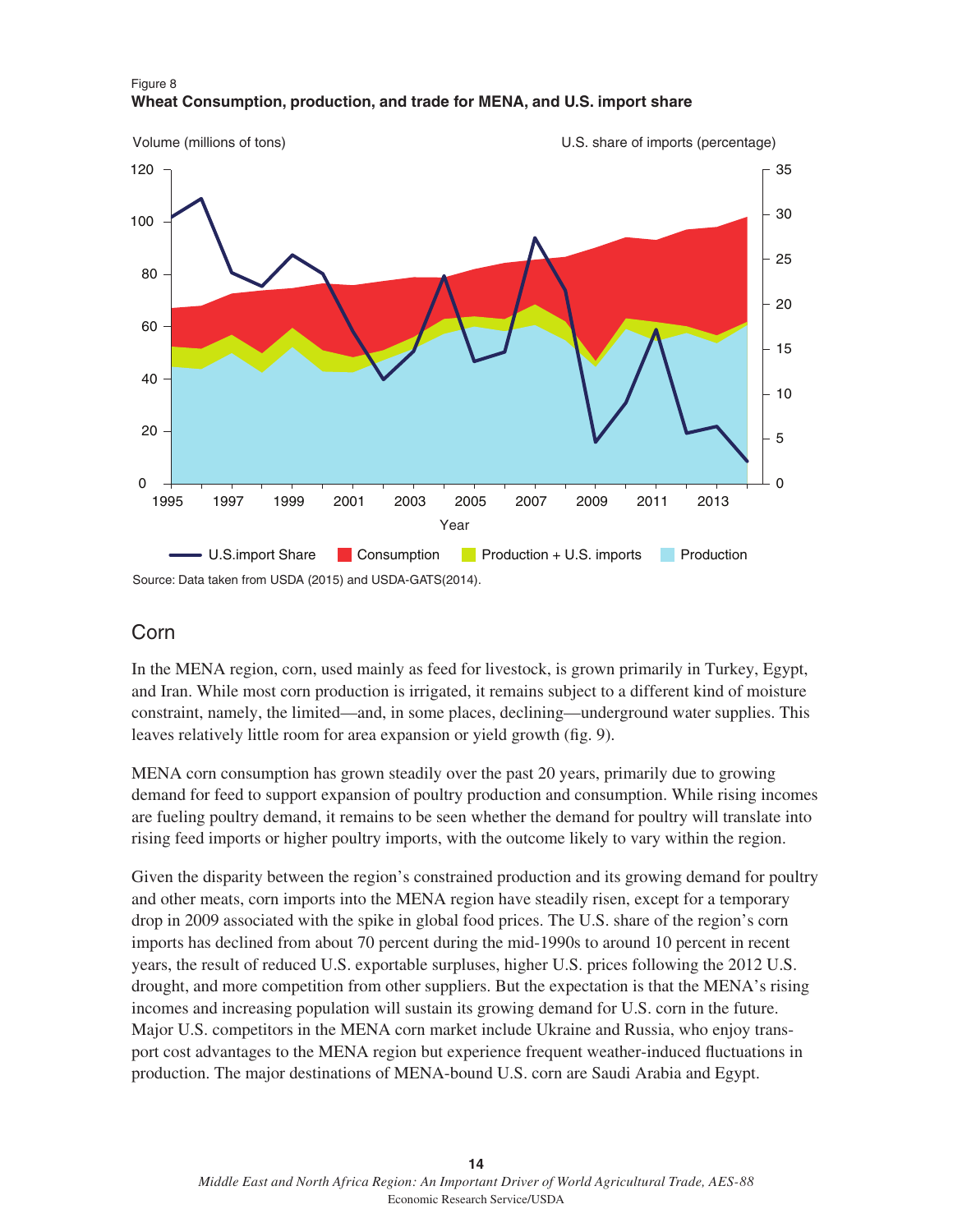

#### Figure 9 **Corn consumption, production, and trade for MENA, and U.S. import share**

### **Rice**

Major rice producers in the MENA region include Egypt, Turkey, and Iran, but as with other crops, production lags far behind consumption and is not expected to rise appreciably because of climate and land constraints. The region's population consumed an average of 13 million tons of rice per year over the period 2011-13, of which around 7 million tons were imported (fig. 10). The U.S. share of rice imports to the region has fallen, dipping below 15 percent in recent years, as emerging competitors in South Asia and Thailand have gained market share due to lower prices and geographic proximity.

Major MENA region destinations for U.S. rice include Turkey, Libya, Jordan, and Saudi Arabia. Some of these markets emerged in the wake of the 2008 food price crisis when regular suppliers, namely, Egypt and India, imposed export restrictions. Notwithstanding the unpredictable occurrence and effects of such trade policies, rising incomes and populations in the region are expected to sustain rice demand, leaving the door open for a growing U.S. role in this market.

## Soybeans and Soy Products

Despite recent volatility, consumption of MENA region soy products has risen over the past 20 years (fig. 11). As with corn, this growth has been driven primarily by rising demand for poultry and other meat. The proportion of soybeans and soybean meal imports varies across the region, depending on each country's domestic soybean-crushing capacity. In some countries, such as Egypt, crushing capacity remains controlled by government-favored monopolies that enjoy tariff protection from soymeal imports. In other countries, however, economic constraints have limited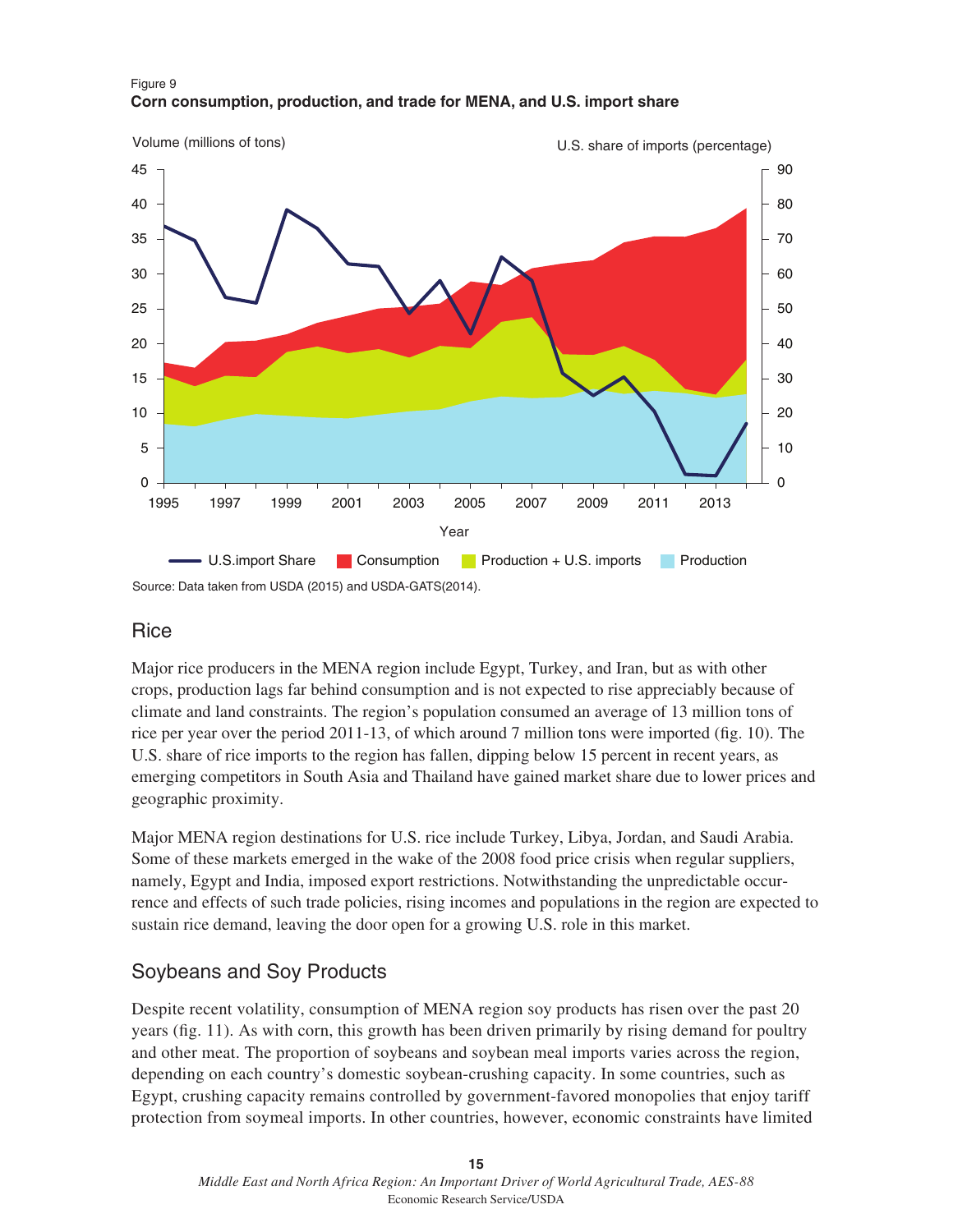

#### Figure 10 **Rice consumption, production, and trade for MENA, and U.S. import share**

Source: Data taken from USDA (2015) and USDA-GATS(2014).

#### Figure 11

#### **MENA soybean and soy products consumption, production, and imports from the United States**



Source: Data taken from USDA (2015) and USDA-GATS(2014).

 *Middle East and North Africa Region: An Important Driver of World Agricultural Trade, AES-88* Economic Research Service/USDA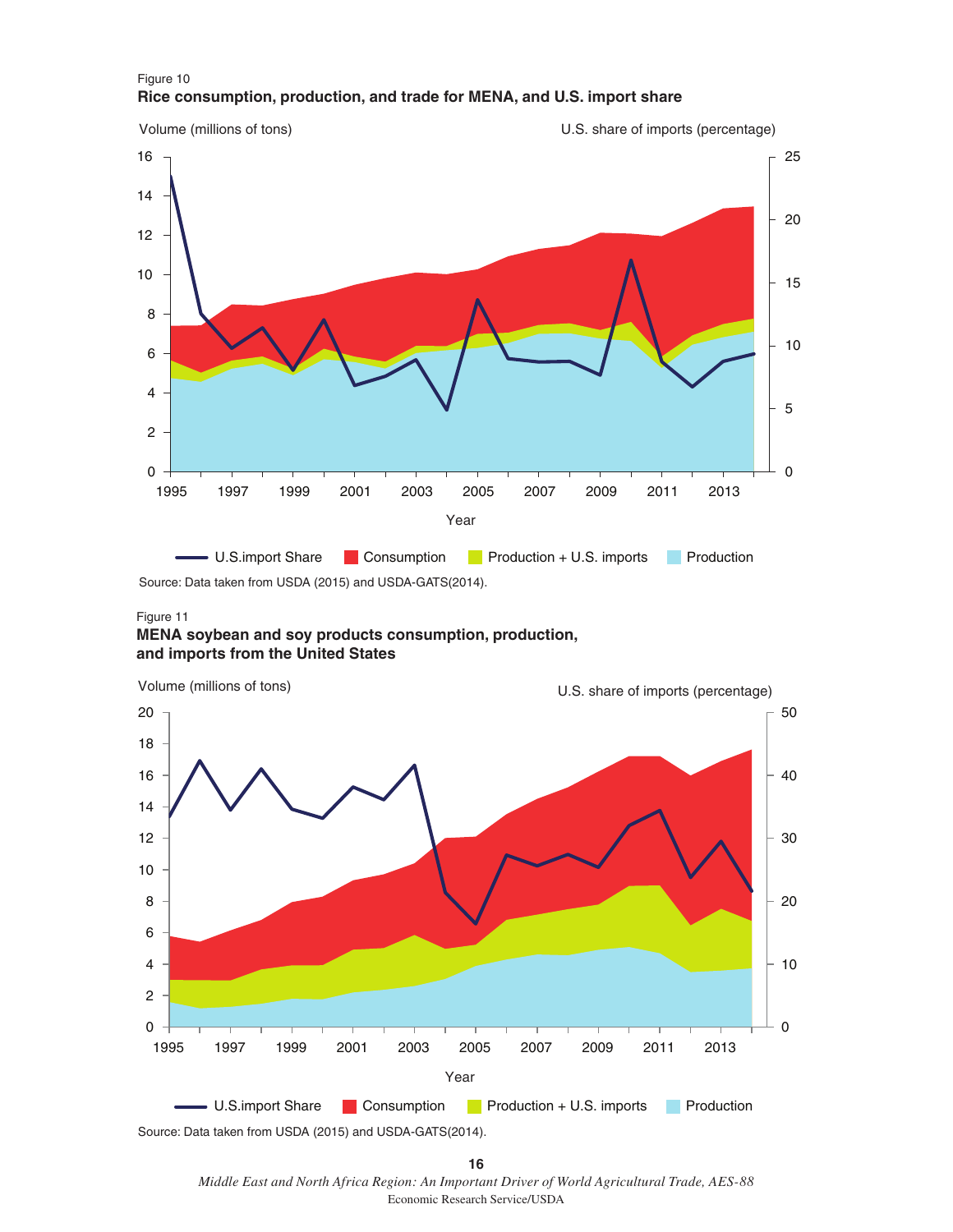the expansion of crushing capacity, leaving markets open to U.S. soymeal products despite a declining trend in the share of U.S. soy products exported to the region (fig. 11).

While U.S. shipments of soybeans to the MENA region have varied like those of other crop commodities, the trend over the past 10 years has generally tracked upward with consumption. Among the MENA importers of U.S. soy are Egypt and Turkey, along with Tunisia, Morocco, and Israel. However, the U.S. share of the MENA region soy product market has steadily shrunk as pricecompetitive producers, such as Brazil and Argentina, have claimed a greater portion of these markets.

Soy oil, an edible byproduct of soymeal production, has witnessed similar growth in consumption over the past 20 years, primarily in Egypt and ONA. As with other soy products, however, soy oil production has witnessed little growth over the past two decades. Consequently, imports into the region have risen significantly to make up the difference, averaging about 1.8 million tons over the period 2011/13 and accounting for more than 20 percent of the world's total soy oil imports.

## **Cotton**

For cotton, the MENA's consumption levels have regularly exceeded production, but by a consistent amount, keeping imports relatively constant for the past 15 years (fig. 12). While Egypt is known for its high-value, long-fiber cotton, which directly competes with the U.S.-grown Pima variety, its production volume is relatively small. The region's largest cotton grower is Turkey, accounting for much of the region's production, with around 630,000 metric tons in 2014 (FAS, 2014a).

Despite being the top MENA producer of cotton, Turkey's demand for fiber from its expanding textile sector has outpaced domestic supply. Turkey is the largest market for U.S. cotton in the region, with U.S. shipments accounting for nearly one-third of the country's total use (FAS, 2014a). In 2013, Turkey surpassed China as the biggest global buyer of U.S. cotton (Prentice, 2013). In addition, Israel, UAE, and Saudi Arabia are major U.S. cotton destinations figure 12 shows, both market share and volumes of U.S. cotton exports to the MENA have increased over the past 15 years, though year-to-year fluctuations occur.

## **Poultry**

The MENA region's poultry consumption and production have risen consistently over the past 15 years (fig.13). As with other commodities, the growth of poultry consumption has been exceeding gains in domestic production, leading to rising imports, and MENA is now the largest regional importer of poultry products in the world (FAS, 2014b). Saudi Arabia remains the region's largest buyer, with total imports over the last decade rising about 4 percent annually, reaching 700,000 metric tons in 2013 (Davis et al., 2013). Close behind is Iraq, with total imports expanding by over 400 percent over the same period. U.S. poultry shipments, which consist mainly of broilers, saw rapid growth over the past 10 years, with quantities reaching around 350,000 metric tons in 2013, accounting for about 15 percent of the region's poultry imports. Destinations within the region for U.S. poultry are different than for other commodities, with the biggest customers, Iraq and the UAE, accounting for 30 percent and 20 percent, respectively, of total U.S. shipments to the MENA.

Over the last decade, MENA imports from the United States have grown more than 10 percent per year. The largest U.S. competitor for this market is Brazil, the world's largest poultry exporter, but Turkey has emerged as an important local supplier within the region (FAS, 2014b).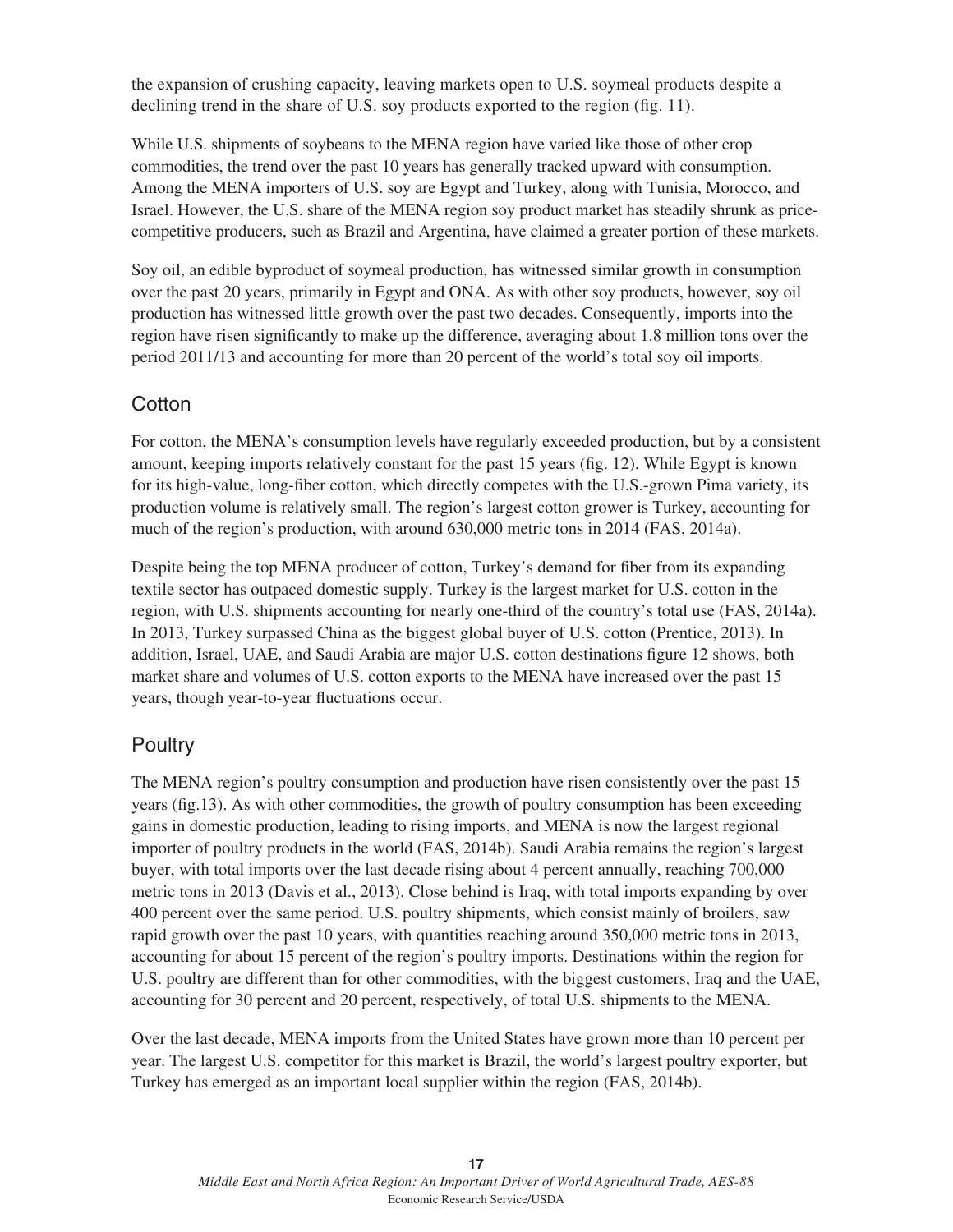

Figure 12 **Cotton consumption, production, and trade for MENA, and U.S. import share**

Source: Data taken from USDA (2015) and USDA-GATS(2014).





 *Middle East and North Africa Region: An Important Driver of World Agricultural Trade, AES-88* Economic Research Service/USDA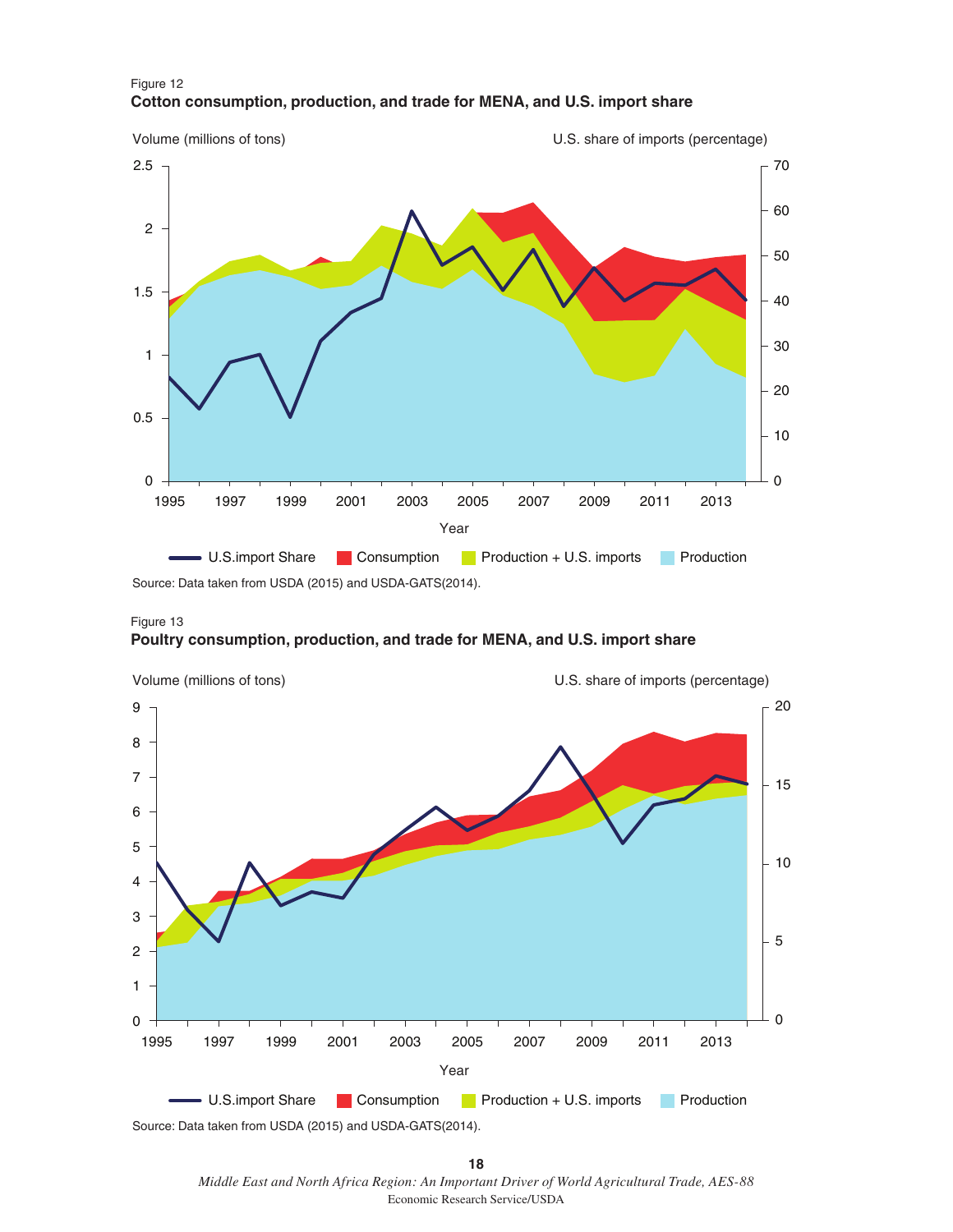## Beef and Veal

Beef and veal consumption, in contrast to poultry, showed relatively little growth over the past decade (fig. 14). Production generally tracked consumption with a consistent supply gap, leaving a sizeable role for imports. However, unlike other products, U.S. beef and veal shipments not only grew modestly, but their share of the MENA region's total beef and veal imports climbed over the past 10 years, from nearly nothing to about 10 percent in 2010.

For U.S. beef, major MENA markets include Egypt, Kuwait, and Qatar. The region's dominant supplier is India, one of the world's leading exporters, which provides relatively low-cost "carabeef" (water buffalo meat) processed according to Islamic requirements. Due to its geographic proximity, India also enjoys transportation cost advantages with the MENA market (FAS, 2014b).

Figure 14





Source: Data taken from USDA (2015) and USDA-GATS(2014).

## Other Crops

Apart from the major crop commodities and meat products, other U.S. products appear among the top exports to the MENA region. Tree nuts—mainly almonds and walnuts—actually claimed the number one spot, in value, in exports to the MENA region, surpassing wheat in 2013.6 U.S. tree nut exports, almost entirely grown in California, have surged in markets around the world, those in the MENA region included. U.S. tree nut exports to the MENA totaled \$967 million in 2013, with the largest percentages of these shipments going to the UAE (38 percent) and Turkey (29 percent). Turkey's own tree nut production and exports represent a distant second supplier for MENA markets.

<sup>&</sup>lt;sup>6</sup>According to Global Agricultural Trade System (GATS, 2014) data, shipments in 2013 of U.S. wheat, cotton, and soybean exports to MENA region were around \$955 million, \$822 million, and \$814 million, respectively.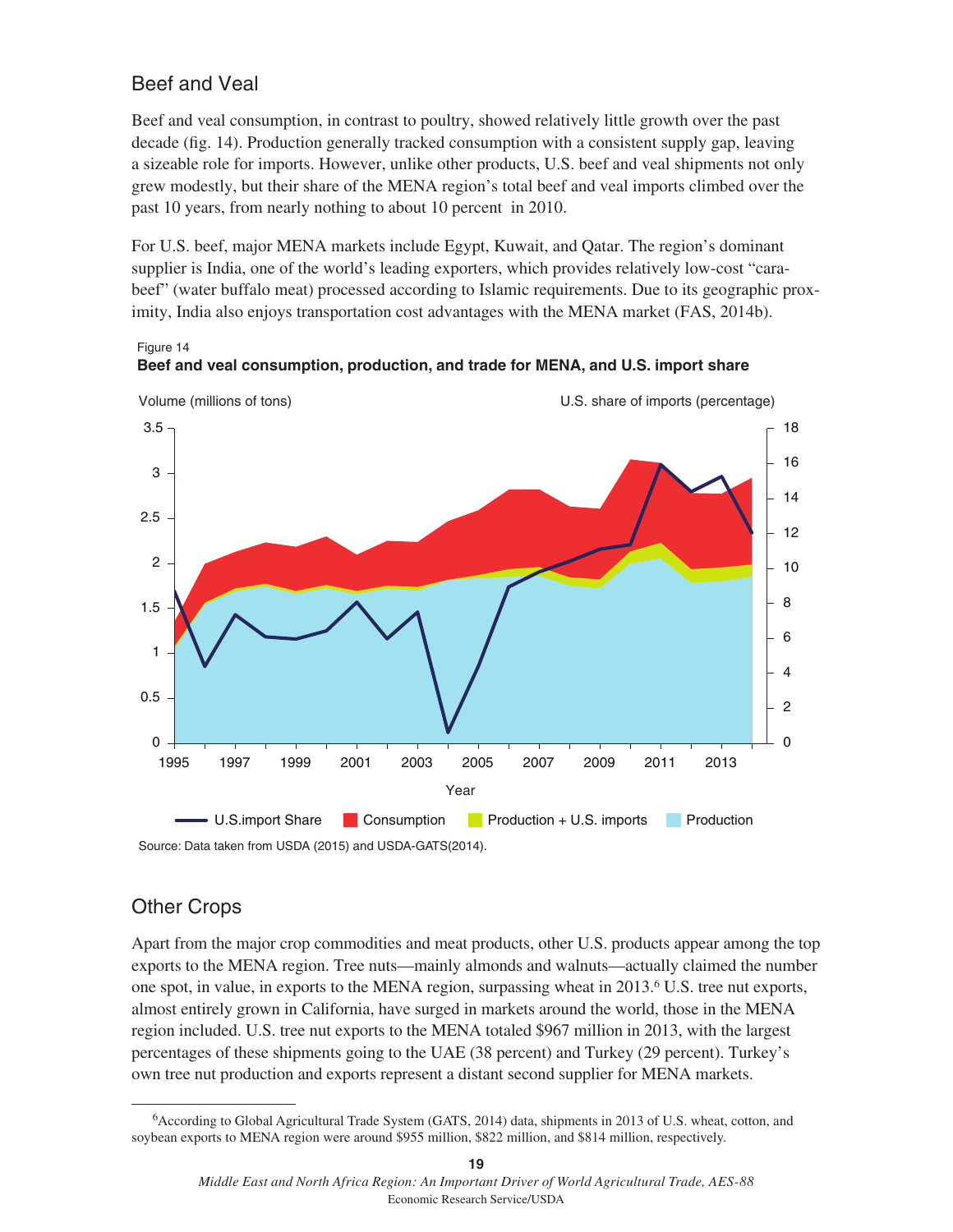## **Projections of MENA Production and Trade**

The MENA region's rising incomes and above-average population growth are projected to drive its consumption growth across a variety of agricultural commodities over the next 10 years. Given the region's natural constraints on production, the USDA projections point to a correspondingly large rise in total imports. This section highlights some of the results reported in the USDA Agricultural Projections to 2024 to provide an overview of the production and net imports of important commodities in this region (USDA, 2015). Along with the discussion, the projections are detailed in the following tables:

- Table 3 presents the MENA region's projected production for each of the main crop commodities.
- Table 4 provides a more detailed, country-specific presentation of each commodity's projected consumption for food and feed use, as well as projected imports.
- Table 5 reports projections for production, consumption, and import values for meat products, for each country, the country aggregations, and the overall region.
- Table 6 reports the region's projections for cotton.

Certain assumptions underlie the USDA long-term projections (see Box, "USDA Agricultural Projections to 2024"). One of the key assumptions is the continuation of current government policies. Given uncertainty about the stability of several governments in the MENA region, such an assumption is likely to prove tenuous. Projections for Iraq and Egypt must be treated with particular caution as these countries continue to experience political tensions. Similarly, projections for the OME category, which includes Syria and Yemen, must be interpreted with caution due to the persistence of civil conflict and political turmoil.

## Food Grains

By far the largest field crop by area in the MENA, wheat is currently cultivated on about 26 million hectares. This area is projected to rise about 0.4 percent annually through 2024. Combined with somewhat slow growth in yields, production is expected to grow at a relatively low 1.3 percent annually over the projection period. (See Tables 3 and 4 for summaries of the region's food grain production and consumption.)

Over 90 percent of MENA's wheat is destined for direct human consumption, primarily in the form of bread. The most populated countries in the region, Egypt, Turkey, and Iran, will remain the top wheat consumers over the next 10 years. But the region's fastest consumption growth is projected to occur in Iraq, assuming current political conditions there do not deteriorate. As described above, rising populations and production constraints imply a growing role for imports across the MENA. Egypt is projected to remain the region's largest wheat buyer, with imports accounting for nearly 60 percent of its own consumption. Recently, imports into Egypt have shown large swings due to the country's recent political turmoil. Forecasts of Egypt's wheat imports, therefore, must make strong assumptions of stability and unchanging policies toward producers and consumer subsidies.

Saudi Arabia's import dependence, meanwhile, is even greater than Egypt's and is projected to approach 100 percent by the end of 2024. The aggregate regions of ONA and OME are also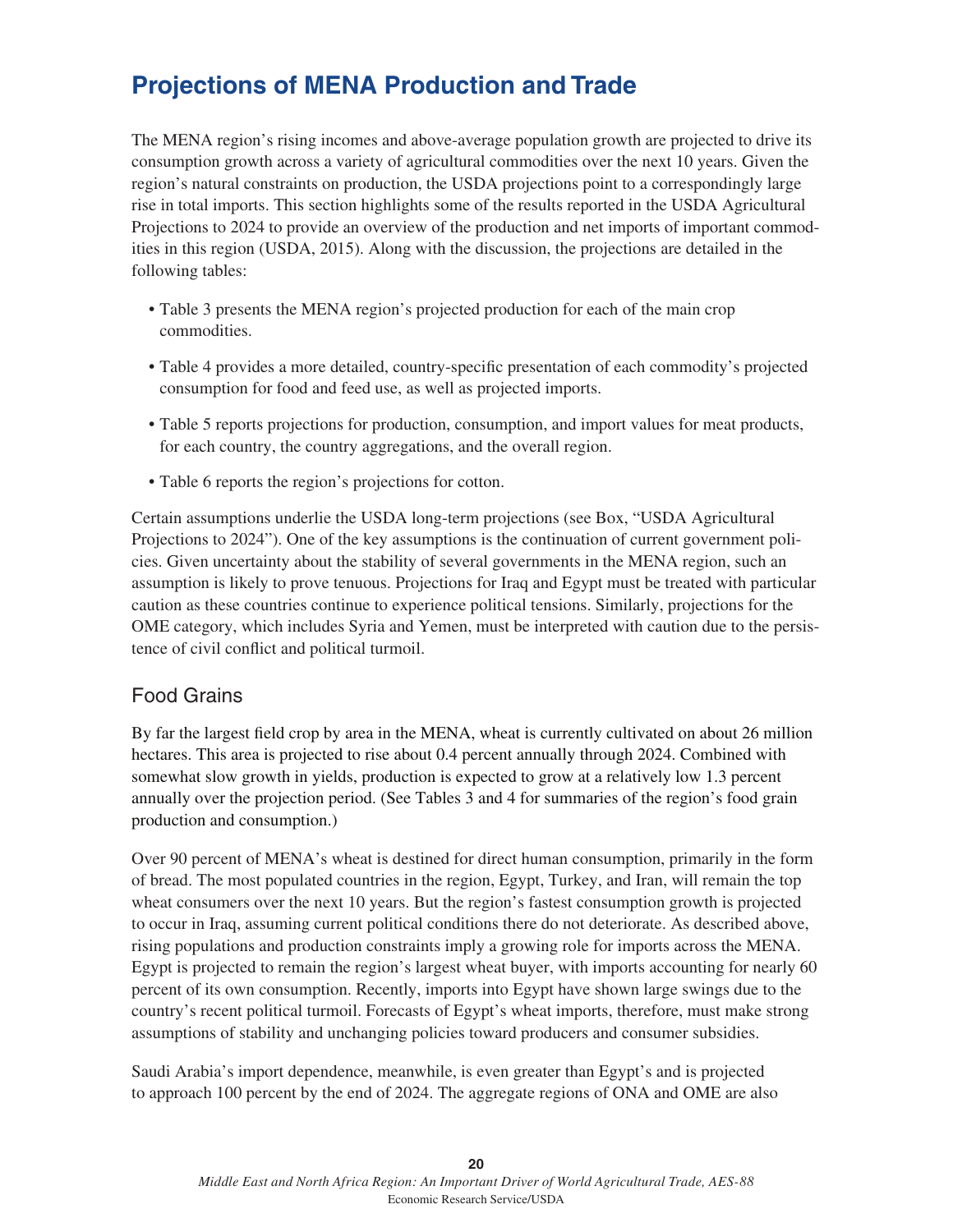### **USDA Agricultural Projections to 2024**

USDA agricultural projections are based on a simulation of global production and trade that assumes the continuation of current government policies and existing bilateral and multilateral trade agreements. Most important, critical long-term assumptions are made for U.S. and international macroeconomic conditions.1 The projections are a representative scenario that assumes normal weather conditions throughout the projection period and the extension of historical trends in the expected performance of some economic variables. In addition, there are no domestic or external shocks in the assumptions that affect the global supply and demand balance. Change in any of the stated assumptions could significantly alter the outcomes of the projections.

As described in the long-term projections to 2024, the main assumptions for the MENA region's projections are rising per capita income and a rapidly growing middle-income class. GDP is projected to grow at an annual rate of 4.3 percent, with the highest growth rate at 8.4 percent in Libya and the lowest rate at 2.8 percent in Kuwait (Table 1). The region's population is expected to grow at 1.5 percent annually, 50 percent higher than the world average. The region's agriculture will be constrained by scarce arable land and water resources and limited infrastructure. In addition, the MENA will experience a smaller increase in area expansion and yield growth in comparison with other regions.

The USDA's baseline projections for the MENA region are based on individual country models for Egypt, Morocco, Iran, Iraq, Saudi Arabia, and Turkey. A regional model for the Other Middle East (labeled OME) aggregates Bahrain, West Bank & Gaza, Israel, Jordan, Kuwait, Lebanon, Oman, Syria, United Arab Emirates, and Yemen. Similarly, Tunisia, Libya, and Algeria are aggregated into an Other North Africa (ONA) model.

For additional information for USDA Long-Term projections, refer to:

The Agricultural Baseline Projections topic page on ERS website: http://www.ers.usda.gov/ topics/farm-economy/agricultural-baseline-projections.aspx#.Uh5qxbzjZHY

USDA Agricultural Projections to 2024: http://www.ers.usda.gov/publications/oce-usda-agricultural-projections/oce151.aspx

projected to become among the largest importers by 2024. The OME group includes Yemen, where recent political upheavals, combined with the country's heavy dependence on imported wheat, inject additional uncertainty into the region's overall wheat profile.

For rice, MENA production is expected to grow only 0.5 percent over the 10-year projection period. As noted, constraints on available arable land and underground water supplies combine to limit the area and yield growth of the region overall. Egypt remains the largest rice consumer in the region, and its domestic production adequately covers demand, positioning it to sell excess quantities on the world market. Rice imports play a less important role than wheat in satisfying the country's consumer demand, and uncertainties about Egypt's political stability may have less effect on rice import projections.

<sup>&</sup>lt;sup>1</sup>Given the ongoing political and economic instability within certain parts of the MENA, greater uncertainty surrounds the macroeconomic assumptions for this region.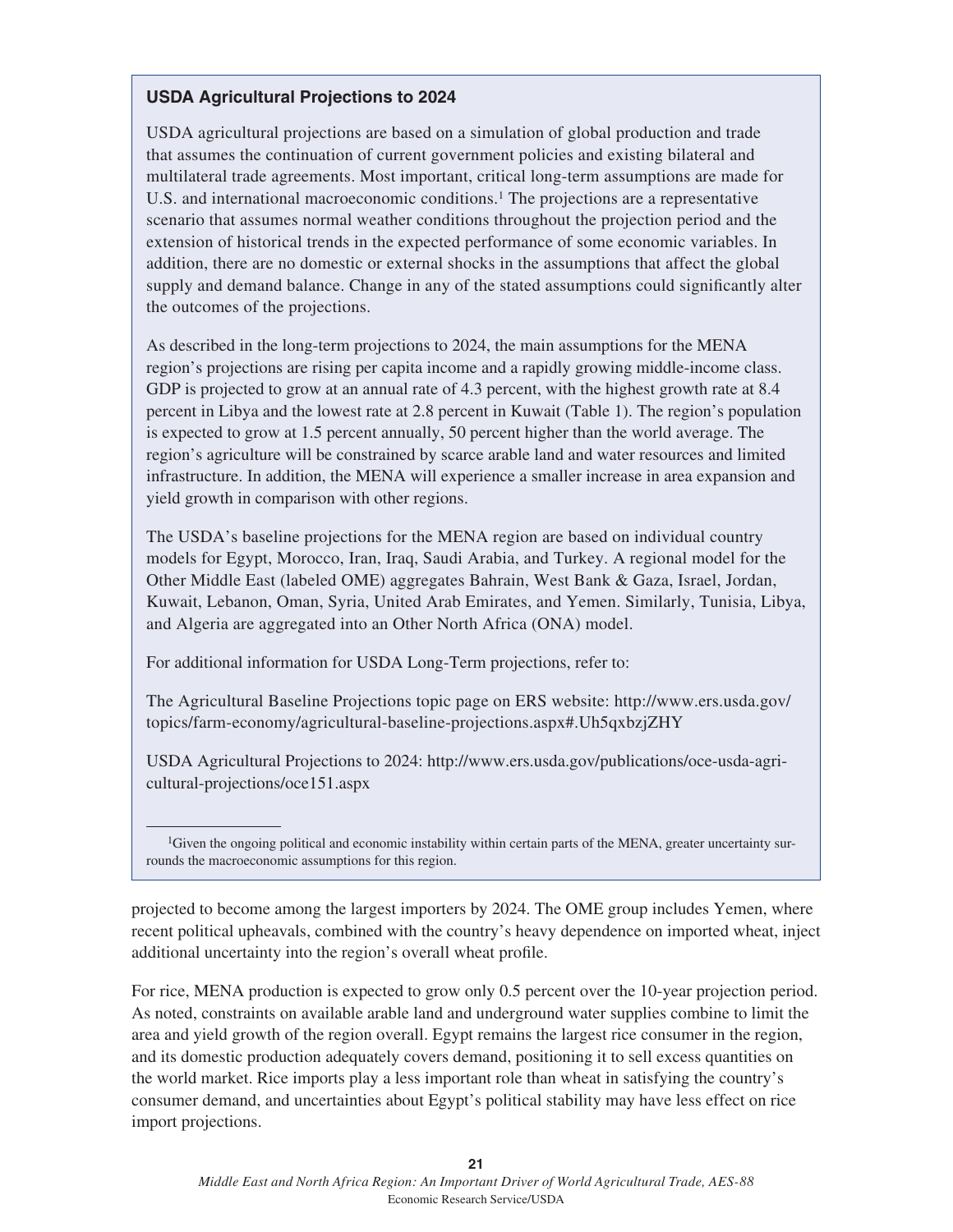The MENA region's number two rice consumer, Iran, relies on imports to meet over half of its demand and is expected to continue importing high levels as its population grows over the projection period. Other significant rice consumers are Iraq and Saudi Arabia, both of which rely even more heavily than Iran on imports as a percentage of consumption and whose imports are expected to grow over the next 10 years. Again, projections concerning Iraq's rice imports are tempered by uncertainties surrounding its recent history of civil conflict.

|                       | Average<br>2012/14 | Projected<br>2024 | Growth rate<br>2013/24 |
|-----------------------|--------------------|-------------------|------------------------|
| Area (1,000 hectares) |                    |                   |                        |
| Wheat                 | 25,844             | 26,993            | 0.4                    |
| <b>Barley</b>         | 10,244             | 11,498            | 1.1                    |
| Rice                  | 1,480              | 1,510             | 0.2                    |
| Corn                  | 1,960              | 2,016             | 0.3                    |
| Soybean               | 116                | 133               | 1.2                    |
| Yield (MT/ha)         |                    |                   |                        |
| Wheat                 | 2.14               | 2.36              | 0.9                    |
| <b>Barley</b>         | 1.41               | 1.66              | 1.4                    |
| Rice                  | 4.69               | 4.86              | 0.3                    |
| Corn                  | 6.34               | 6.79              | 0.6                    |
| Soybean               | 2.72               | 3.03              | 1.0                    |
| Production (1,000 MT) |                    |                   |                        |
| Wheat                 | 55,390             | 63,746            | 1.3                    |
| <b>Barley</b>         | 14,516             | 19,025            | 2.5                    |
| Rice                  | 6,943              | 7,333             | 0.5                    |
| Corn                  | 12,425             | 13,677            | 0.9                    |
| Soybean               | 317                | 402               | 2.2                    |
| Soy oil               | 672                | 783               | 1.4                    |
| Soymeal               | 2,942              | 3,514             | 1.6                    |
| Soymeal equivalent    | 4,681              | 5,529             | 1.5                    |

#### Table 3 **Projected MENA grains and oilseeds area, yields, and production**

Note: The figures for the growth rate 2013/24 column present the 11-year average annual growth rate beginning from the 2012- 2014 average value (effectively representing the year 2013) to the projected value in 2024. MT is metric ton and ha is hectare. Source: USDA (2015).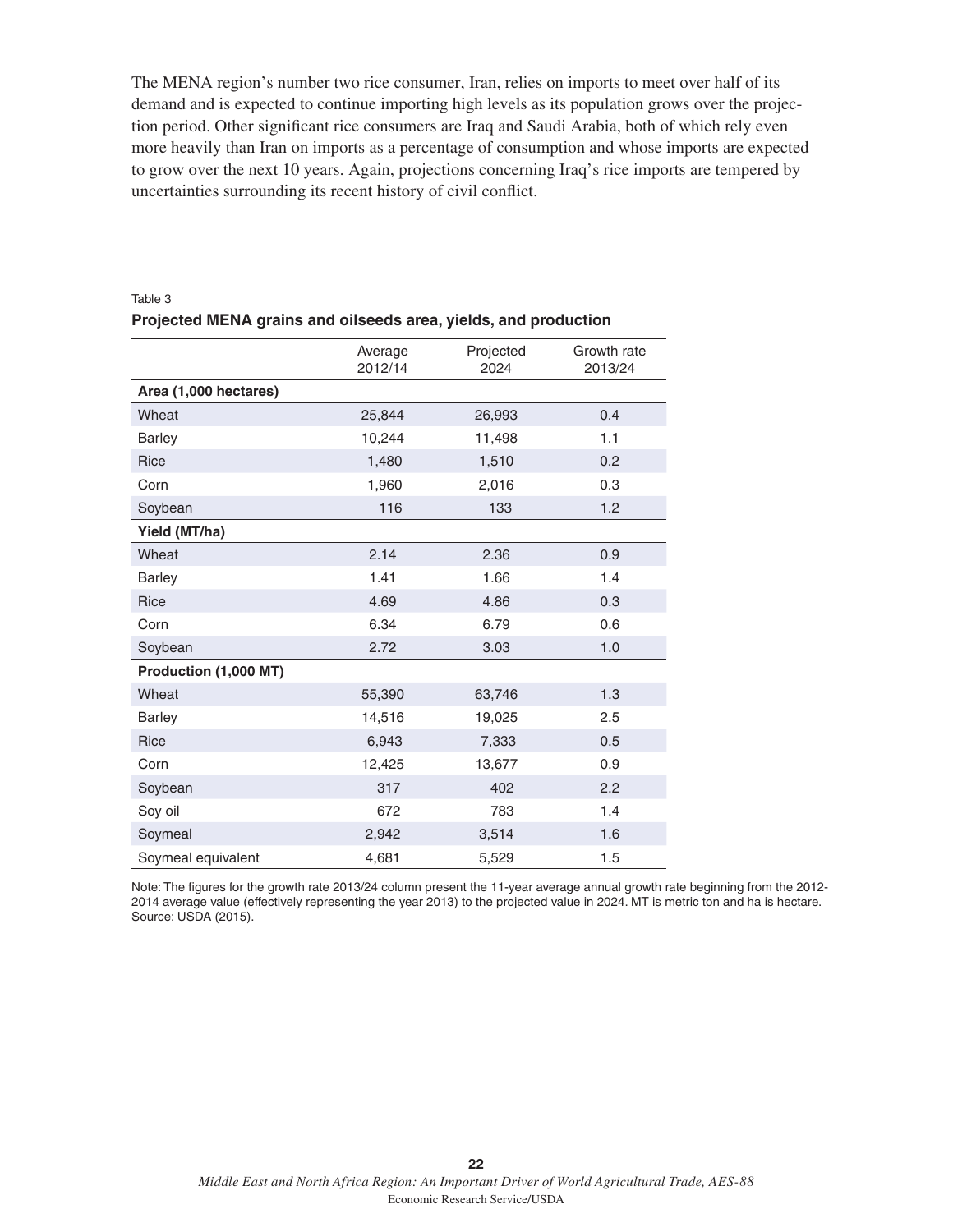### **Projected MENA consumption and imports for major crop commodities**

|                   |                    |                   | <b>Consumption</b>               |                    |                     |                               |                    |                   |                               |
|-------------------|--------------------|-------------------|----------------------------------|--------------------|---------------------|-------------------------------|--------------------|-------------------|-------------------------------|
|                   |                    | Food use          |                                  | Feed use           |                     |                               |                    | <b>Imports</b>    |                               |
|                   | Average<br>2012/14 | Projected<br>2024 | Growth<br>rate $(\%)$<br>2013/24 | Average<br>2012/14 | Projected<br>2024   | Growth<br>rate (%)<br>2013/24 | Average<br>2012/14 | Projected<br>2024 | Growth<br>rate (%)<br>2013/24 |
| <b>Wheat</b>      |                    |                   |                                  |                    |                     |                               |                    |                   |                               |
| Egypt             | 16,300             | 18,292            | 1                                | 1,933              | 1,791               | $-0.7$                        | 9,323              | 10,545            | 1.1                           |
| Morocco           | 8,400              | 9,646             | 1.3                              | 333                | 342                 | 0.2                           | 3,575              | 3,842             | 0.7                           |
| <b>ONA</b>        | 14,723             | 17,671            | 1.7                              | 75                 | 87                  | 1.3                           | 10,618             | 11,509            | 0.7                           |
| Saudi Arabia      | 3,133              | 3,900             | $\mathbf{2}$                     | 150                | 181                 | 1.7                           | 2,867              | 3,904             | 2.8                           |
| Turkey            | 16,933             | 18,052            | 0.6                              | 617                | 308                 | $-6.3$                        | 4,486              | 4,868             | 0.7                           |
| Iraq              | 5,695              | 7,212             | 2.1                              | 692                | 927                 | 2.7                           | 3,398              | 4,924             | 3.4                           |
| Iran              | 15,833             | 16,803            | 0.5                              | 1,700              | 1,515               | $-1$                          | 5,633              | 3,550             | $-4.2$                        |
| OME               | 12,328             | 14,711            | 1.6                              | 1,658              | 1,847               | $\mathbf{1}$                  | 10,575             | 12,426            | 1.5                           |
| <b>Total MENA</b> | 93,347             | 106,287           | 1.2                              | 7,158              | 6,998               | $-0.2$                        | 50,475             | 55,568            | 0.9                           |
| <b>Rice</b>       |                    |                   |                                  |                    |                     |                               |                    |                   |                               |
| Egypt             | 4,017              | 4,515             | 1.1                              | 0                  | 0                   | 0                             | 22                 | 46                | 6.7                           |
| Morocco           | 56                 | 76                | 2.7                              | $\mathbf 0$        | 0                   | 0                             | 21                 | 34                | 4.6                           |
| <b>ONA</b>        | 461                | 522               | 1.1                              | 0                  | 0                   | 0                             | 461                | 522               | 1.1                           |
| Saudi Arabia      | 1,326              | 1,602             | 1.7                              | $\mathbf 0$        | 0                   | 0                             | 1,325              | 1,600             | 1.7                           |
| Turkey            | 770                | 916               | 1.6                              | $\mathbf 0$        | 0                   | 0                             | 292                | 383               | 2.5                           |
| Iraq              | 1,483              | 1,948             | 2.5                              | $\mathbf{0}$       | $\overline{0}$      | 0                             | 1,404              | 1,765             | 2.1                           |
| Iran              | 3,400              | 3,880             | 1.2                              | 0                  | 0                   | 0                             | 1,817              | 2,112             | 1.4                           |
| OME               | 1,992              | 2,357             | 1.5                              | 0                  | $\mathsf{O}\xspace$ | 0                             | 1,971              | 2,360             | 1.6                           |
| <b>Total MENA</b> | 13,505             | 15,815            | 1.4                              | 0                  | 0                   | 0                             | 7,312              | 8,821             | 1.7                           |
| <b>Barley</b>     |                    |                   |                                  |                    |                     |                               |                    |                   |                               |
| Egypt             | 50                 | 67                | 2.6                              | 88                 | 94                  | 0.6                           | 35                 | 55                | 4.2                           |
| Morocco           | 833                | 1,110             | 2.6                              | 1,500              | 2,162               | 3.3                           | 300                | 291               | $-0.3$                        |
| <b>ONA</b>        | 483                | 588               | 1.8                              | 3,083              | 3,705               | 1.7                           | 1,426              | 1,655             | 1.4                           |
| Saudi Arabia      | 25                 | 37                | 3.5                              | 8,333              | 7,101               | $-1.5$                        | 8,500              | 7,141             | $-1.6$                        |
| <b>Turkey</b>     | 900                | 842               | $-0.6$                           | 5,500              | 6,582               | 1.6                           | 615                | 253               | $-8.1$                        |
| Iraq              | 183                | 209               | 1.2                              | 650                | 905                 | 3                             | 23                 | 41                | 5.2                           |
| Iran              | 300                | 337               | 1.1                              | 4,167              | 4,405               | 0.5                           | 1,167              | 1,095             | $-0.6$                        |
| OME               | 296                | 343               | 1.3                              | 2,930              | 3,373               | 1.3                           | 2,381              | 2,765             | 1.4                           |
| <b>Total MENA</b> | 3,071              | 3,533             | $1.3$                            | 26,251             | 28,327              | 0.7                           | 14,447             | 13,296            | $-0.8$                        |

(…continued)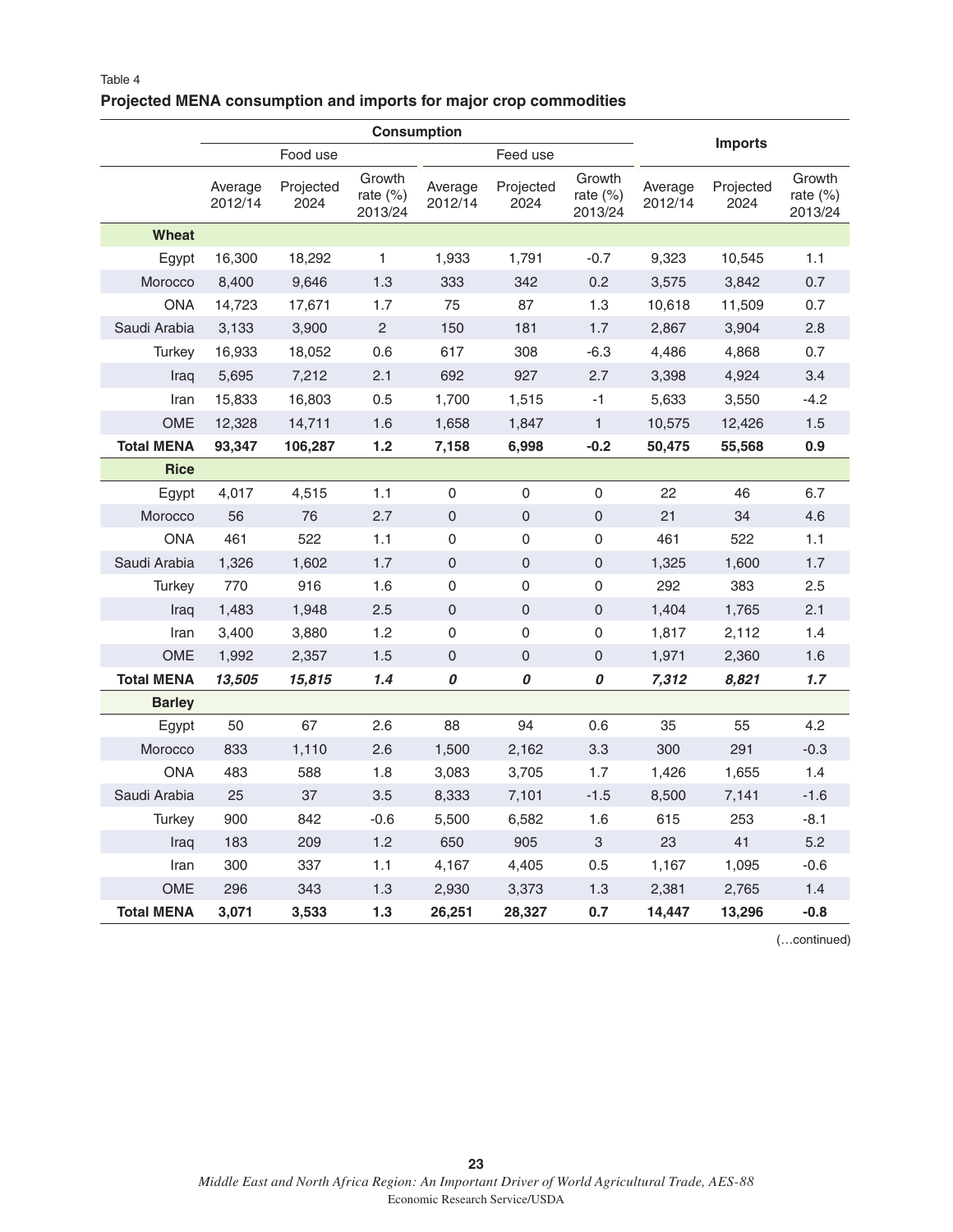#### **Projected MENA consumption and imports for major crop commodities—**continued

|                              | <b>Consumption</b>  |                     |                                  |                             |                          |                                  |                    |                          |                                  |
|------------------------------|---------------------|---------------------|----------------------------------|-----------------------------|--------------------------|----------------------------------|--------------------|--------------------------|----------------------------------|
|                              |                     | Food use            |                                  |                             | Feed use                 |                                  |                    | <b>Imports</b>           |                                  |
|                              | Average<br>2012/14  | Projected<br>2024   | Growth<br>rate $(\%)$<br>2013/24 | Average<br>2012/14          | Projected<br>2024        | Growth<br>rate $(\%)$<br>2013/24 | Average<br>2012/14 | Projected<br>2024        | Growth<br>rate $(\%)$<br>2013/24 |
| Corn                         |                     |                     |                                  |                             |                          |                                  |                    |                          |                                  |
| Egypt                        | 2,167               | 2,837               | 2.5                              | 10,833                      | 12,953                   | 1.6                              | 7,020              | 9,713                    | 3                                |
| Morocco                      | 200                 | 210                 | 0.4                              | 1,983                       | 2,661                    | 2.7                              | 2,057              | 2,738                    | 2.6                              |
| <b>ONA</b>                   | $\mathbf 0$         | $\mathsf{O}\xspace$ | ۰                                | 5,000                       | 5,923                    | 1.5                              | 5,029              | 5,930                    | 1.5                              |
| Saudi Arabia                 | 167                 | 242                 | 3.4                              | 2,433                       | 3,147                    | 2.3                              | 2,521              | 3,301                    | 2.5                              |
| Turkey                       | 1,000               | 987                 | $-0.1$                           | 5,383                       | 7,362                    | 2.8                              | 1,808              | 2,932                    | 4.4                              |
| Iraq                         | 50                  | 57                  | 1.2                              | 300                         | 422                      | 3.1                              | 133                | 227                      | 4.8                              |
| Iran                         | 150                 | 157                 | 0.4                              | 6,100                       | 7,604                    | $\mathbf{2}$                     | 4,900              | 6,364                    | 2.4                              |
| <b>OME</b>                   | 518                 | 619                 | 1.6                              | 3,374                       | 3,679                    | 0.8                              | 3,688              | 4,088                    | 0.9                              |
| <b>Total MENA</b>            | 4,252               | 5,108               | 1.7                              | 35,407                      | 43,751                   | 1.9                              | 27,156             | 35,293                   | 2.4                              |
| <b>Soymeal</b>               |                     |                     |                                  |                             |                          |                                  |                    |                          |                                  |
| Egypt                        | $\mathsf 0$         | $\mathsf{O}\xspace$ | 0                                | 2,377                       | 2,917                    | 1.9                              | 1,002              | 1,375                    | 2.9                              |
| Morocco                      | $\mathbf 0$         | $\mathbf 0$         | $\mathsf{O}\xspace$              | $\mathbf 0$                 | $\mathsf{O}\xspace$      |                                  |                    |                          |                                  |
| <b>ONA</b>                   | 0                   | 0                   | 0                                | 2,602                       | 3,631                    | 3                                | 2,174              | 2,992                    | 2.9                              |
| Saudi Arabia                 | $\mathsf{O}\xspace$ | $\mathsf{O}\xspace$ | $\mathsf{O}\xspace$              | 634                         | 782                      | 1.9                              | 634                | 782                      | 1.9                              |
| Turkey                       | 0                   | 0                   | 0                                | 1,371                       | 1,600                    | 1.4                              | 973                | 1,212                    | 2                                |
| Iraq                         | $\mathbf 0$         | $\pmb{0}$           | $\mathsf{O}\xspace$              | $\mathcal{L}_{\mathcal{A}}$ | $\overline{\phantom{a}}$ |                                  |                    | $\blacksquare$           |                                  |
| Iran                         | 0                   | 0                   | 0                                | 2,843                       | 3,518                    | 1.9                              | 2,527              | 3,095                    | 1.8                              |
| OME                          | $\pmb{0}$           | $\mathsf{O}\xspace$ | $\mathsf{O}\xspace$              | 1,582                       | 1,878                    | 1.6                              | 1,240              | 1,465                    | 1.5                              |
| <b>Total MENA</b>            | 0                   | 0                   | 0                                | 11,408                      | 14,326                   | 2.1                              | 8,550              | 10,921                   | 2.2                              |
| <b>Soymeal</b><br>equivalent |                     |                     |                                  |                             |                          |                                  |                    |                          |                                  |
| Egypt                        | 0                   | 0                   | 0                                | 2,553                       | 3,139                    | 1.9                              | 1,085              | 1,499                    | 2.9                              |
| Morocco                      | $\mathbf 0$         | $\pmb{0}$           | 0                                | $\overline{\phantom{a}}$    | $\blacksquare$           | $\overline{\phantom{a}}$         | $\blacksquare$     | $\overline{\phantom{a}}$ | $\overline{\phantom{a}}$         |
| <b>ONA</b>                   | 0                   | 0                   | 0                                | 2,767                       | 3,825                    | 2.9                              | 2,310              | 3,154                    | 2.8                              |
| Saudi Arabia                 | 0                   | $\mathbf 0$         | 0                                | 639                         | 789                      | 1.9                              | 638                | 789                      | 1.9                              |
| Turkey                       | 0                   | 0                   | 0                                | 2,553                       | 3,139                    | 1.9                              | 1,085              | 1,499                    | 2.9                              |
| Iraq                         | $\mathsf{O}\xspace$ | $\mathsf{O}\xspace$ | $\mathsf{O}\xspace$              | $\omega$                    | $\omega_{\rm c}$         | $\sim$                           | $\omega_{\rm c}$   | $\sim$                   | $\Box$                           |
| Iran                         | $\mathsf 0$         | 0                   | 0                                | 3,014                       | 3,738                    | $\overline{c}$                   | 2,609              | 3,229                    | 1.9                              |
| OME                          | $\mathsf{O}\xspace$ | $\mathsf{O}\xspace$ | $\mathsf{O}\xspace$              | 2,139                       | 2,482                    | 1.4                              | 1,485              | 1,692                    | 1.2                              |
| <b>Total MENA</b>            | $\pmb{0}$           | $\pmb{0}$           | 0                                | 13,665                      | 17,112                   | $\overline{\mathbf{2}}$          | 9,212              | 11,862                   | 2.3                              |

Source: USDA (2015).

### Animal Feeds

Corn consumption in the MENA region is projected to rise by 1.4 percent over the next 10 years, thanks to growing demand for livestock feeds. Nearly 90 percent of MENA's corn consumption is fed to livestock, although human consumption figures significantly in Egypt and Turkey. Again, the

**24** *Middle East and North Africa Region: An Important Driver of World Agricultural Trade, AES-88* Economic Research Service/USDA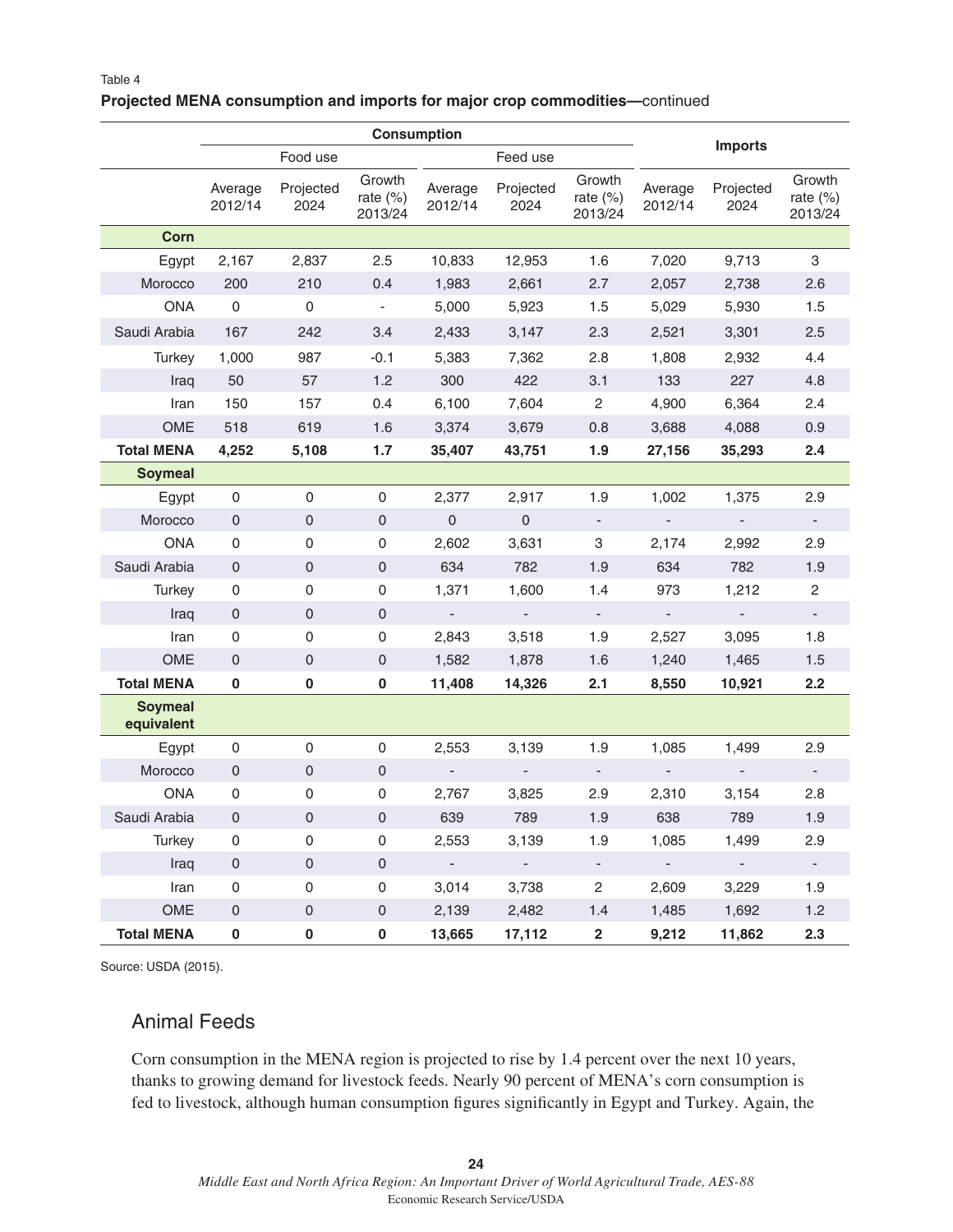largest corn consumer is Egypt, where imports—which account for over half of total usage—are projected to grow by 3 percent annually through the end of 2024. Egypt's recent political turmoil, however, casts some doubt on its prospects for import growth. Morocco will continue to rely almost entirely on imports to supply its growing livestock sector, as will ONA, and Saudi Arabia, Iran, and OME. Turkey currently imports less corn than its neighbors, but USDA projections suggest that its rate of import growth will be among the region's highest over the next 10 years.

Saudi Arabia, Turkey, and Iran are the largest consumers of barley in the MENA region, using it largely for animal feed. And while Saudi Arabia currently imports nearly all the barley it consumes, projections indicate declining usage as the government encourages livestock producers to use more efficient mixes, including processed feeds. Raw barley imports over the next 10 years are consequently projected to decline (FSA, 2014c). In contrast, Turkey and Iran are projected to raise their barley demand. Turkey's own barley production covers most of its domestic demand, however, so its import profile for barley is small. Similarly, owing to robust domestic production, projections indicate declining import demand for barley in Iran as well.

The MENA's imports of soy products (soymeal and soymeal equivalents) are also expected to continue their strong growth, given the region's near-stagnant production and rising demand for animal feed. Over the projection period, the MENA region is expected to account for 13 percent of the world's overall import growth in soymeal. Major consumers Egypt, ONA, and Turkey are projected to have the fastest growth in consumption, with imports into each of these countries and regions satisfying nearly all the additional consumption. (Tables 3 and 4 include summaries of the region's animal feed production and consumption.)

### **Meats**

Much of the growth in meat consumption in the MENA region is due to rising incomes, and as countries in the region ascend the income ladder over the next 10 years, meat consumption will correspondingly rise. Table 5 presents a summary of current and projected poultry and beef production, consumption, and net imports. The MENA region is projected to import a quarter of the world's traded poultry and 12 percent of its beef over the period 2015-24. By 2024, the region's poultry and beef net imports are projected to reach around 2.8 and 1.6 million tons, respectively, reflecting almost a 4-percent increase per year.

For poultry, the most dramatic changes are projected to appear in Egypt. With consumption growing at almost twice the rate of production, Egypt is expected to rely more heavily on imports, with import volumes rising about 11 percent annually over the projection period. Again, Egypt's recent political turmoil suggests that import growth for poultry may be fragile. Projections for the OME region also exhibit rapid poultry import growth. Only one country, Turkey, produces enough chicken to meet its own increasing needs (and to also supply its neighbors), with exports expected to rise 2.3 percent over the projection period.

The outlook for beef and veal products largely mirrors that of poultry. Growth in consumption in the region vastly outpaces production, with demand growing fastest in Egypt, ONA, and Saudi Arabia. Corresponding to the growing gap between production and consumption is the rapid growth in imports, observed across nearly all the countries in the region for which data are available. One exception is Turkey, for which rising consumption is projected to be almost entirely matched by domestic production, keeping its import profile relatively small.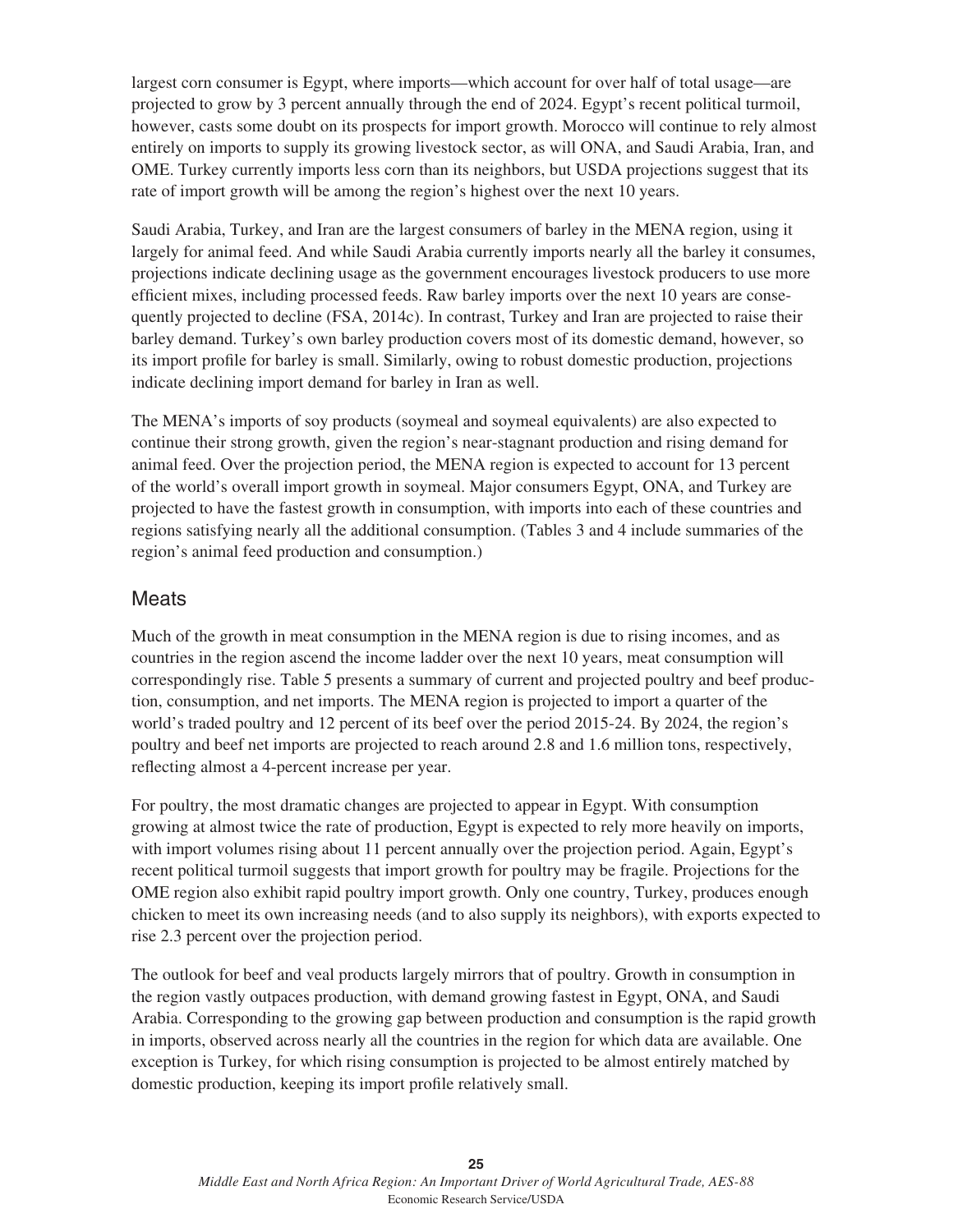#### **Projected MENA production, consumption, and net imports of meat products**

|                      | Production         |                   |                                  |                    | Consumption       |                                  |                    | Net Imports       |                                  |  |
|----------------------|--------------------|-------------------|----------------------------------|--------------------|-------------------|----------------------------------|--------------------|-------------------|----------------------------------|--|
|                      | Average<br>2012/14 | Projected<br>2024 | Growth<br>rate $(\%)$<br>2013/24 | Average<br>2012/14 | Projected<br>2024 | Growth<br>rate $(\%)$<br>2013/24 | Average<br>2012/14 | Projected<br>2024 | Growth<br>rate $(\%)$<br>2013/24 |  |
| <b>Poultry</b>       |                    |                   |                                  |                    |                   |                                  |                    |                   |                                  |  |
| Egypt                | 676                | 820               | 1.7                              | 703                | 1,071             | 3.8                              | 27                 | 251               | 20.4                             |  |
| <b>ONA</b>           | 1052               | 1,279             | 2.0                              | 1,054              | 1,288             | 2.0                              | 2.3                | 11                | 16.9                             |  |
| Saudi Arabia         | 653                | 857               | 2.5                              | 1,430              | 1,840             | 2.3                              | 776                | 984               | 2.2                              |  |
| Turkey               | 1,780              | 1,979             | 1                                | 1,410              | 1,501             | 0.6                              | $-370$             | $-478$            | 2.3                              |  |
| <b>OME</b>           | 2,289              | 2,546             | 1.1                              | 3,622              | 4,513             | 2.2                              | 1,333              | 1,967             | 4.0                              |  |
| <b>Total MENA</b>    | 6,510              | 7,504             | 1.3                              | 8,324              | 10,303            | 1.9                              | 1,814              | 2,800             | 3.9                              |  |
| <b>Beef and Veal</b> |                    |                   |                                  |                    |                   |                                  |                    |                   |                                  |  |
| Egypt                | 302                | 333               | 0.9                              | 533                | 700               | 2.5                              | 232                | 367               | 4.2                              |  |
| <b>ONA</b>           | 385                | 409               | 0.6                              | 528                | 713               | 3.0                              | 144                | 305               | 7.8                              |  |
| Saudi Arabia         | 51                 | 54                | 0.6                              | 221                | 294               | 2.6                              | 170                | 240               | 3.1                              |  |
| Turkey               | 479                | 498               | 0.3                              | 499                | 523               | 0.4                              | 20                 | 25                | 2.0                              |  |
| <b>OME</b>           | 614                | 640               | 0.4                              | 1,089              | 1,319             | 1.9                              | 485                | 682               | 3.5                              |  |
| <b>Total MENA</b>    | 1,835              | 1,938             | 0.5                              | 2,912              | 3,583             | 1.9                              | 1,077              | 1,644             | 3.8                              |  |

Note: All values are in 1,000 MT. The figures for the growth-rate column present the 11-year average annual growth rate from the 2012-2014 average value (effectively representing the year 2013) through the projected value in 2024. The baseline projections do not contain estimates for Morocco, Iran, and Iraq.

Source: USDA (2015).

## **Cotton**

For cotton, the region is projected to continue its net import position, but at a decreasing growth rate over the projection period. Area under cultivation is expected to expand less than 1 percent, but yield will increase around 1.3 percent (Table 6). Cotton consumption in the MENA region is projected to grow about 1 percent annually over the next 10 years. Almost 50 percent of cotton consumption is projected to be met through imports, with Turkey remaining the top regional importer and the United States the major foreign supplier. Egypt is projected to decrease its dependency on imported cotton. The country's cotton net imports will substantially decrease from 25,000 metric tons in 2012/14 to less than 1,000 metric tons at the end of the projection period.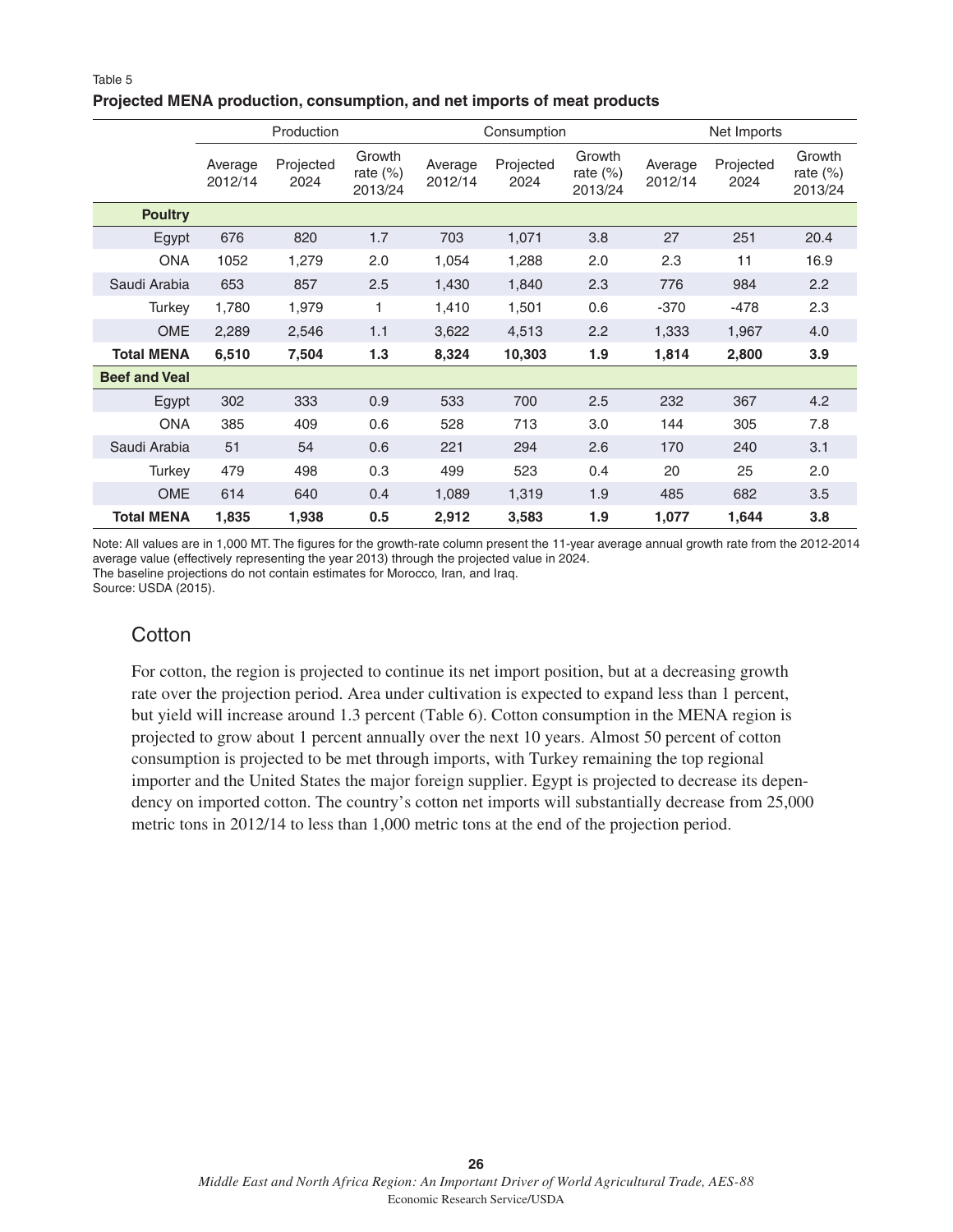### Table 6 **Projected MENA cotton/fiber economy**

|                        |                   | Average<br>2012/14 | Projected<br>2024 | Growth rate<br>(% )<br>2015/24 |
|------------------------|-------------------|--------------------|-------------------|--------------------------------|
| Area (1,000 hectares)  |                   |                    |                   |                                |
|                        | Egypt             | 143                | 154               | 0.7                            |
|                        | Turkey            | 390                | 498               | 2.2                            |
|                        | Other MENA        | 253                | 213               | $-1.6$                         |
|                        | <b>MENA</b>       | 786                | 865               | 0.9                            |
| Yield (MT/ha)          |                   |                    |                   |                                |
|                        | Egypt             | 737                | 815               | 0.9                            |
|                        | <b>Turkey</b>     | 1,506              | 1,687             | 1.0                            |
|                        | <b>Other MENA</b> | 840                | 884               | 0.5                            |
|                        | <b>MENA</b>       | 1,152              | 1,335             | 1.3                            |
| Production (1,000 MT)  |                   |                    |                   |                                |
|                        | Egypt             | 105                | 126               | 1.6                            |
|                        | Turkey            | 588                | 840               | 3.2                            |
|                        | Other MENA        | 213                | 188               | $-1.1$                         |
|                        | <b>MENA</b>       | 906                | 1,154             | 2.2                            |
| Consumption (1,000 MT) |                   |                    |                   |                                |
|                        | Egypt             | 131                | 126               | $-0.3$                         |
|                        | Turkey            | 1,368              | 1,617             | 1.5                            |
|                        | Other MENA        | 299                | 238               | $-2.1$                         |
|                        | <b>MENA</b>       | 1,798              | 1,981             | 0.9                            |
| Net import (1,000 MT)  |                   |                    |                   |                                |
|                        | Egypt             | 25                 | 0.6               | $-34.1$                        |
|                        | Turkey            | 807                | 777               | $-0.3$                         |
|                        | <b>Other MENA</b> | 80                 | 49                | $-4.5$                         |
|                        | <b>MENA</b>       | 912                | 827               | $-0.9$                         |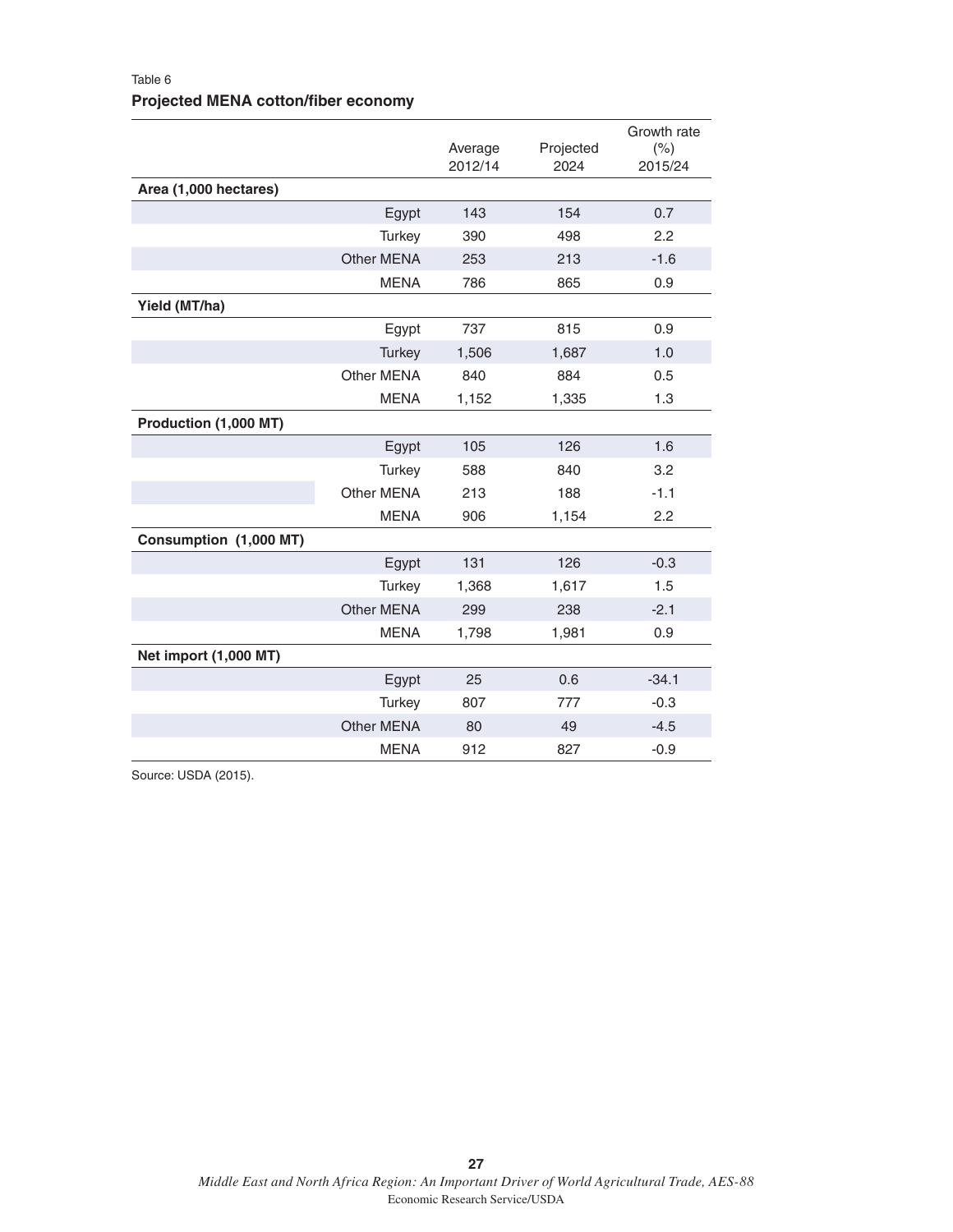## **Conclusions**

Strong population growth and rising incomes in the MENA region are likely to continue to drive consumption demand, with implications for continued robust growth in import demand. While these trends present opportunities to U.S. producers, U.S market share in the region has recently been declining for several major commodities. Further, recent political instability in the MENA region may affect income growth, purchasing power, and import demand more than is reflected in the current USDA projections.

The MENA region's most populous country, Egypt, encapsulates many of these conditions. Egypt's economic growth is combining with its sizeable consumer base to create a market with new middleclass tastes. This promises not only greater consumption of staple grains, but also a significant dietary transition into more high-value foods, including poultry, as well as more animal feeds such as corn and soy products. But as these changes are evolving in the background, political events in the foreground raise questions about the country's ability to provide stable conditions for these markets to operate. Egypt's volatile import profile in the past several years, as well as its willingness to enforce trade restrictions, is evidence of this instability.

The MENA region defies generalization, however. For example, the rising middle class in Morocco, a country with notably less instability than in Egypt, Iraq, or Syria, has created new markets for agricultural trade. Large countries Turkey and Iran exhibit some of these same demographic and economic traits, but their agricultural economies are more self-subsistent. Iran's economy remains further out of reach to U.S. producers due to longstanding sanctions. Meanwhile, high-income, stable importers such as Saudi Arabia remain attractive destinations for U.S. shippers, but compared with their less-developed neighbors, these markets are relatively mature and offer fewer growth opportunities.

In addition to the complexities of the MENA region, producers in other countries have placed new pressures on the competitive environment. U.S. shipments of corn and wheat to the region have experienced sharp declines in recent years due to increased competition from low-cost suppliers in the Black Sea region. U.S. suppliers also face stiff competition from low-cost suppliers like Brazil and Argentina in soy product markets, India in the cotton and beef market, and Brazil in the MENA region's rapidly expanding poultry market. Some of the loss of U.S. exports to MENA through this competition could be offset, however, if tariffs and nontariff barriers could be reduced.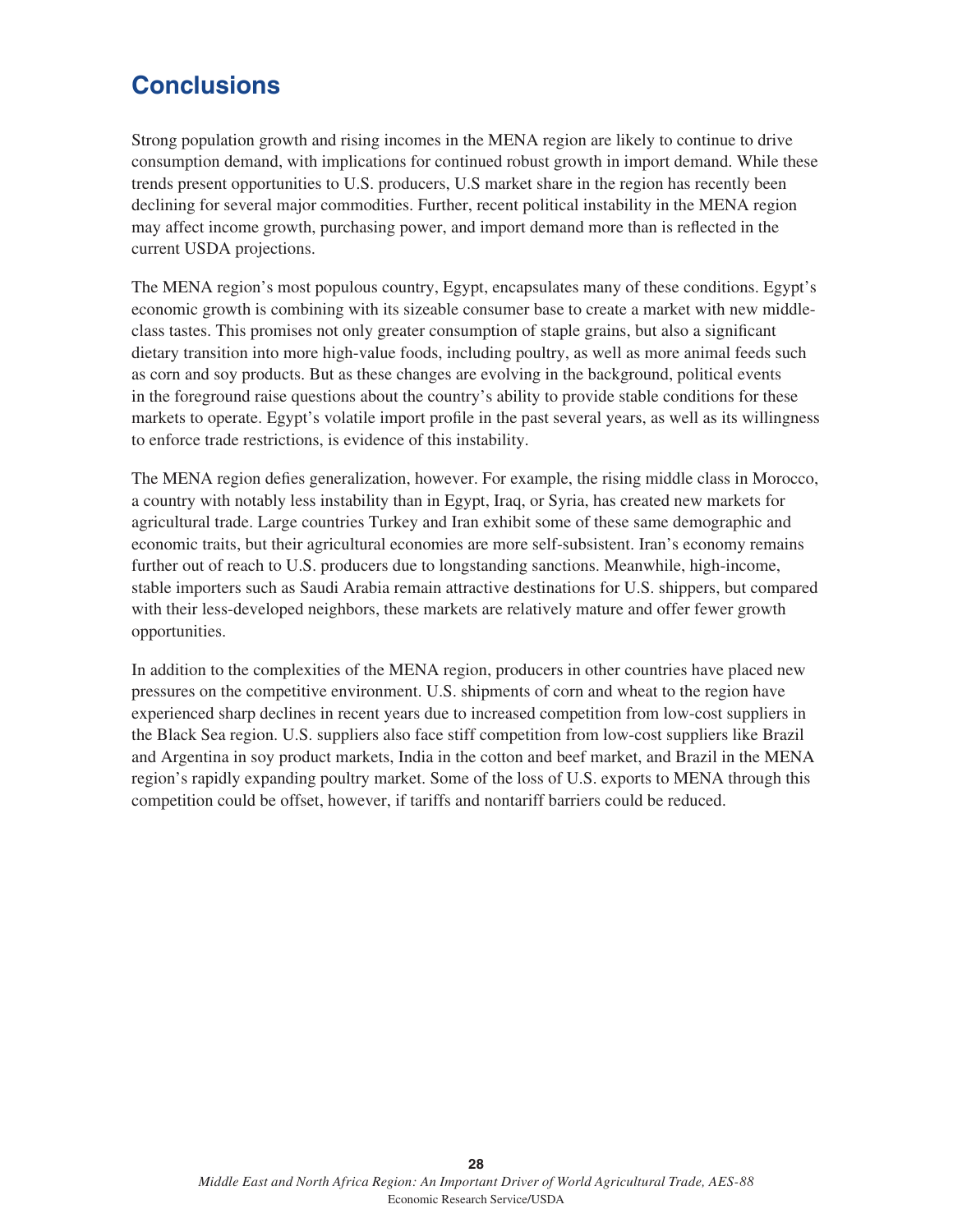## **References**

- Akhtar, S., M. J. Bolle, and R. Nelson. 2008. "US Trade and Investment in the Middle East and North Africa: Overview and Issues for Congress," Congressional Research Service, 7-5700.
- Arezki, R., and M. Brückner. 2011. "Food Prices and Political Instability," IMF Working Paper 11/62. International Monetary Fund, Washington, DC.
- Augier, P., O. Cadot, J. Gourdon, and M. Malouche. 2012. "Non-Tariff Measures in the MNA Region: Improving Governance for Competitiveness," Working Paper Series No. 56, The World Bank.
- Cha, A. E. 2011. "Spike in Global Food Prices Contributes to Tunisian Violence," The Washington Post, January 14, 2011. http://voices.washingtonpost.com/political-economy/2011/01/ spike in global food prices tr.html.
- Ciezadlo, A. 2011. "Let Them Eat Bread: How Food Subsidies Prevent and Provoke Revolutions in the Middle East," *Foreign Affairs,* March 23, 2011. Web: March 5, 2014: http://www.foreignaffairs.com/articles/67672/annia-ciezadlo/let-them-eat-bread.
- Davis, C., D. Harvey, S. Zahniser, F. Gale, and W. Liefert. 2013. "Assessing the Growth of U.S. Broiler and Poultry Meat Exports," E-Outlook LPDM-231-01, Economic Research Service, U.S. Department of Agriculture.
- Energy Information Administration (EIA). 2015. Energy Information Administration Short-Term Energy Outlook. http://www.eia.gov/forecasts/steo/tables/?tableNumber=7#.
- Emran, M., and F. Shilpi. 2010. "Estimating an Import Demand Function in Developing Countries: A Structural Econometric Approach with Applications to India and Sri Lanka," *Review of International Economics* 18(2):307-19.
- ESCAP-World Bank. 2015. International Trade Costs. World Data Bank. http://databank.worldbank.org/.
- The Fund For Peace (FFP). 2014. Fragile States Index. http://ffp.statesindex.org/.
- Freund, C., and A. Portugal-Perez. 2013. "Assessing MENA's Trade Agreements," in *The Arab Spring: Implications for Economic Integration*. Centre for Economic Policy Research and Forum Euroméditerranéen des Instituts de Sciences Économiques, ed. M. Gasiore.
- Golzarand, M., P. Mirmiran, M. Jessri, K. Toolabi, M. Mojarrad, and F. Azizi. 2012. "Dietary Trends in the Middle East and North Africa: an Ecological Study, 1961-2007," *Public Health Nutritio*n 15(10):1835-44.
- Hanley, C. 2011. "It's Costly to Keep Egypt's Daily Bread Cheap," Associated Press, March 28, 2011. http://www.nbcnews.com/id/42303838/ns/business-world\_business/t/its-costly-keepegypts-daily-bread-cheap#.UxTpJvk7uSo.
- International Labour Organization (ILO). 2013a. "Key Indicators of the Labour Market KILM." http://www.ilo.org/empelm/what/WCMS\_114240/langen/index.htm.

*Middle East and North Africa Region: An Important Driver of World Agricultural Trade, AES-88* Economic Research Service/USDA

**29**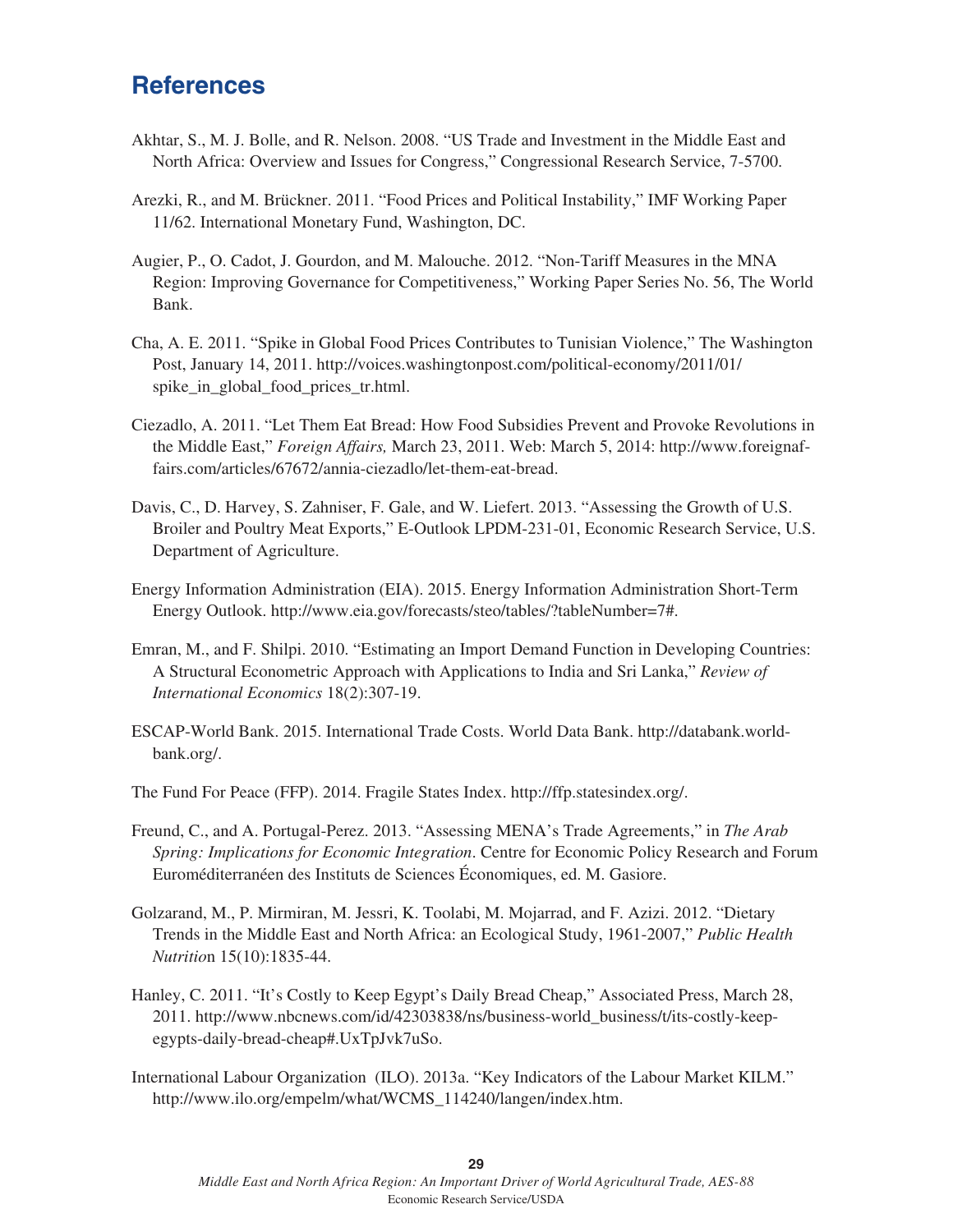- International Labour Organization (ILO). 2013b. "Global Employment Trends for Youth 2013." http://www.ilo.org/wcmsp5/groups/public/---dgreports/---dcomm/documents/publication/ wcms\_212423.pdf.
- Malik, A., and B. Awadallah. 2013. "The Economics of the Arab Spring," *World Development* 45(5):296-313.
- Prentice, C. 2013. "Turkey overtakes China as No. 1 buyer of US cotton," Reuters. Fri Dec 27, 2013 6:30pm EST. http://www.reuters.com/article/2013/12/27/ cotton-turkey-idUSL2N0K50PB20131227.
- Trostle, R. 2008. "Fluctuating Food Commodity Prices: A complex Issue with No Easy Answer," Amber Waves. http://www.ers.usda.gov/amber-waves/2008-november/fluctuating-foodcommodity-prices%E2%80%94-a-complex-issue-with-no-easy-answers.aspx .
- Trostle, R., and R. Seeley. 2013. "Developing Countries Dominate World Demand for Agricultural Products," Amber Waves. http://www.ers.usda.gov/amber-waves/2013-august/developing-countries-dominate-world-demand-for-agricultural-products.aspx#.U07hKfldV8E .
- United Nations Food and Agriculture Organization (FAO). 2003. "World Agriculture: Towards 2015/2030, an FAO Perspective." Rome and Earthscan, London.
- United Nations Food and Agriculture Organization (FAO). 2009. "The State of Food and Agriculture: Livestock in the Balance," Rome.
- United Nations Food and Agriculture Organization (FAO). 2011. "The State of the World's Land Water Resources for Food and Agriculture: Managing Systems at Risk," Rome and Earthscan, London.
- United Nations Food and Agriculture Organization (FAO). 2014. FAO Statistical Yearbook 2014: Near East and North Africa Food and Agriculture. Rome.
- FAO, WFP, and IFAD. 2012. "The State of Food Insecurity in the World 2012: Economic Growth is Necessary but Not Sufficient to Accelerate Reduction of Hunger and Malnutrition." Food and Agriculture Organization of the United Nations, Rome. http://www.fao.org/docrep/016/i3027e/ i3027e.pdf.
- United States Department of Agriculture, Foreign Agricultural Service. 2015. Grain: World Markets and Trade. April. http://apps.fas.usda.gov/psdonline/circulars/grain.pdf.
- United States Department of Agriculture, Foreign Agricultural Service, Global Agricultural Trade System (GATS). 2014. http://apps.fas.usda.gov/gats/default.aspx.
- United States Department of Agriculture (USDA). 2011. *Outlook for US Agricultural Trade.* AES-70, Economic Research Service, USDA, May 26. http://usda01.library.cornell.edu/usda/ers/ AES//2010s/2011/AES-05-26-2011.pdf.
- United States Department of Agriculture (USDA). 2015. International Long-Term Projections to 2024. http://www.ers.usda.gov/data-products/international-baseline-data.aspx.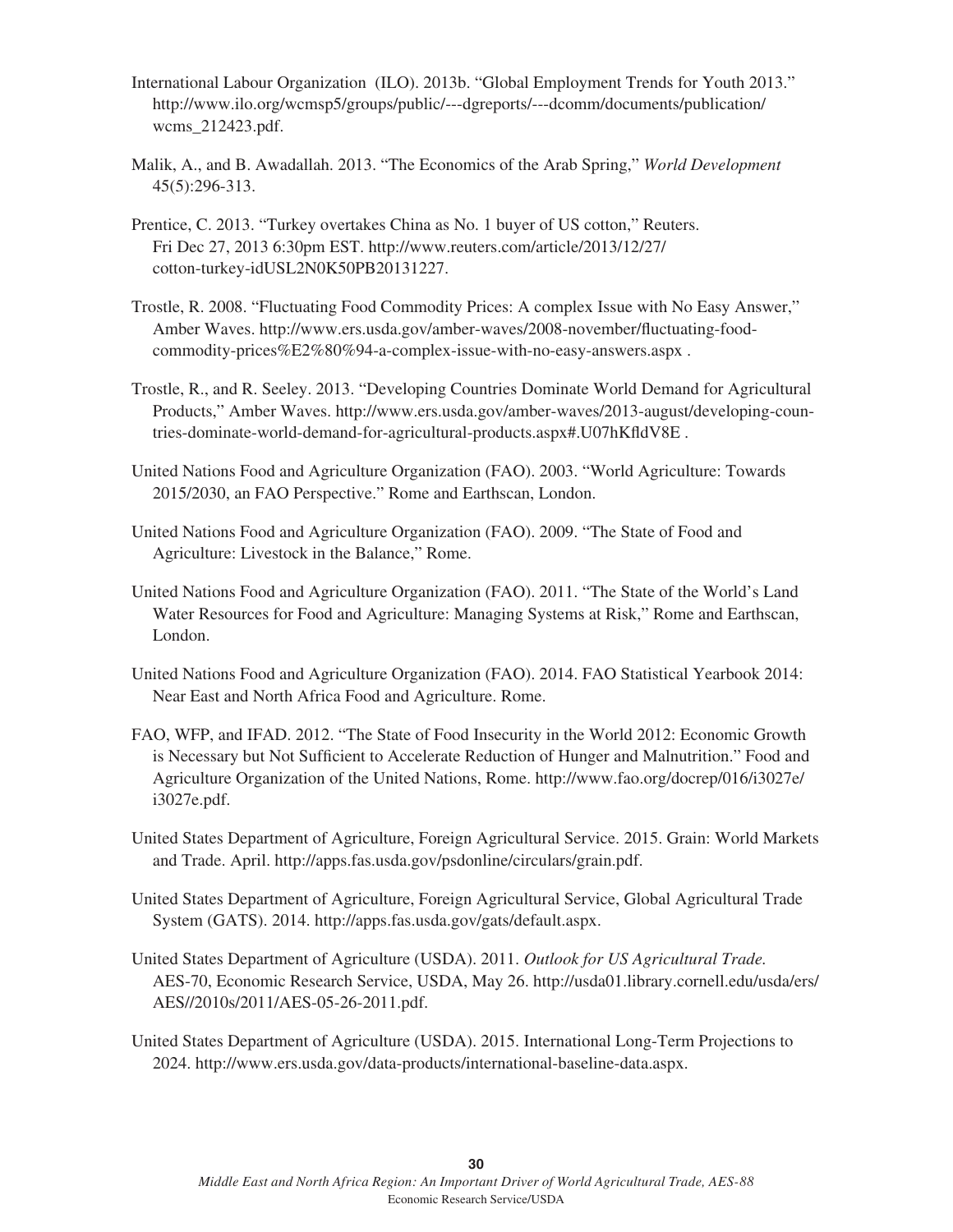- United States Department of Agriculture, Foreign Agricultural Service (FAS). 2014a. "Turkey Cotton and Products Annual Report," Global Agricultural Information Network Report Number: TR4010. http://gain.fas.usda.gov/Recent%20GAIN%20Publications/Cotton%20and%20 Products%20Annual\_Ankara\_Turkey\_4-1-2014.pdf .
- United States Department of Agriculture, Foreign Agricultural Service (FAS). 2014b. "Livestock and Poultry: World Markets and Trade." http://apps.fas.usda.gov/psdonline/circulars/livestock\_ poultry.pdf
- United States Department of Agriculture, Foreign Agricultural Service (FAS). 2014c. "Saudi Arabia Grain and Feed Annual," Global Agricultural Information Network Report Number: SA1402. http://gain.fas.usda.gov/Recent%20GAIN%20Publications/Grain%20and%20Feed%20Annual\_ Riyadh\_Saudi%20Arabia\_2-19-2014.pdf .
- United States Department of Agriculture, Foreign Agricultural Service (FAS). 2015. Saudi Arabia. http://www.fas.usda.gov/regions/saudi-arabia .
- United States Trade Representative (USTR). 2014. National Trade Estimate Report on Foreign Trade Barriers. https://ustr.gov/sites/default/files/2014%20NTE%20Report%20on%20FTB.pdf.
- Westcott, P., and R. Trostle. 2012. "Long-Term Prospects for Agriculture Reflect Growing Demand for Food, Fiber, and Fuel, "Amber Waves, http://www.ers.usda.gov/amber-waves/2012 september/long-term-prospects-for-agriculture.aspx .
- World Bank. 2009. "Improving Food Security in Arab Countries" The World Bank. http://siteresources.worldbank.org/INTMENA/Resources/ FoodSecfinal.pdf.
- World Bank. 2014a. Middle East and North Africa. MENA. The World Bank http://go.worldbank. org/7UEP77ZCB0 .
- World Bank. 2014b. "Poverty and Inequality Database: Middle East and North Africa" The World Bank. http://povertydata.worldbank.org/poverty/region/MNA.
- World Bank. 2014c. "Urban population .% of total. " The World Bank. http://data.worldbank.org/ indicator/SP.URB.TOTL.IN.ZS/countries.
- World Bank. 2015. World Development Indicators: Structure of output. http://wdi.worldbank.org/ table/4.2.
- World Trade Organization (WTO). 2014. http://stat.wto.org/CountryProfile/ WSDBCountryPFReporter.aspx?Language=E
- World Trade Organization. 2015. Tariffs, downloaded from https://www.wto.org/english/tratop\_e/ tariffs\_e/tariffs\_e.htm.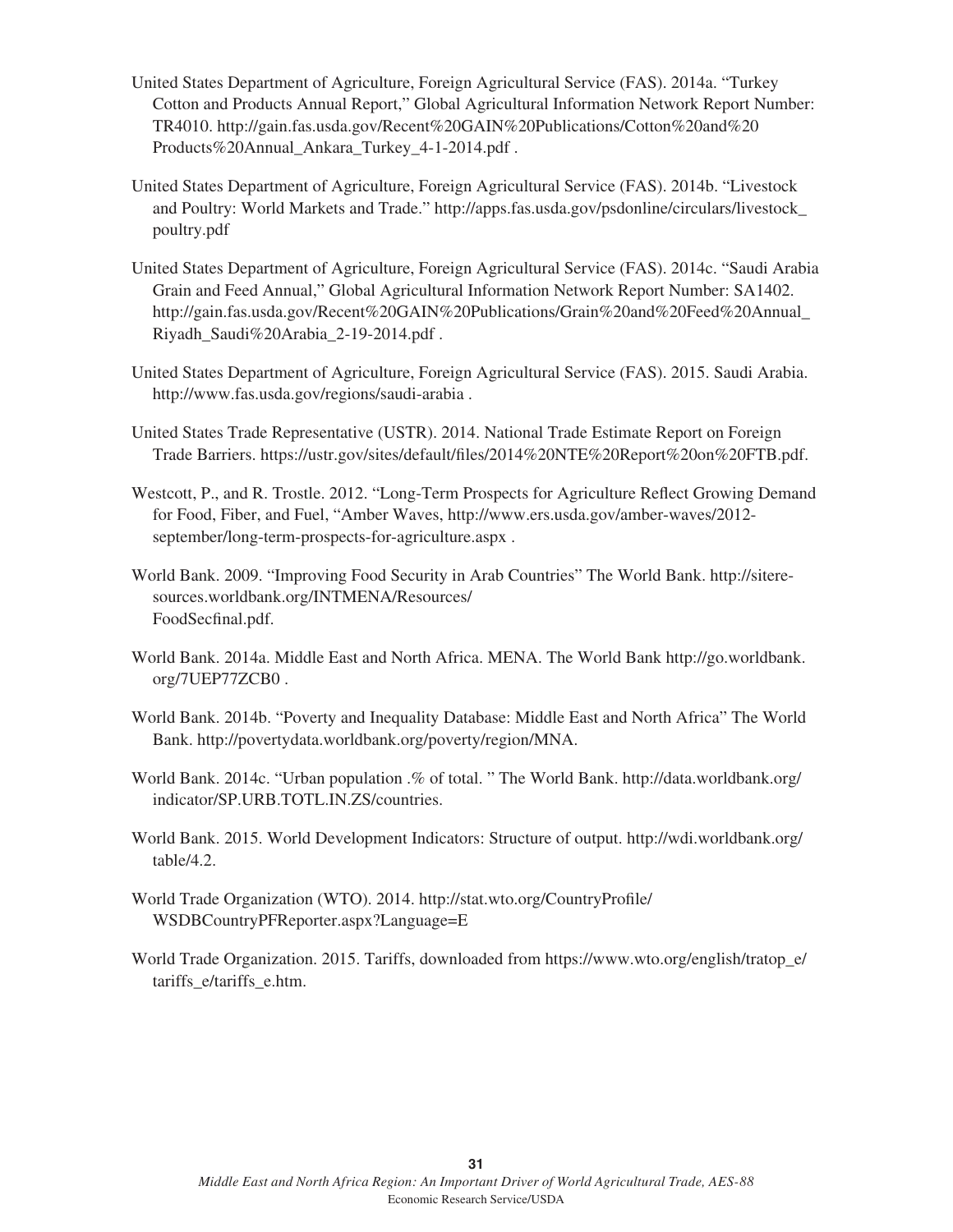## **Appendix**

#### Appendix Table 1

#### **General overview of the MENA region**

| Region/country       | <b>GDP</b><br>per<br>capita<br>2013 | Current<br>account<br>balance<br>2012 | <b>OPEC</b>              | Stability status<br>2014       | Un-<br>employ-<br>ment rate<br>2013 | Urban-<br>ization<br>rate<br>2013 | Tourism<br>revenue<br>average<br>2010/12 | Net Foreign<br>direct<br>investment<br>average<br>2011/13 | Personal<br>remit-<br>tances<br>received<br>average<br>2011/13 |
|----------------------|-------------------------------------|---------------------------------------|--------------------------|--------------------------------|-------------------------------------|-----------------------------------|------------------------------------------|-----------------------------------------------------------|----------------------------------------------------------------|
|                      | 2010<br>\$US                        | <b>Billion</b><br>current<br>\$US     | Mem-<br>ber              | <b>Fragile States</b><br>Index | $\%$                                | $\%$                              | <b>Billion</b><br>current<br>\$US        | <b>Billion</b><br>current<br>\$US                         | <b>Billion</b><br>current<br>\$US                              |
| <b>UAE</b>           | 59,885                              | 52.7                                  | Yes                      | Stable                         | 3.8                                 | 85                                | 8.6                                      | 8                                                         | $\mathsf{O}\xspace$                                            |
| Kuwait               | 52,549                              | 79.2                                  | Yes                      | Less Stable                    | 3.1                                 | 98                                | 0.7                                      | 0.8                                                       | 0                                                              |
| Israel               | 33,562                              | 0.8                                   | <b>No</b>                | <b>High Warning</b>            | 6.7                                 | 92                                | $\,6\,$                                  | 6.8                                                       | 0.7                                                            |
| Saudi Arabia         | 23,318                              | 164.8                                 | Yes                      | <b>High Warning</b>            | 5.5                                 | 83                                | 8.4                                      | 15.1                                                      | 0.3                                                            |
| <b>Bahrain</b>       | 22,349                              | 2.9                                   | <b>No</b>                | Warning                        | 7.4                                 | 89                                | 1.9                                      | 0.9                                                       | $\mathsf{O}\xspace$                                            |
| Oman                 | 21,493                              | 8.3                                   | No                       | Less Stable                    | 8                                   | 77                                | 1.5                                      | 1.2                                                       | 0                                                              |
| <b>Turkey</b>        | 10,473                              | $-48.5$                               | <b>No</b>                | <b>High Warning</b>            | 9.9                                 | 72                                | 29.6                                     | 10.8                                                      | $\mathbf{1}$                                                   |
| Lebanon              | 9,665                               | $-1.7$                                | <b>No</b>                | Very High Warning              | 6.6                                 | 88                                | $\overline{7}$                           | 3.2                                                       | 7.2                                                            |
| Iraq                 | 5,567                               | 29.5                                  | Yes                      | <b>High Alert</b>              | 16.1                                | 69                                | 1.6                                      | 1.2                                                       | 0.2                                                            |
| Iran                 | 5,288                               | $-8.7$                                | Yes                      | Very High Warning              | 13.2                                | 72                                | 2.6                                      | 2.9                                                       | 1.3                                                            |
| Jordan               | 4,413                               | $-5.7$                                | No                       | <b>High Warning</b>            | 12.6                                | 83                                | 4.2                                      | 1.7                                                       | 3.5                                                            |
| West Bank &<br>Gaza  | 2,233                               | $-2.3$                                | No                       | <b>High Warning</b>            | <b>NA</b>                           | 75                                | 0.7                                      | 0.1                                                       | 1.8                                                            |
| Syria                | 1,396                               | $-0.4$                                | <b>No</b>                | <b>High Alert</b>              | 8.4                                 | 57                                | 6.3                                      | 0.9                                                       | 0                                                              |
| Yemen                | 1,135                               | $-1$                                  | No                       | <b>High Alert</b>              | 17.2                                | 33                                | $\mathbf{1}$                             | 0.3                                                       | 2.7                                                            |
| Tunisia              | 8,753                               | $-3.7$                                | <b>No</b>                | <b>High Warning</b>            | 17.5                                | 66                                | 3                                        | 1.3                                                       | 2.2                                                            |
| Algeria              | 4,641                               | 12.2                                  | Yes                      | <b>High Warning</b>            | 9.8                                 | 70                                | 0.3                                      | 1.7                                                       | 0.2                                                            |
| Libya                | 4,341                               | 23.8                                  | Yes                      | Very High Warning              | $\boldsymbol{9}$                    | 78                                | 0.2                                      | 1.5                                                       | 0                                                              |
| Morocco              | 3,126                               | $-9.6$                                | No                       | <b>High Warning</b>            | 9.2                                 | 59                                | 8.6                                      | 1.9                                                       | 6.9                                                            |
| Egypt                | 2,725                               | $-7$                                  | No                       | Alert                          | 12.7                                | 43                                | 11.3                                     | 4.6                                                       | 16.8                                                           |
| <b>MENA</b>          | 7,672                               | 15                                    | $\overline{\phantom{a}}$ | <b>High Warning</b>            | $10.4***$                           | 73                                | 103.5                                    | 64.9                                                      | 44.9                                                           |
| <b>United States</b> | 50,249                              | $-400.3$                              | <b>No</b>                | Very Stable                    | 7.5                                 | 81                                | 183.1                                    | 211.5                                                     | 6.4                                                            |
| World                | 9,888                               | 0                                     | $\overline{\phantom{a}}$ | <b>High Warning</b>            | 6                                   | 53                                | 1,221.4                                  | 1,437.8                                                   | 478.4                                                          |

Sources:: GDP per capita, USDA, 2015; OPEC, OPEC, 2015; Stability status, FFP, 2015; Current account balance, Unemployment rate, Urbanization rate, Tourism revenue, Net foreign direct investment, and Personal remittances received, World Bank, 2015.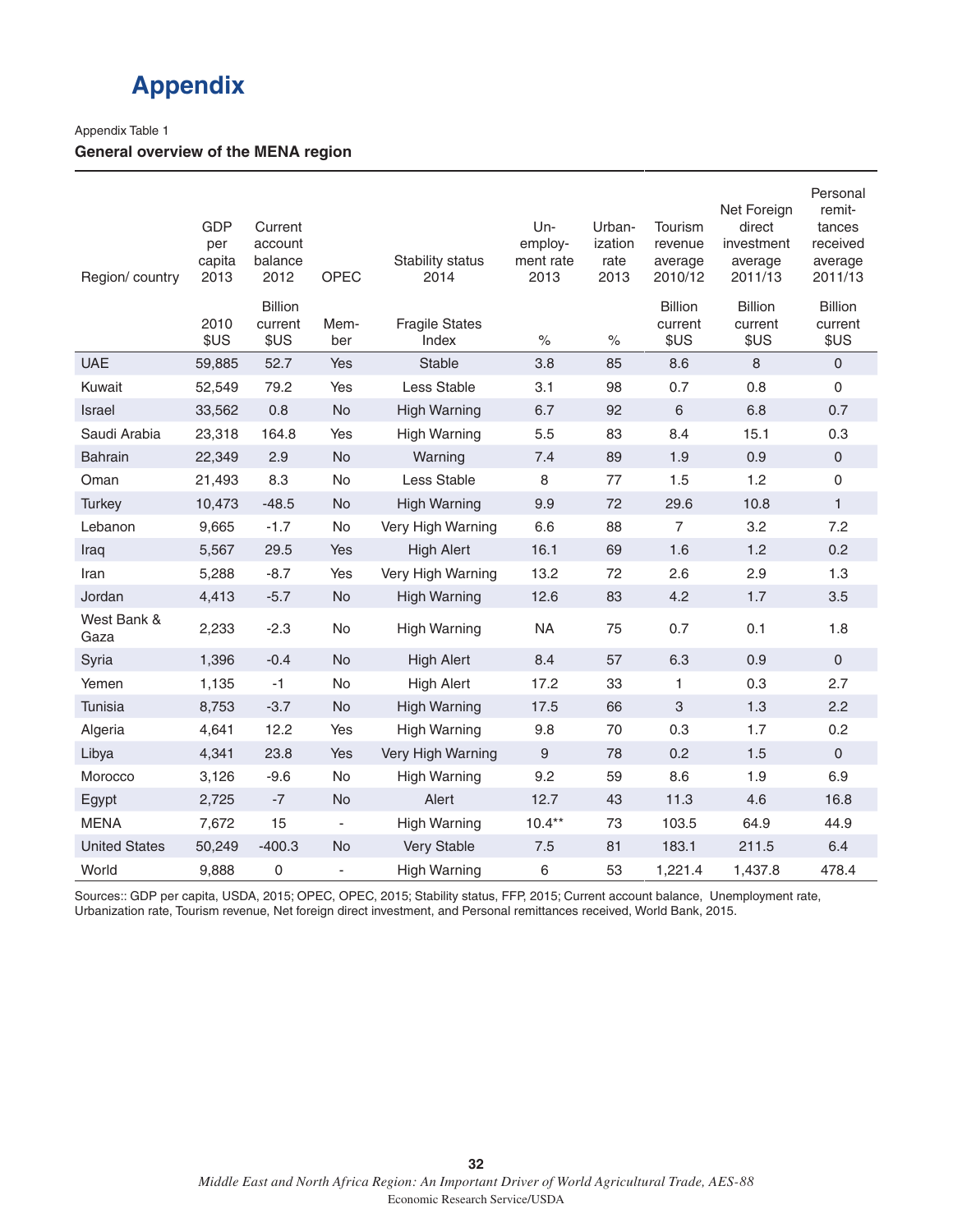## Average Projected Growth rate (%) 2012/14 2024 2013/24 Area (1,000 hectares) Total Grain and oilseed 3,231 3,341 0.3 Wheat **1,333** 1,457 0.8 Barley 83 82 -0.1 Rice 730 713 -0.2 Corn 725 718 -0.1 Soybean 9 8 -0.6 Yield (MT/ha) Total Grain and oilseed 6.19 6.57 6.57 6.57 Wheat 6.24 6.66 0.6 Barley 1.30 1.34 0.3 Rice 6.39 6.71 0.4 Corn 7.99 8.47 0.5 Soybean 2.50 2.53 0.1 Production (1,000s MT) Total Grain and oilseed 19,980 21,950 0.9 Wheat 8,317 9,708 1.4 Barley 108 110 0.2 Rice 4,642 4,781 0.3 Corn 5,783 6,083 0.5 Soybean 22 21 -0.5 Soy oil **1,473** 1,644 1.0 Soymeal 1,378 1,546 1.0 Soymeal equivalent 1,473 1,644 1.0 Consumption for food use (1,000 MT) Total Grain and oilseed 23,129 26,375 1.2 Wheat 16,300 18,292 1.0 Barley 50 67 2.6 Rice 4,017 4,515 1.1 Corn 2,167 2,837 2.5 Soybean 17 18 0.6 Net Import (1,000 MT) Total Grain and oilseed 17,376 21,846 2.1 Wheat 9,121 10,345 1.1 Barley 30 50 4.7 Rice -578 -275 -6.8 Corn 7,010 9,703 3.0 Soybean 1,758 1,986 1.1 Soy oil 1,082 1,494 2.9 Soymeal 999 1,370 2.9 Soymeal equivalent 1,082 1,494 2.9

#### Appendix Table 2 **Projected grains and oilseeds economy: Egypt**

Source: USDA (2015).

*Middle East and North Africa Region: An Important Driver of World Agricultural Trade, AES-88* Economic Research Service/USDA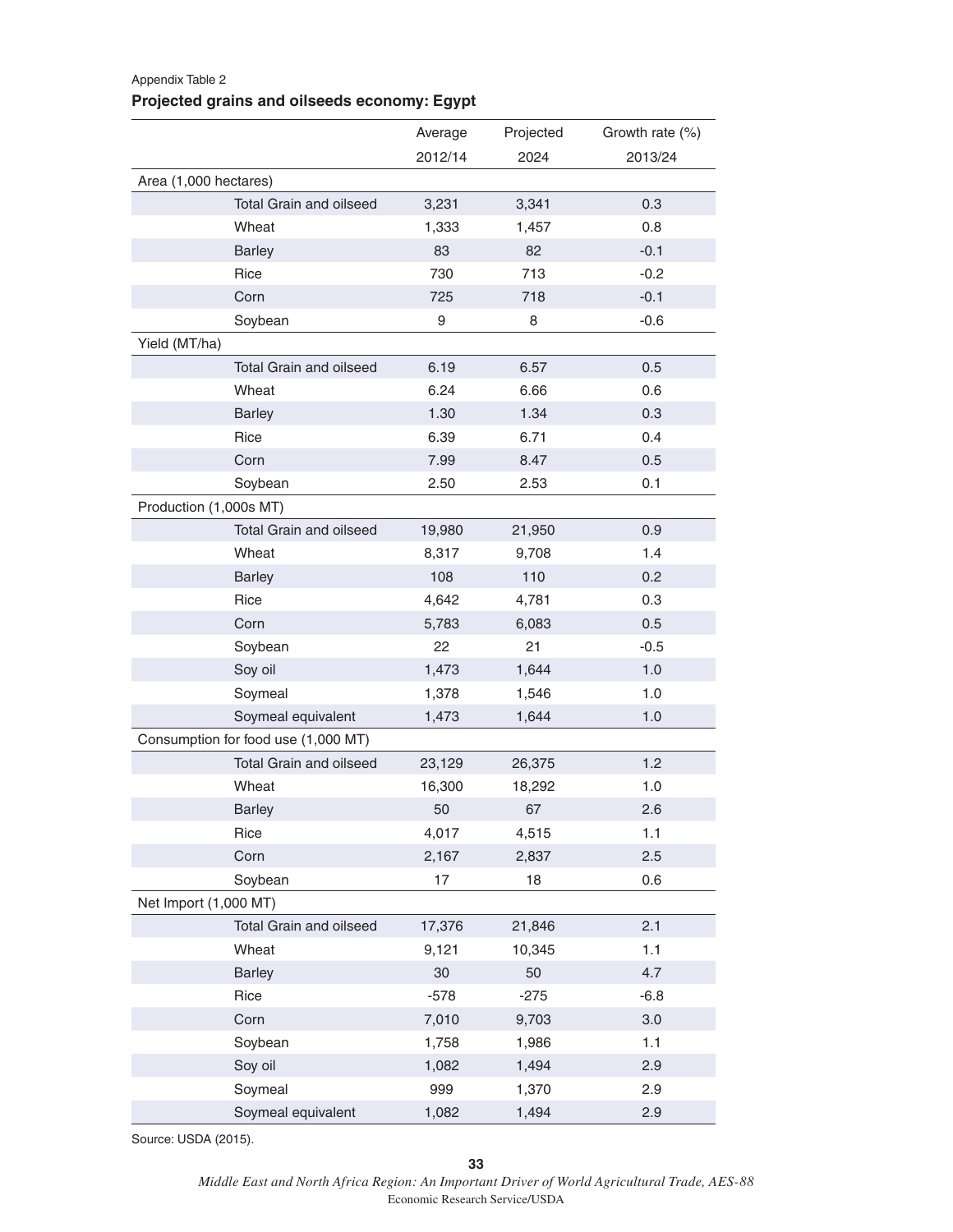#### Appendix Table 3

### **Projected grains economy: Morocco**

|                                     | Average        | Projected | Growth rate (%) |
|-------------------------------------|----------------|-----------|-----------------|
|                                     | 2012/14        | 2024      | 2013/24         |
| Area (1,000 hectares)               |                |           |                 |
| <b>Total Grain</b>                  | 5,013          | 5,578     | 1.0             |
| Wheat                               | 3,161          | 3,446     | 0.8             |
| <b>Barley</b>                       | 1,674          | 1,956     | 1.4             |
| Rice                                | $\overline{7}$ | 8         | 1.2             |
| Corn                                | 118            | 114       | $-0.3$          |
| Yield (MT/ha)                       |                |           |                 |
| <b>Total Grain</b>                  | 1.49           | 1.73      | 1.4             |
| Wheat                               | 1.68           | 1.86      | 0.9             |
| <b>Barley</b>                       | 1.14           | 1.52      | 2.7             |
| Rice                                | 4.86           | 4.98      | 0.2             |
| Corn                                | 1.38           | 1.43      | 0.3             |
| Production (1000 MT)                |                |           |                 |
| <b>Total Grain</b>                  | 7,451          | 9,657     | 2.4             |
| Wheat                               | 5,323          | 6,407     | 1.7             |
| <b>Barley</b>                       | 1,867          | 2,979     | 4.2             |
| Rice                                | 36             | 42        | 1.5             |
| Corn                                | 163            | 163       | 0.0             |
| Consumption for food use (1,000 MT) |                |           |                 |
| <b>Total Grain</b>                  | 9,506          | 11,061    | 1.4             |
| Wheat                               | 8,400          | 9,646     | 1.3             |
| <b>Barley</b>                       | 833            | 1,110     | 2.6             |
| Rice                                | 56             | 76        | 2.7             |
| Corn                                | 200            | 210       | 0.4             |
| Net Import (1,000 MT)               |                |           |                 |
| <b>Total Grain</b>                  | 5,724          | 6,624     | 1.3             |
| Wheat                               | 3,341          | 3,571     | 0.6             |
| <b>Barley</b>                       | 300            | 291       | $-0.3$          |
| Rice                                | 21             | 34        | 4.6             |
| Corn                                | 2,049          | 2,714     | 2.6             |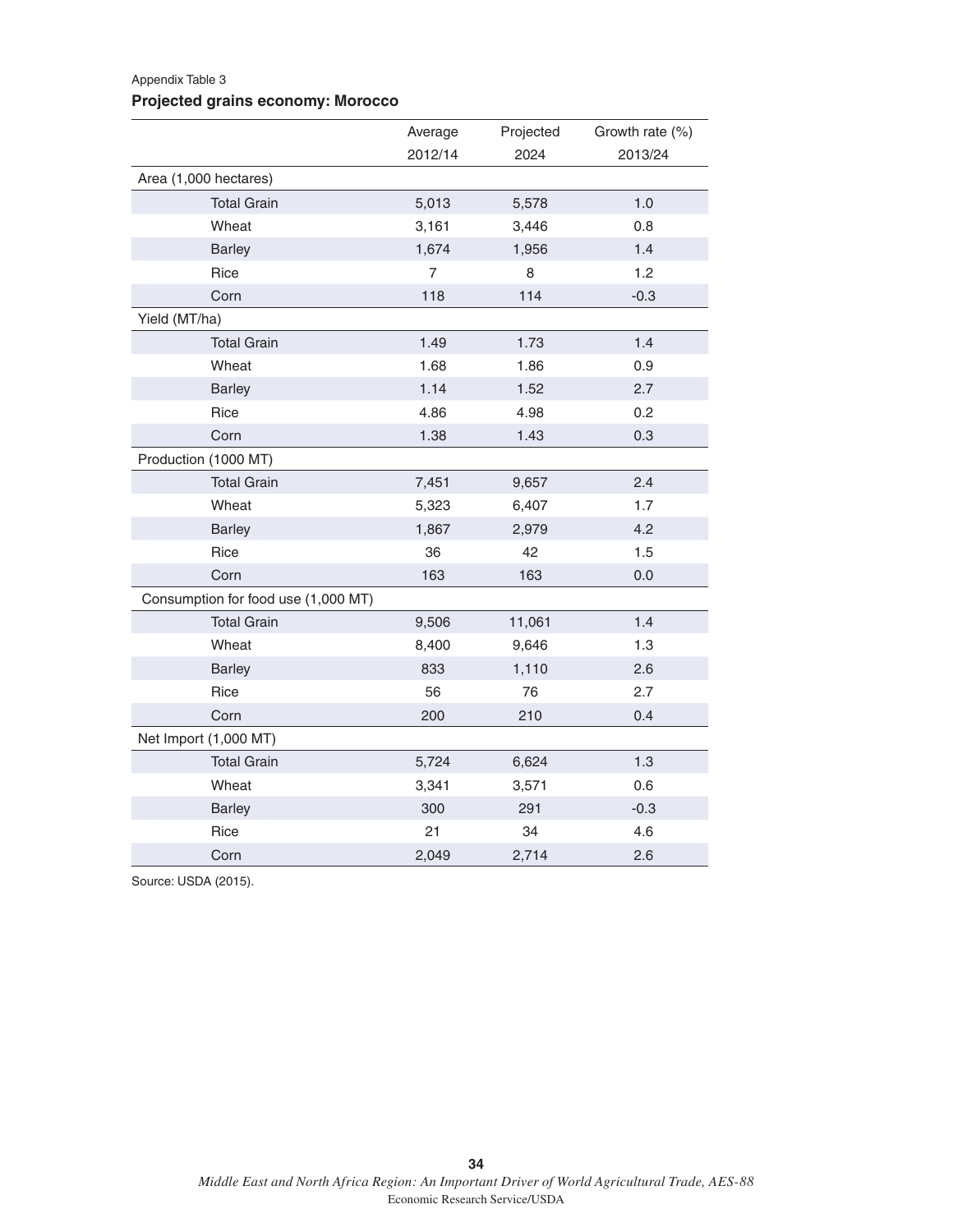### Appendix Table 4 **Projected grains and oilseeds economy: Saudi Arabia**

|                                     | Average<br>2012/14        | Projected<br>2024 | Growth rate (%)<br>2013/24 |
|-------------------------------------|---------------------------|-------------------|----------------------------|
| Area (1,000 hectares)               |                           |                   |                            |
| <b>Total Grain and oilseed</b>      | 203                       | 120               | $-4.8$                     |
| Wheat                               | 100                       | 29                | $-11.3$                    |
| <b>Barley</b>                       | 2                         | 2                 | 1.3                        |
| Sorghum                             | 675                       | 671               | $-0.1$                     |
| Corn                                | 21                        | 17                | $-1.6$                     |
| Yield (MT/ha)                       |                           |                   |                            |
| <b>Total Grain and oilseed</b>      | 4.75                      | 4.53              | $-0.4$                     |
| Wheat                               | 6.00                      | 6.33              | 0.5                        |
| <b>Barley</b>                       | 7.83                      | 5.52              | $-3.2$                     |
| Sorghum                             | 2.30                      | 2.44              | 0.5                        |
| Corn                                | 4.22                      | 5.41              | 2.2                        |
| Production (1,000 MT)               |                           |                   |                            |
| <b>Total Grain and oilseed</b>      | 961                       | 543               | $-5.2$                     |
| Wheat                               | 600                       | 184               | $-10.7$                    |
| <b>Barley</b>                       | 16                        | 13                | $-1.7$                     |
| Sorghum                             | 1555                      | 1636              | 0.5                        |
| Corn                                | 80                        | 93                | 1.4                        |
| Consumption for food use (1,000 MT) |                           |                   |                            |
| <b>Total Grain and oilseed</b>      | 4,901                     | 6,054             | 1.9                        |
| Wheat                               | 3,133                     | 3,900             | 2.0                        |
| <b>Barley</b>                       | 25                        | 37                | 3.5                        |
| Sorghum                             | 970                       | 1,081             | 1.0                        |
| Corn                                | 167                       | 242               | 3.4                        |
| Soy oil                             | 8                         | 10                | 2.5                        |
| Net import (1,000 MT)               |                           |                   |                            |
| <b>Total Grain and oilseed</b>      | 15,384                    | 16,171            | 0.5                        |
| Wheat                               | 2,867                     | 3,904             | 2.8                        |
| Rice                                | 1,325                     | 1,600             | 1.7                        |
| <b>Barley</b>                       | 8,500                     | 7141              | $-1.6$                     |
| Sorghum                             | 163                       | 243               | 3.7                        |
| Corn                                | 2,521                     | 3,301             | 2.5                        |
| Soybean                             | $\ensuremath{\mathsf{3}}$ | 3                 | 1.0                        |
| Soy oil                             | 8                         | 10                | 2.5                        |
| Soymeal                             | 634                       | 782               | 1.9                        |
| Soymeal equivalent                  | 638                       | 789               | 1.9                        |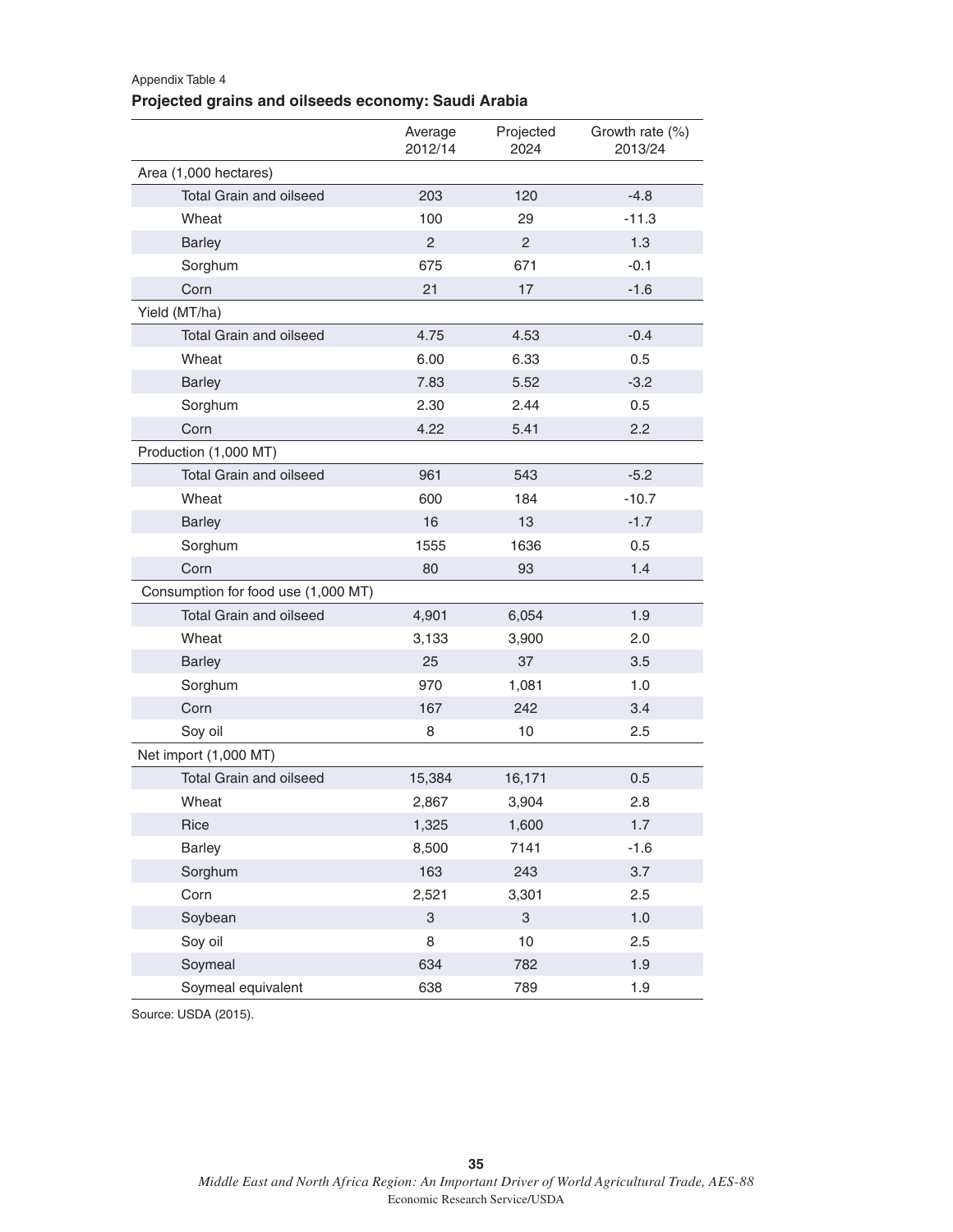### Appendix Table 5 **Projected grains and oilseeds economy: Turkey**

|                                     | Average<br>2012/14 | Projected<br>2024 | Growth rate (%)<br>2013/24 |
|-------------------------------------|--------------------|-------------------|----------------------------|
| Area (1000s hectares)               |                    |                   |                            |
| <b>Total Grain and oilseed</b>      | 13,126             | 13,775            | 0.4                        |
| Wheat                               | 7737               | 7,898             | 0.2                        |
| <b>Barley</b>                       | 3,343              | 3,706             | 0.9                        |
| Rice                                | 99                 | 109               | 0.9                        |
| Corn                                | 552                | 600               | 0.8                        |
| Soybean                             | 30                 | 48                | 4.3                        |
| Yield (MT/ha)                       |                    |                   |                            |
| <b>Total Grain and oilseed</b>      | 2.28               | 2.57              | 1.1                        |
| Wheat                               | 2.09               | 2.33              | 1.0                        |
| <b>Barley</b>                       | 1.68               | 2.04              | 1.8                        |
| Rice                                | 4.95               | 5.18              | 0.4                        |
| Corn                                | 8.51               | 9.06              | 0.6                        |
| Soybean                             | 3.60               | 4.02              | 1.0                        |
| Production (1000s MT)               |                    |                   |                            |
| <b>Total Grain and oilseed</b>      | 29,986             | 35,337            | 1.5                        |
| Wheat                               | 16,167             | 18,432            | 1.2                        |
| <b>Barley</b>                       | 5,600              | 7,575             | 2.7                        |
| Rice                                | 488                | 566               | 1.3                        |
| Corn                                | 4,700              | 5,431             | 1.3                        |
| Soybean                             | 108                | 194               | 5.3                        |
| Soy oil                             | 1,486              | 1,698             | 1.2                        |
| Soymeal                             | 377                | 420               | 1.0                        |
| Soymeal equivalent                  | 1,473              | 1,644             | 1.0                        |
| Consumption for food use (1000s MT) |                    |                   |                            |
| <b>Total Grain and oilseed</b>      | 20,093             | 21,317            | 0.5                        |
| Wheat                               | 16,933             | 18,052            | 0.6                        |
| <b>Barley</b>                       | 900                | 842               | $-0.6$                     |
| Rice                                | 770                | 916               | 1.6                        |
| Corn                                | 1,000              | 987               | $-0.1$                     |
| Net Import (1000s MT)               |                    |                   |                            |
| Total Grain and oilseed             | 5,545              | 5,782             | 0.4                        |
| Wheat                               | 692                | $-37$             | <b>NA</b>                  |
| <b>Barley</b>                       | 611                | $-122$            | <b>NA</b>                  |
| Rice                                | 264                | 353               | 2.6                        |
| Corn                                | 1,702              | 2,922             | 4.9                        |
| Soybean                             | 1,440              | 1,467             | 0.2                        |
| Soy oil                             | 1,635              | 2,011             | 1.9                        |
| Soymeal                             | 944                | 1,182             | 2.0                        |
| Soymeal equivalent                  | 1,082              | 1,494             | 2.9                        |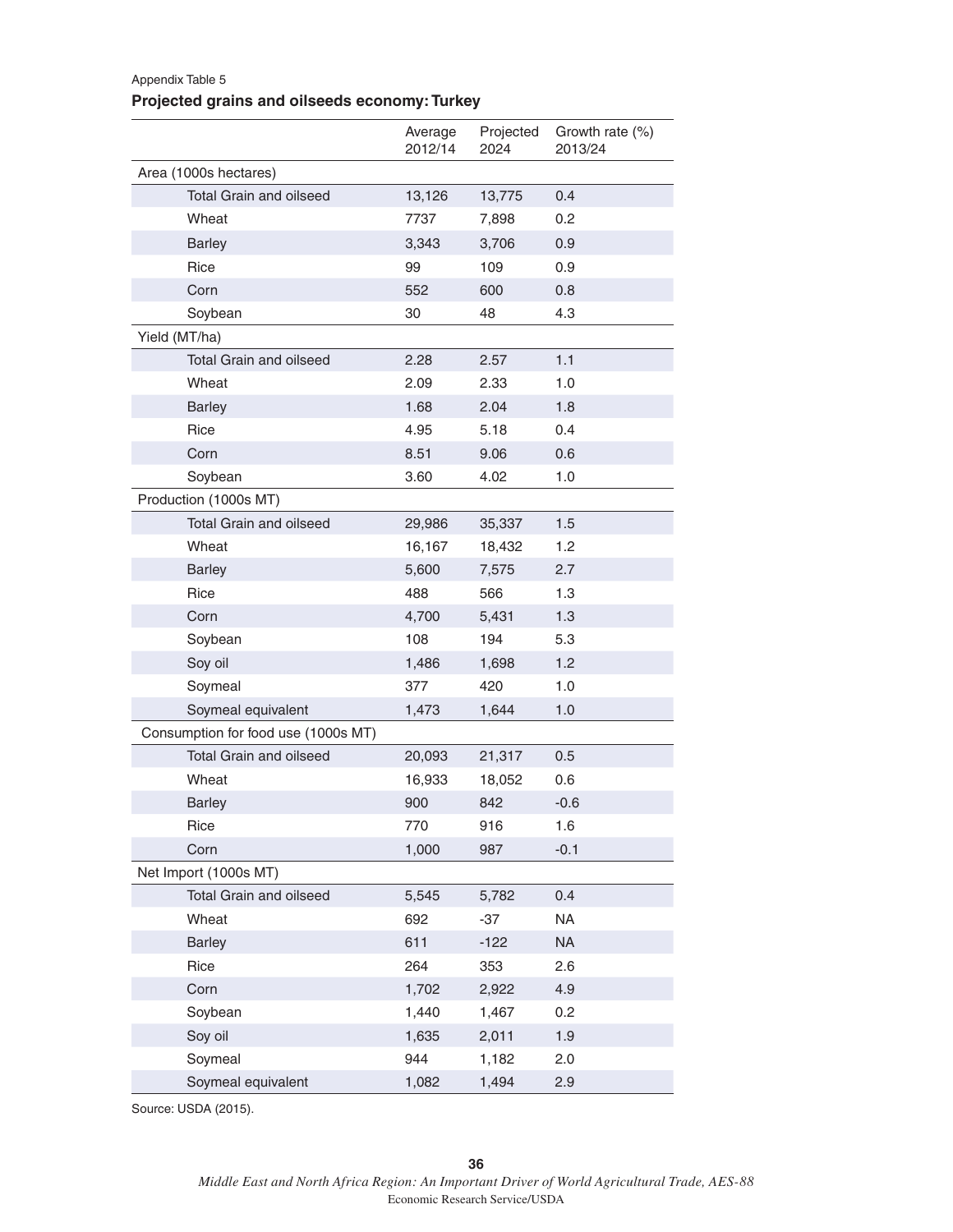### Appendix Table 6 **Projected grains and oilseeds economy: Iran**

|                                     | Average<br>2012/14 | Projected<br>2024 | Growth rate (%)<br>2013/24 |
|-------------------------------------|--------------------|-------------------|----------------------------|
| Area (1000s hectares)               |                    |                   |                            |
| <b>Total Grain and oilseed</b>      | 9,724              | 9,905             | 0.2                        |
| Wheat                               | 6,933              | 7,058             | 0.2                        |
| <b>Barley</b>                       | 1608               | 1,618             | 0.1                        |
| Rice                                | 572                | 598               | 0.4                        |
| Corn                                | 350                | 369               | 0.5                        |
| Soybean                             | 77                 | 76                | $-0.1$                     |
| Yield (MT/ha)                       |                    |                   |                            |
| <b>Total Grain and oilseed</b>      | 2.09               | 2.24              | 0.6                        |
| Wheat                               | 1.98               | 2.12              | 0.6                        |
| <b>Barley</b>                       | 2.03               | 2.26              | 0.9                        |
| Rice                                | 2.84               | 2.95              | 0.3                        |
| Corn                                | 3.57               | 3.79              | 0.5                        |
| Soybean                             | 2.41               | 2.46              | 0.2                        |
| Production (1000s MT)               |                    |                   |                            |
| <b>Total Grain and oilseed</b>      | 20,303             | 22,168            | 0.8                        |
| Wheat                               | 13,767             | 14,965            | 0.8                        |
| <b>Barley</b>                       | 3,267              | 3,649             | 1.0                        |
| Rice                                | 1,623              | 1,762             | 0.7                        |
| Corn                                | 1,250              | 1,398             | 1.0                        |
| Soybean                             | 185                | 186               | 0.1                        |
| Soy oil                             | 74                 | 95                | 2.3                        |
| Soymeal                             | 329                | 423               | 2.3                        |
| Soymeal equivalent                  | 415                | 509               | 1.8                        |
| Consumption for food use (1000s MT) |                    |                   |                            |
| <b>Total Grain and oilseed</b>      | 19,701             | 21196             | 0.7                        |
| Wheat                               | 15,833             | 16803             | 0.5                        |
| <b>Barley</b>                       | 300                | 337               | 1.1                        |
| Rice                                | 3400               | 3880              | 1.2                        |
| Corn                                | 150                | 157               | 0.4                        |
| Soy oil                             | 650                | 700               | 0.7                        |
| Net Import (1000s MT)               |                    |                   |                            |
| Total Grain and oilseed             | 13,647             | 13,308            | $-0.2$                     |
| Wheat                               | 5,465              | 3,329             | $-4.5$                     |
| <b>Barley</b>                       | 1,167              | 1,095             | $-0.6$                     |
| Rice                                | 1,817              | 2,112             | 1.4                        |
| Corn                                | 4,900              | 6,364             | 2.4                        |
| Soybean                             | 259                | 367               | 3.2                        |
| Soy oil                             | 560                | 608               | 0.7                        |
| Soymeal                             | 2,527              | 3,095             | 1.8                        |
| Soymeal equivalent                  | 2,609              | 3,229             | 1.9                        |

Source: USDA (2015).

*Middle East and North Africa Region: An Important Driver of World Agricultural Trade, AES-88* Economic Research Service/USDA